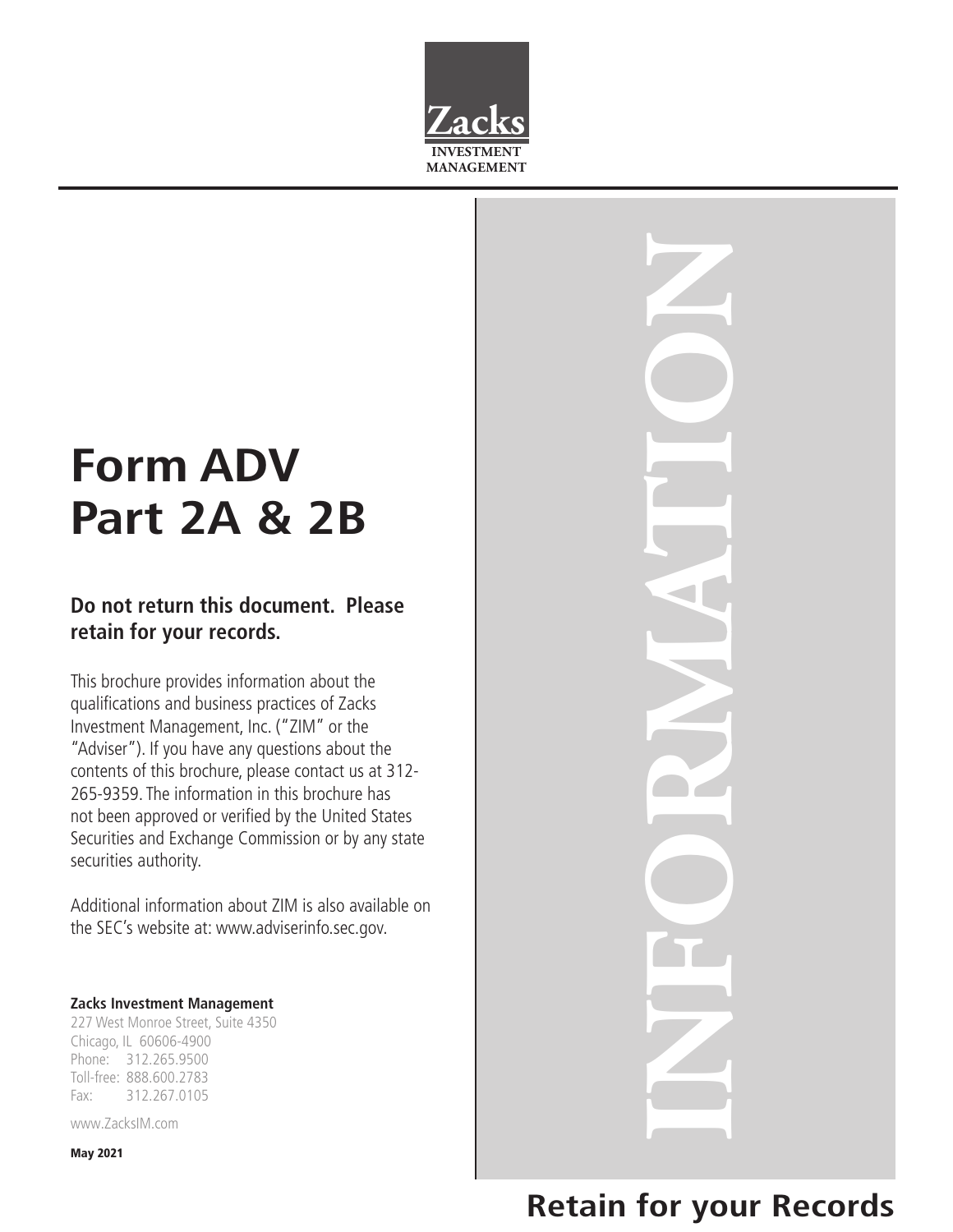# <span id="page-1-0"></span>**Material Changes**

The following material changes have been incorporated into this brochure since the last annual amendment filed in May 2020:

- Item  $8 ZIM$  added a new risk disclosure addressing cybersecurity
- ZIM updated disclosures throughout the document concerning the Folio program and Investment Consultant compensation.
- ZIM updated disclosures for LBMZ Securities, Inc. throughout the Brochure to reflect current business practices with LBMZ.

# **Table of Contents**

| Code of Ethics, Participation or Interest in Client Transactions and Personal Trading 16 |  |
|------------------------------------------------------------------------------------------|--|
|                                                                                          |  |
|                                                                                          |  |
|                                                                                          |  |
|                                                                                          |  |
|                                                                                          |  |
|                                                                                          |  |
|                                                                                          |  |
|                                                                                          |  |
|                                                                                          |  |

# <span id="page-1-1"></span>**Advisory Business**

ZIM manages investment advisory accounts primarily on a discretionary basis. Adviser manages separate accounts, public and private pooled investment vehicles, and is an adviser to a number of wrap-fee programs.

Adviser also manages investment advisory accounts on a discretionary basis under the "Retail Wealth Management Program". This program offers clients an asset allocation approach to investments and includes seventeen investment strategies: "Zacks Dividend Strategy", "Zacks All-Cap Core Strategy", "Zacks Quantitative Strategy", "Zacks International Equity Strategy", "Zacks International Equity Strategy (Developed Countries)", "Zacks International Equity Strategy (Emerging Markets)", "Zacks Fixed-Income Strategy", "Zacks Focus Growth",, "Zacks Energy Strategy", "Zacks Preferred Income Strategy", "Zacks Small-Cap Core Strategy", "Zacks Mid-Cap Core Strategy", "Zacks Premier Select", "Zacks Global Tactical Strategy", "Zacks Small-Cap Growth Strategy", and "Zacks Small-Cap Value Strategy". The asset allocation also incorporates cash and cash-like instruments in its portfolios. Retail Wealth Management Program clients generally engage ZIM through a ZIM Investment Consultant ("IC") or Regional Vice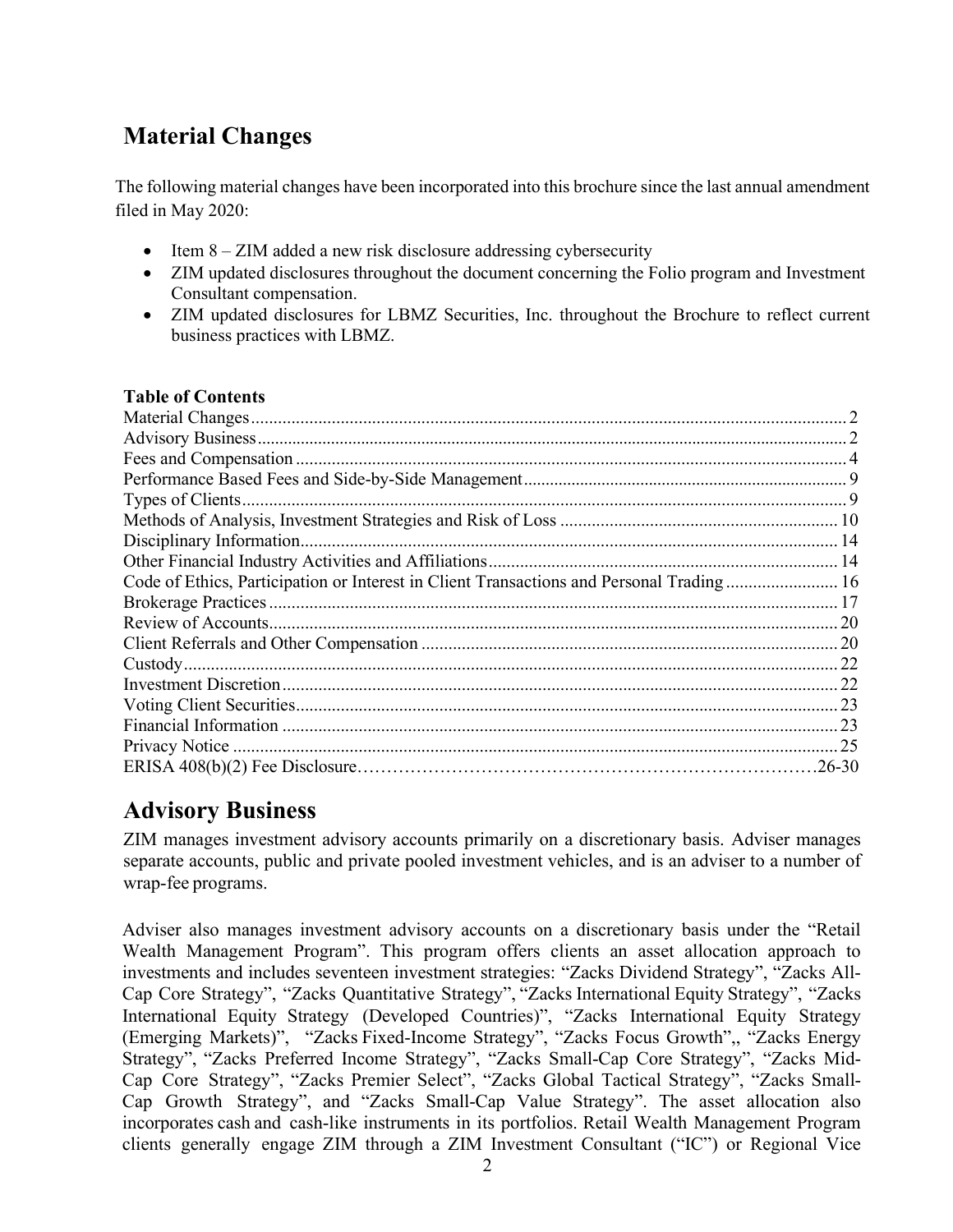President ("RVP") (collectively, "ZIM Investment Consultants"), or directly (e.g., Zacks Services Direct program). Please refer to *Fees and Compensation*, *Review of Accounts*, and *Client Referrals and Other Compensation* sections below for more information about Zacks Services Direct and ZIM's Investment Consultants. For many Retail Wealth Management clients, ZIM sponsors programs where Schwab, Folio, and/or Fidelity provide trading and custody services to clients that direct brokerage and custody services, and ZIM provides advisory services to clients (individually a "ZIM Wrap Program" and collectively the "ZIM Wrap Programs"). Clients in these programs sponsored by ZIM receive Appendix 1 of Form ADV Part 2A and should refer to Appendix 1 for more information.

Adviser also manages investment advisory accounts on a discretionary basis under "alternative investments" strategies. This program offers clients an alternative approach to investments and includes the following two strategies: "Zacks Strategies II, LP", and the "Zacks Panther Fund". The minimum account that will be accepted is \$500,000. The typical management fee is 1% and where applicable a performance incentive fee of 20% of the total return above the high-water mark is charged quarterly.

The Adviser may utilize the services of various unaffiliated firms for assistance in providing advice to clients that request financial planning assistance. Financial planning activities may result in the subsequent management of client assets by the Advisor for which it may receive advisory fees from the client.

Adviser serves as a portfolio manager in a number of wrap fee and UMA programs sponsored by unaffiliated third-parties. With limited exceptions (i.e., Zacks Advantage), management of wrap and UMA accounts sponsored by unaffiliated third-parties are generally viewed by Adviser as part of its wholesale business. The list of programs includes, but is not necessarily limited to: (i) Wells Fargo & Company's DMA, Master & Private Adviser Network; (ii) UBS Mac Platform Program; (iii) Charles Schwab Access & Managed Account Select; (iv) Morgan Stanley's Vision & Select UMAs; (v) Merrill Lynch's Merrill One (vi) LPL Manager Select Program; (vii) Janney Montgomery Partners Advisory Account/Advisors Account Program; (viii) Fidelity SAN Program; (ix) Envestnet UMA; (x) Lockwood UMA; (xi) Raymond James OMS; and (xii) TD Ameritrade UMAX & SAE (xiii) Zacks Advantage - Schwab Wealth Investment Advisory, Inc. Institutional Intelligent Portfolios, (xiv) Wells Fargo Private Advisor Network, Masters & PUMA, (xx) UBS Managed Account Consulting. Wrap fee programs are arrangements in which investment advisory services, brokerage execution services and custody are provided by a sponsor for a single predetermined "wrap" fee (regardless of the number of trades completed by a client). Generally, clients participating in a wrap fee program ("Wrap Program Clients") pay this single, all-inclusive fee quarterly in advance or arrears to the program sponsor, based on the net assets under management. Adviser receives from the program sponsor a portion of the wrap fee for the portfolio management services it provides. Each program sponsor is required to prepare and deliver a brochure which contains detailed information about its wrap fee program, including the wrap fee charged. Copies of each brochure are available from the program sponsor upon request. Each wrap program sponsor has retained Adviser through a separate investment advisory contract. In limited cases, a participant in a Wrap Program has dual agreements, one agreement with the Wrap Program sponsor and an agreement with Adviser. Wrap Program Clients should note that Adviser will execute transactions for their accounts through the Wrap Sponsor. Transactions executed through a Wrap Sponsor may be less favorable in some respects than Adviser's clients whose trades are not executed through the Wrap Sponsor. This is because Adviser may have no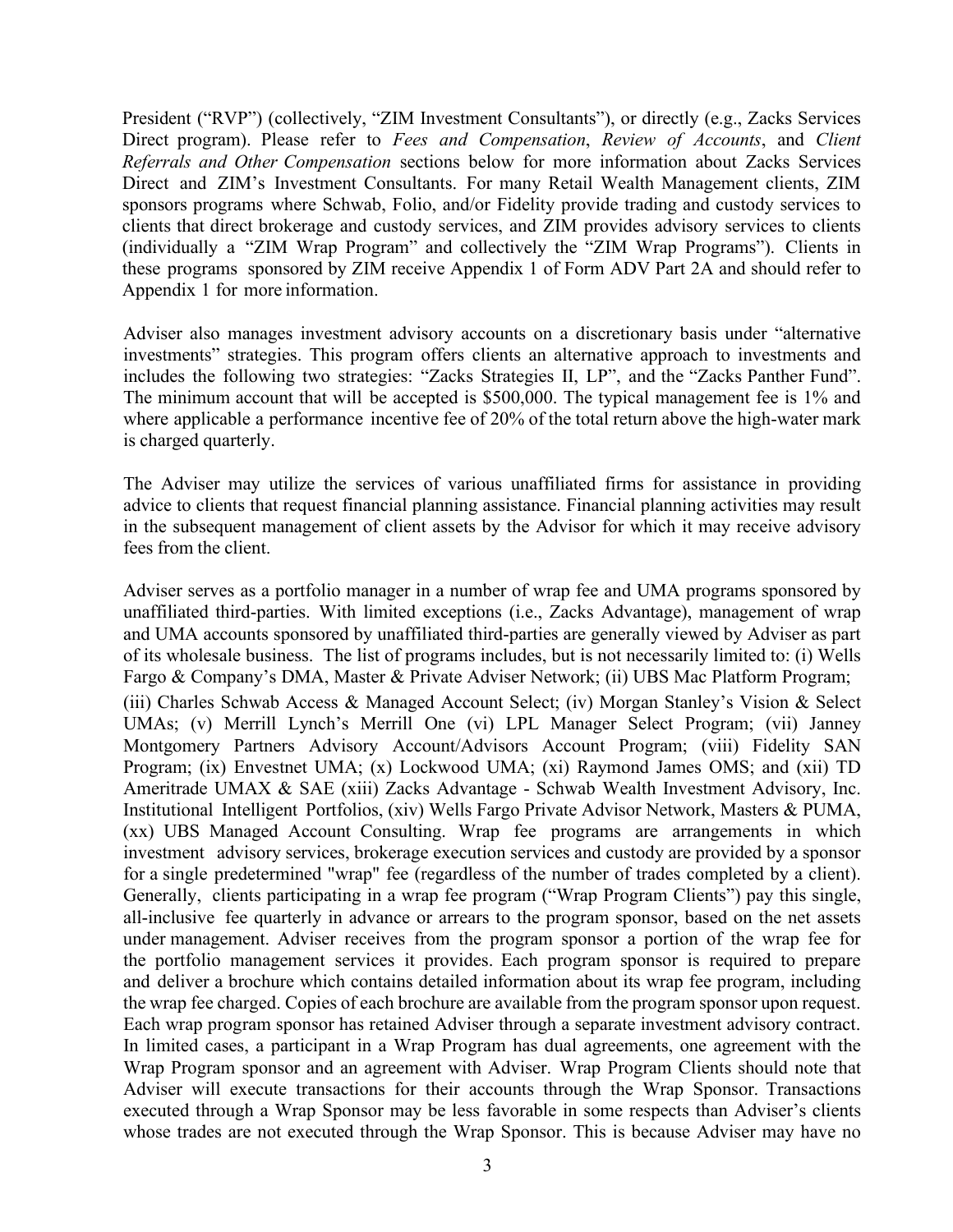ability to negotiate price or take advantage of combined orders or volume discounts. Adviser may be constrained in obtaining best execution for Wrap Program Clients by sending trades to the Wrap Sponsor.

Adviser also offers an online investment advisory program ("Zacks Advantage") in conjunction with Schwab Intelligent Portfolios® ("SIP") and sponsored by Schwab Wealth Investment Advisory, Inc. ("SWIA"). The Zacks Advantage program uses automated investing to create a diversified portfolio composed of Charles Schwab sponsored exchange-traded funds (ETFs), as well as an FDIC-insured cash allocation (the "Cash Allocation") that is based on the client's stated investment objectives and risk tolerance. Zacks Advantage is designed to monitor a client's portfolio daily and will also automatically rebalance as needed to keep a client's portfolio consistent with their selected risk profile.

Adviser has a number of wholesale arrangements where it provides model portfolio investment recommendations without brokerage execution or additional services. Adviser's fees for these services are negotiated on a case-by-case basis. This type of client account is not managed by Adviser; the client may be notified of changes to Adviser's model portfolio after Adviser's discretionary client accounts have traded. The client may or may not use the information received from Adviser in making investment decisions.

Adviser is hired by clients to manage assets according to a specific investment strategy (or strategies) based on the client's investment objectives and the philosophy, process, and investment performance of the strategy. Clients may impose reasonable mandates or restrictions, such as positions limits or avoiding certain securities or types of securities.

ZIM has been in business as a registered adviser since January 1992. ZIM is wholly owned by Zacks Investment Research, Inc ("ZIR"). The principal owners of ZIR are Mr. Mitch Zacks and a Zacks family trust. As of March 31, 2021, ZIM managed approximately \$6.216 Billion of regulatory assets under management on a discretionary basis on behalf of approximately 5,539 accounts. Further, as of March 31, 2021, ZIM had additional assets under advisement of approximately \$4.199 Billion on behalf of 20 UMA relationships. Assets under advisement consist of consulting assets (i.e., no discretion) and are not included as part of regulatory assets under management in Item 5.F. of ZIM's Form ADV Part 1.

### Index Services

The Zacks Index Services division of Zacks Investment Management creates and manages quantitative investment models that are used in financial products available to investors worldwide. Zacks Index Services manages the underlying indices behind ETFs, and also is a consultant to several unit investment trust strategies. Zacks Index Services Indices based on Zacks quantitative models are utilized by sponsors of UITs and ETFs allowing individual investor's access to strategies previously only available to institutional investors. Fees are negotiated.

# <span id="page-3-0"></span>**Fees and Compensation**

Clients are billed in accordance with terms specified in the client agreement(s). Please see the *Performance Based Fees and Side-by-Side Management* section below for additional information with respect to fees.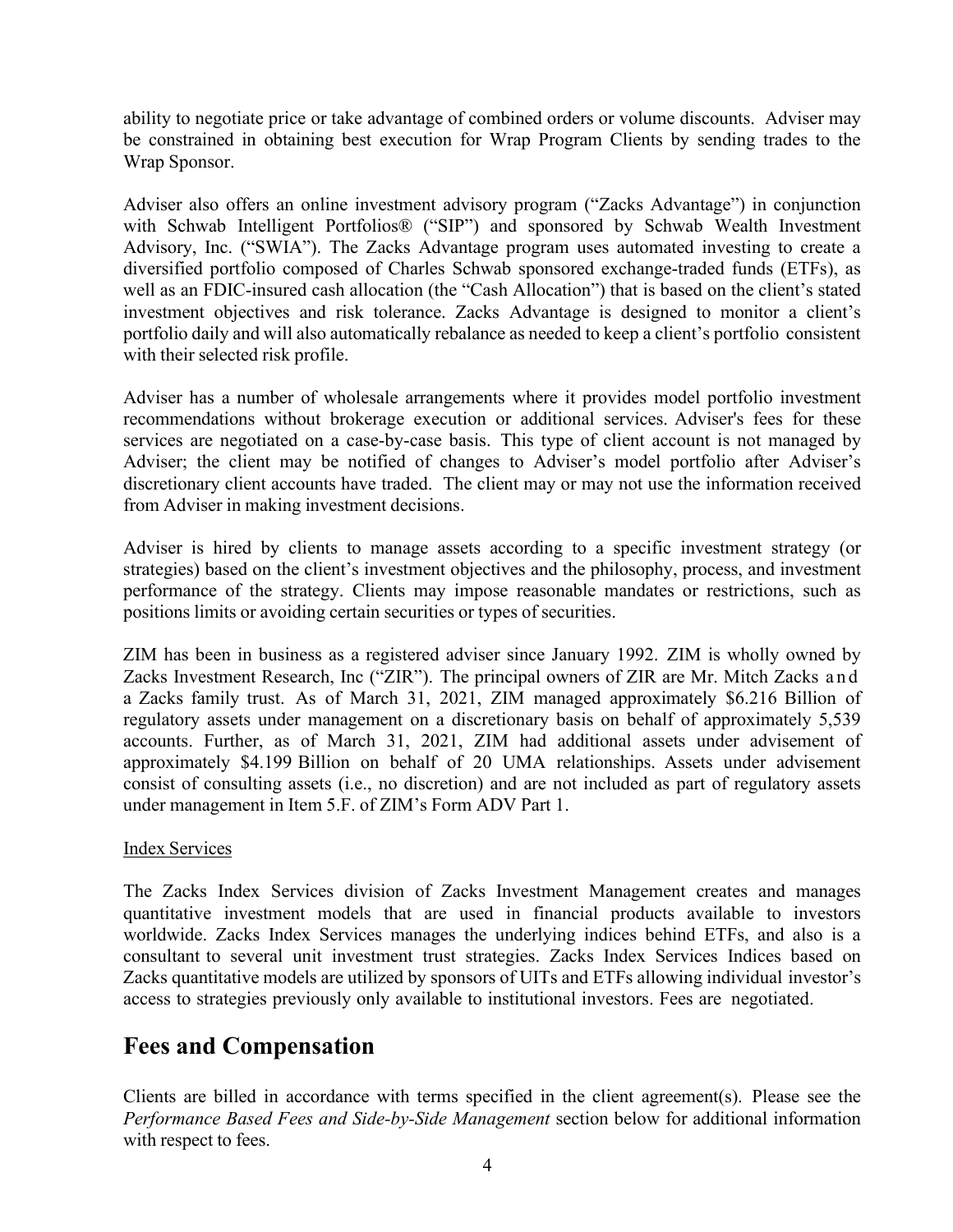### *Retail Wealth Management*

All clients with Retail Wealth Management Program accounts that are opened effective February 27, 2004 and later pay the following annual Assets Under Management Fees, which are payable quarterly in advance based on the market value of the client's account on the last business day of the previous calendar quarter.

1.80% if assets under management are up to \$500,000 1.65% if assets under management are between \$500,000 and \$1,000,000 1.50% if assets under management are between \$1,000,000 and \$1,500,000 1.45% if assets under management are between \$1,500,000 and \$2,000,000 1.35% if assets under management are between \$2,000,000 and \$2,500,000 1.30% if assets under management are between \$2,500,000 and \$3,000,000 1.25% if assets under management are between \$3,000,000 and \$3,500,000 1.20% if assets under management are between \$3,500,000 and \$4,000,000 1.15% if assets under management are between \$4,000,000 and \$4,500,000 1.10% if assets under management are between \$4,500,000 and \$5,000,000 1.05% if assets under management are between \$5,000,000 and \$10,000,000 1.00% if assets under management are greater than \$10,000,000

Retail Wealth Management accounts that were opened prior to February 27, 2004 are subject to more favorable fee arrangements.

Retail Wealth Management Program clients that have their assets held at FOLIOfn Investments, Inc., an online discount broker-dealer ("Folio"); pay Adviser an annual, fixed, non-refundable account administration fee of \$495 per client account, for an account with over \$50,000. For accounts between \$20,000 and \$50,000 in assets, the fee is \$295 per client account; for client accounts under \$20,000, the fee is zero. If client initiates non-window trades in its Folio account, incurs margin debt, or executes other selected transactions, the client may be charged a fee by Folio. Clients that have their assets held at Folio are entitled to have up to twenty different strategies in their account. If the client holds more than ten portfolios, the client pays a non-refundable fee of \$50 per year to Folio for each additional account. For the first \$500,000 in client assets, Folio receives 20 basis points of management fees charged to clients custodied at Folio, which is nonrefundable to the Adviser and/or the client. For client assets above \$500,000, Folio receives 18 basis points of management fees charged to clients custodied at Folio, which is non-refundable to the Adviser and/or the client.

A client agreement may be canceled at any time, by either party, for any reason upon receipt of 30 days written notice. Upon termination of any account, any prepaid, unearned fees will be promptly refunded, and any earned, unpaid fees will be due and payable. Unless a client requests otherwise in writing, the Adviser's general policy is to liquidate terminating accounts.

Clients with assets consisting of individual fixed-income securities such as treasury, corporate and municipal bonds pay the following annual Assets Under Management Fees, which are payable quarterly in advance based on the market value of the client's account on the last business day of the previous calendar quarter.

0.65% if assets under management are between \$500,000 and \$2,000,000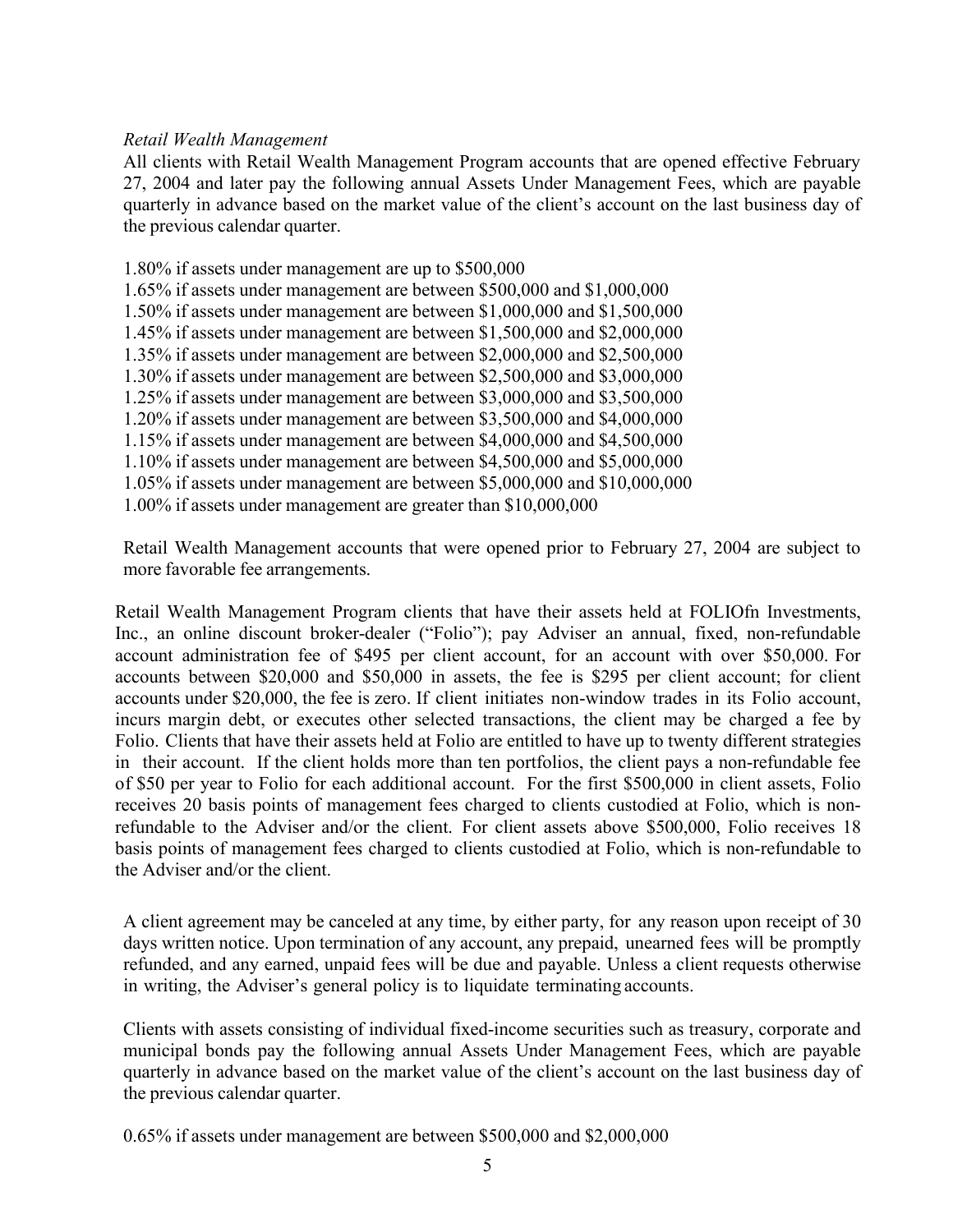0.50% if assets under management are between \$2,000,000 and \$4,000,000 0.40% if assets under management are between \$4,000,000 and \$6,000,000 0.25% if assets under management are greater than \$6,000,000

ZIM Retail Wealth Management program clients invested in a ZIM sponsored wrap program should refer to the *Services, Fees and Compensation* section in Appendix 1 of Form ADV Part 2A for a description of ZIM Wrap Program fees.

### Global Tactical Strategy (Retail)

Clients invested in the Global Tactical Strategy pay the following annual Assets Under Management Fees, which are payable quarterly in advance based on the market value of the client's account on the last business day of the previous calendar quarter. Clients invested in the strategy are responsible for all trading cost associated with an investment in the strategy.

0.95% for assets \$0 to \$500,000 0.90% for assets \$500,000 to \$1,000,000 0.80% for assets \$1,000,000 to \$4,000,000 0.70% for assets over \$4,000,000

#### Premier Select Strategy (Retail)

Clients invested in the Premier Select Strategy pay the following annual Assets Under Management Fees, which are payable quarterly in advance based on the market value of the client's account on the last business day of the previous calendar quarter.

1.50% for all assets under management

#### Zacks Strategies Direct

Client in the Strategies Direct program pay the following annual Assets Under Management Fees, which are deducted quarterly based on the assets under management in the client's account at the end of each calendar quarter.

0.99% for assets \$0 to \$500,000 0.90% for assets \$500,000 to \$1,000,000 0.80% for assets \$1,000,000 to \$2,000,000 0.70% for assets \$2,000,000 to \$5,000,000 0.60% for assets over \$5,000,000

Clients that engage ZIM through the Zacks Strategies Direct portion of the Retail Wealth Management Program are commonly subject to a lower fee schedule because such clients engage ZIM directly rather than using a ZIM Investment Consultant or RVP. Further, the Zacks Strategies Direct program is not a ZIM Wrap Program; clients are responsible for paying trading and custodial costs directly to the broker/custodian.

ZIM fees may be negotiable. To the extent that clients' accounts are invested in mutual funds or exchange-traded funds ("ETFs"), these funds charge a separate layer of management, trading, and administrative expenses.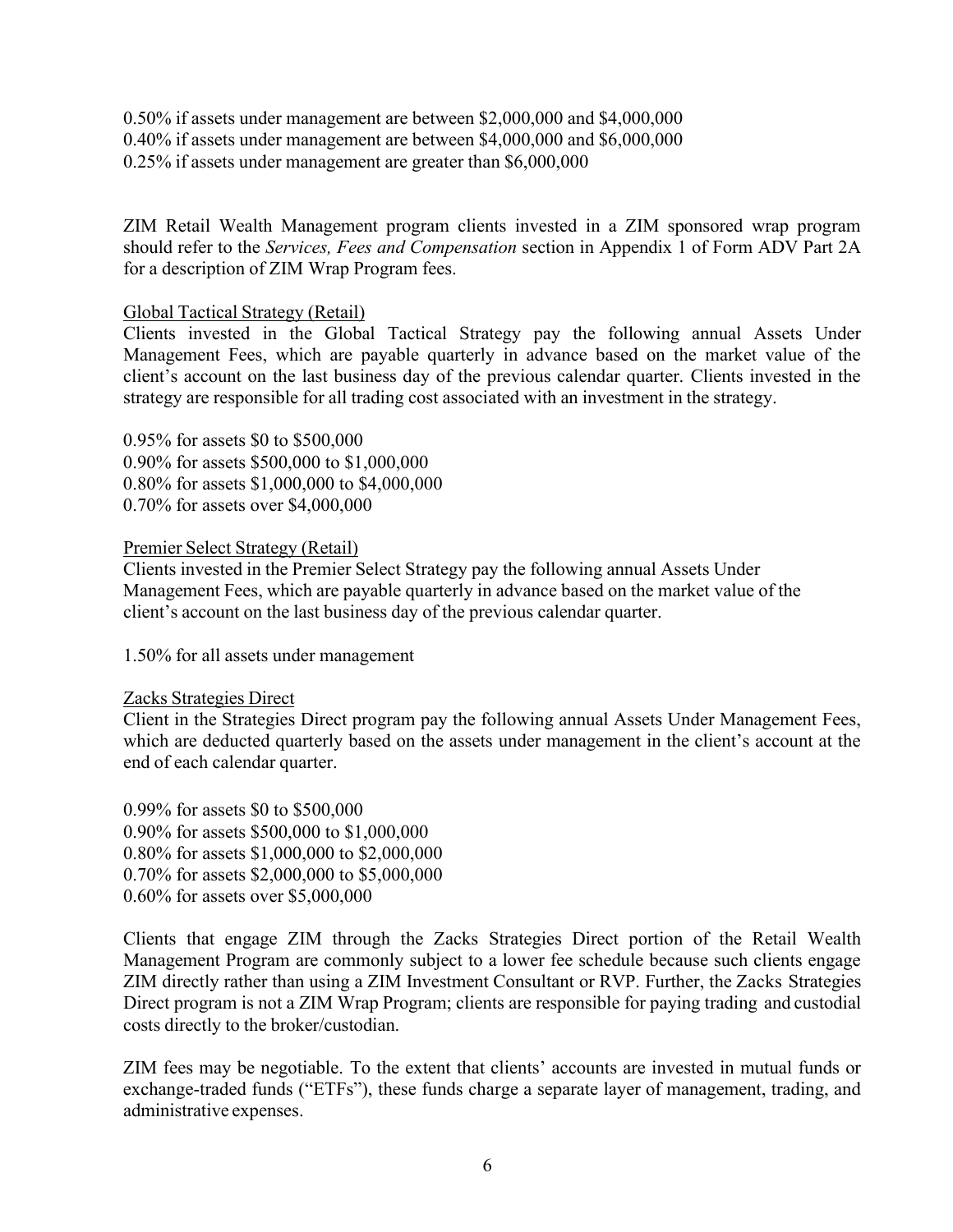Zacks Advantage - Schwab Wealth Investment Advisory, Inc. Institutional Intelligent Portfolios – The following fee rates apply for accounts opened effective June 1, 2018 or later. On amounts between \$5,000 -\$99,999, a monthly advisory fee is charged in arrears based on an annual fee rate of 0.70%. On amounts of between \$100,000 and \$250,000, a monthly advisory fee is charged in arrears based on an annual fee rate of 0.50%. On amounts of \$250,000 or more, a monthly advisory fee is charged in arrears based on an annual fee rate of 0.35%. With the exception of institutional clients, fees are not negotiable in this program. Zacks Advantage accounts that were opened prior to June 1, 2018 are subject to more favorable fee arrangements. Exclusive to the Zacks Advantage program, accounts that are not satisfied in the first year of service may request a refund for the associated program fee up until the end of the first year of advisory service participation (the "Advantage Pledge"). The program fee is a percentage of the eligible assets in your Service account(s). Zacks Advantage customers may participate in the Advantage Pledge one time per lifetime, even if they participate in multiple accounts. ZIM reserves the right to make this offer to Retail Wealth Management clients at its discretion. Client accounts invested in the Zacks Advantage program pay a separate layer of management, trading, and administrative expenses charged by ETF investments. The Zacks Advantage program is sponsored by Schwab and ZIM is a portfolio manager. Zacks Advantage customers should also refer to disclosure documents provided by SWIA as the sponsor.

#### *Institutional*

Institutional clients pay the following annual Assets Under Management Fees, which are payable quarterly in arrears based on the market value of the client's account on the last business day of the previous calendar quarter. Institutional clients may choose to have fees automatically deducted from their account, or to pay ZIM via a check or wire. The following fee rates apply for accounts opened effective June 1, 2018 or later.

### All Cap Strategies

0.75% on the first \$20,000,000 0.65% on amounts greater than \$20,000,000 but below \$40,000,000 0.55% on amounts greater than \$40,000,000 but below \$80,000,000 0.45% on amounts greater than \$80,000,000

#### Dividend, Large Cap Growth and International Strategies

0.45% on the first \$50,000,000 0.35% on amounts greater than \$50,000,000 but below \$100,000,000 0.30% on amounts greater than \$100,000,000

Small Cap and Mid Cap Strategies 0.65% on the first \$50,000,000 0.55% on amounts greater than \$50,000,000 but below \$100,000,000 0.50% on amounts greater than \$100,000,000

Institutional accounts that were opened prior to June 1, 2018 are subject to different fee arrangements, which may be more favorable depending on account size and the investment strategy in question.

In addition to ZIM's investment management fees, retail and institutional clients will incur trading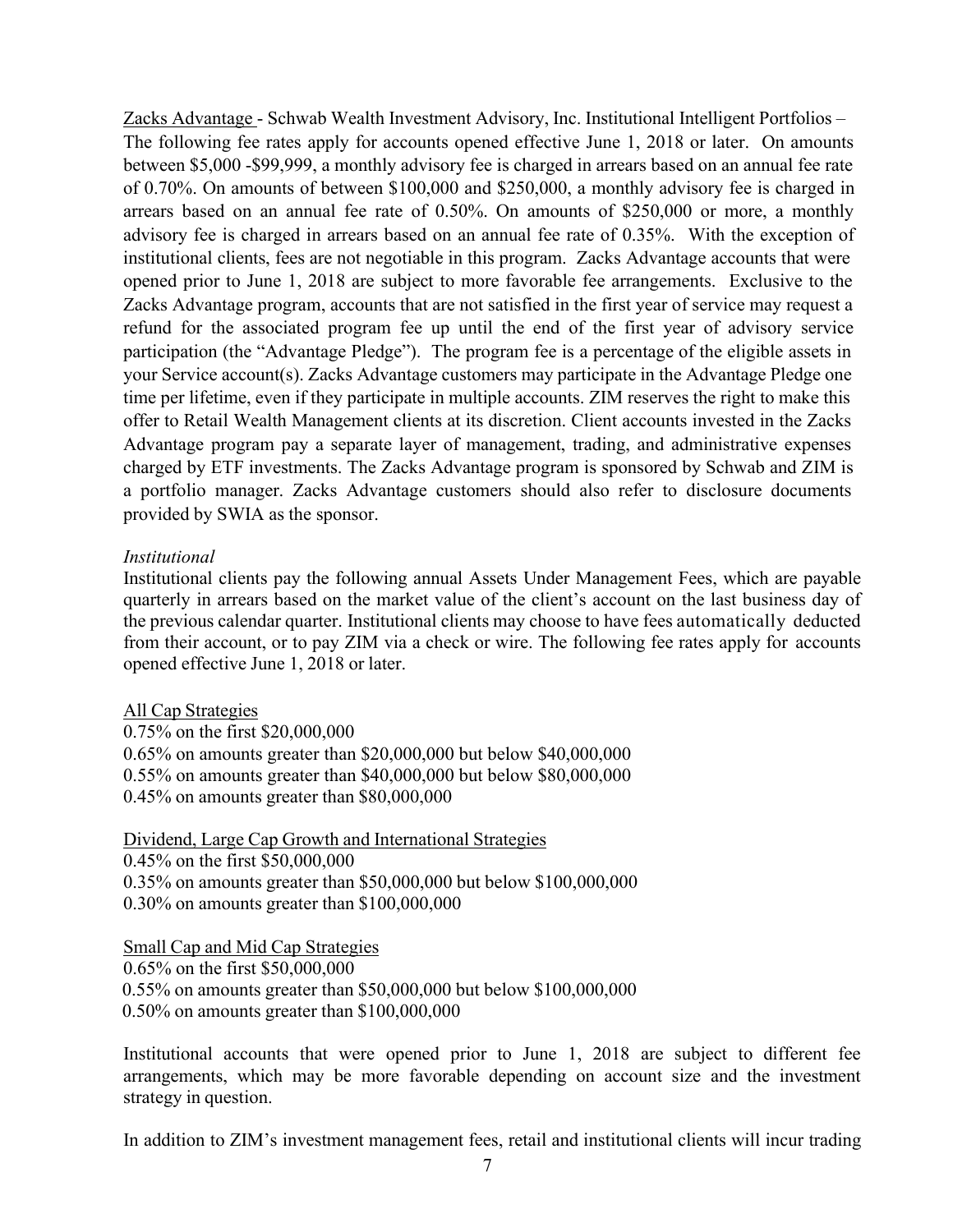costs and custodial fees (please refer to the *Brokerage Practices* section for more information). ZIM fees may be negotiable. To the extent that clients' accounts are invested in mutual funds or ETFs, these funds pay a separate layer of management, trading, and administrative expenses.

Partnership management fees will be charged in arrears against the Capital Account of each investor and on a monthly basis at a rate of 1/12 of 1% (annual rate of 1%) of the net asset value of such Partner's Capital Account at the beginning of each monthly period.

ZIM may offer and institutional clients may participate in Zacks Advantage (please see Zacks Advantage disclosures above).

### *Wholesale (Wrap Programs, Mutual Funds)*

### Wrap Programs (not sponsored by ZIM)

As described in the *Advisory Business* section, ZIM is a portfolio manager in a number of wrap fee programs. With respect to wrap fee programs, the wrap sponsors are typically ZIM's clients, unless a dual agreement has been signed with a participant. An annual fee is negotiated between ZIM and the wrap sponsor. Fees are paid quarterly to ZIM, from the wrap sponsor, via a check or wire. The total fee that participants will pay typically includes ZIM's management fee within the platform or program fee charged by the wrap sponsor. Under many of these platforms and programs, there are no separate commissions or transaction costs charged to participants. In addition, many of these platforms and programs do not charge separate administrative, custodial, or reporting fees. Such an all-inclusive or bundled fee structure is often otherwise referred to as a "wrap fee". Participants should carefully review the Disclosure Document(s) for each wrap fee program that they participate in, for complete details on the charges and fees clients will incur. Such additional Disclosure Documents, as applicable, will be provided by the wrap sponsor.

### Mutual Funds

Investors in mutual funds or ETFs (sub) advised by ZIM should refer to the applicable fund's prospectus for a description of the fees and expenses of the fund. Please refer to the *Client Referrals and Other Compensation Arrangement* section below for additional disclosures regarding mutual funds.

### Index Services

The Zacks Index Services division of ZIM negotiates all fees on a case-by-case basis.

# **ZACKS FUNDS – QUALIFIED & INDIVIDUAL RETIREMENT ACCOUNTS**

All Zacks managed qualified and individual retirement accounts will receive a fee refund for the account's proportional share of the net fees earned by managing the All-Cap Core Funds and Small-Cap Core ("Zacks Funds") from the inception of the investment in the Funds. Client's retirement account's share of the net fees we earn for managing the Zacks Funds will automatically be refunded to clients on a quarterly basis in arrears. The All-Cap Core Funds pay Zacks an investment advisory fee computed at the annual rate of .90%, respectively. However, under the terms of our investment advisory agreement, Zacks has agreed through March 31, 2021 to waive our fee and, if necessary, reimburse the Fund for certain expenses in order to limit both Funds'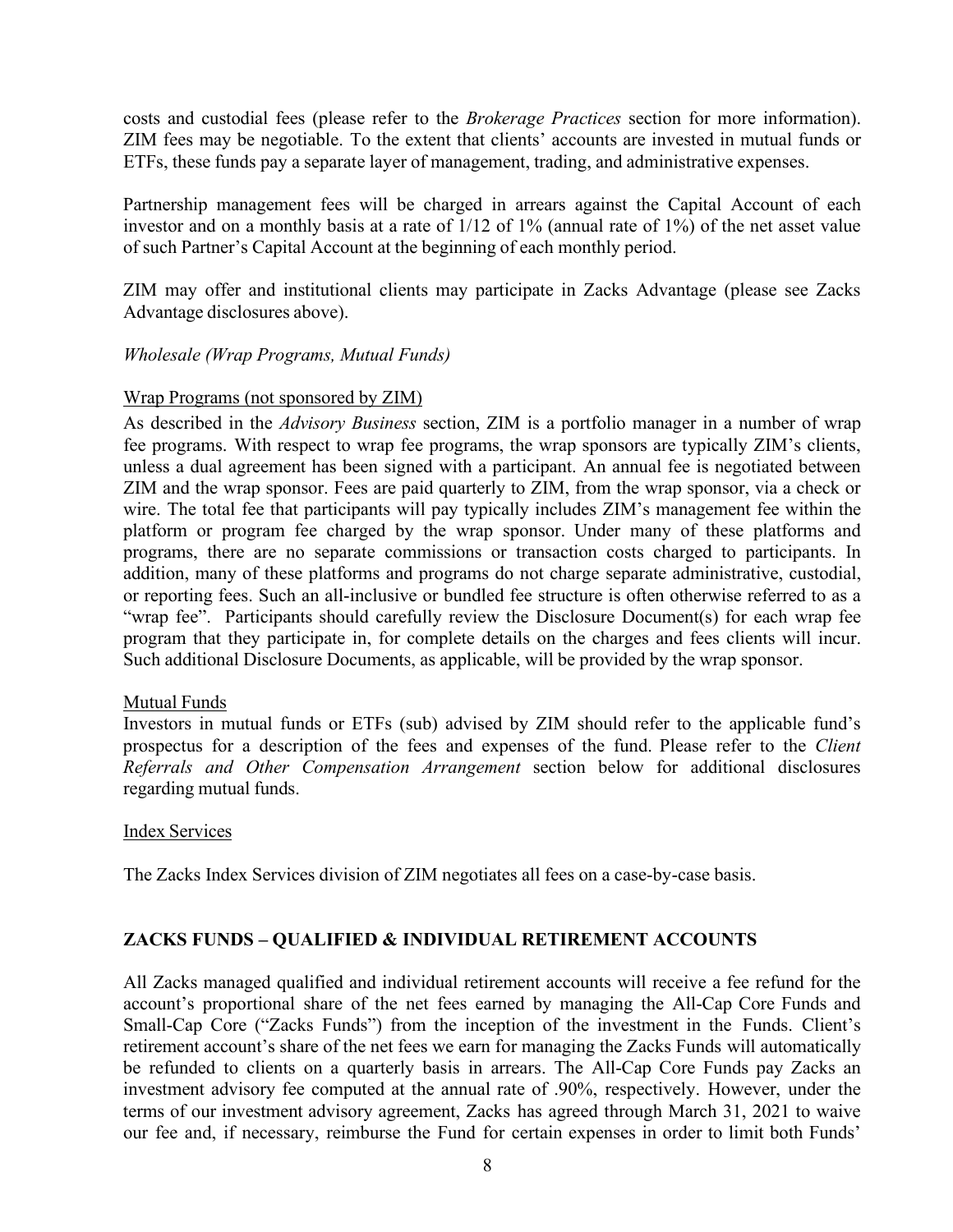annual operating expenses to 1.65% of the Fund's average assets for Class A Shares. To the extent that Zacks waives our fees for managing the mutual fund, we are entitled to be reimbursed in the future if the fund's operating expenses are lower. Client refunds are calculated net of any such waivers, and if we are reimbursed for waived fees in future months that reimbursement is included in calculating the refund clients receive. The management fees payable to Zacks by the mutual fund are more fully described in the fund's prospectus and statement of additional information, copies of which are available on [www.zacksfunds.com.](http://www.zacksfunds.com/)

The account fees payable by individual client accounts are described above and, in the Fees, *and Compensation* section. Clients refunds for owning the Zacks Funds in a retirement account will typically be less than the account fee for the same period, and will be credited against the account management fee to the extent it can be determined in advance. If necessary, adjustments will be made in future quarters. The refund can only be applied to investment management fees that are paid out of retirement accounts.

We believe an investment in the Zacks Funds to be helpful in reducing the overall risk of client's portfolios as the funds attempts to generate returns in excess of their benchmark. There are no specific limits on our ability to use the Zacks Funds in your retirement account.

# <span id="page-8-0"></span>**Performance Based Fees and Side-by-Side Management**

The Adviser maintains a performance-based fee arrangement with certain qualified clients. With respect to all performance fees charged, Adviser will be in compliance with Rule 205-3 under the Investment Advisers Act of 1940 (the "Advisers Act"). For qualified clients, the advisory fees charged are performance based and negotiated depending upon amount of assets being managed, number of years account is under management and the client's investment guidelines. Qualified clients or investors performance fees do not exceed 20% of the total return of the account during a 12-month period. Performance fees are either based on the total return or above the benchmark return measure against an index (i.e. T-Bill or Russell 2000).

Those clients paying a performance fee, after the first 12 months, are billed monthly at the end of the month,  $\frac{1}{2}$  of 1% of the value of the account as a draw against the 12-month performance fee. At the end of the 12-month period based on the performance, the client pays any unpaid balance due, or if the total of the three quarterly payments exceeds the amount due based on the performance for the year, the amount of the excess is returned to the client.

Performance based fees may create an incentive for the Adviser to make investment recommendations that are riskier or more speculative than would be the case in the absence of a performance fee. Further, the Adviser has an inherent conflict of interest to favor performancebased fee accounts so the Adviser can receive compensation. Adviser has adopted and implemented written compliance policies and procedures, codified in our compliance manual, which generally address the above conflicts of interest. Further, the Adviser has a fiduciary duty to act in the best interests of clients.

# <span id="page-8-1"></span>**Types of Clients**

ZIM primarily provides customized investment management services to individuals and associated trusts, estates, pension and profit-sharing plans, investment companies, public and private pooled investment vehicles, and other corporations or business entities. In addition,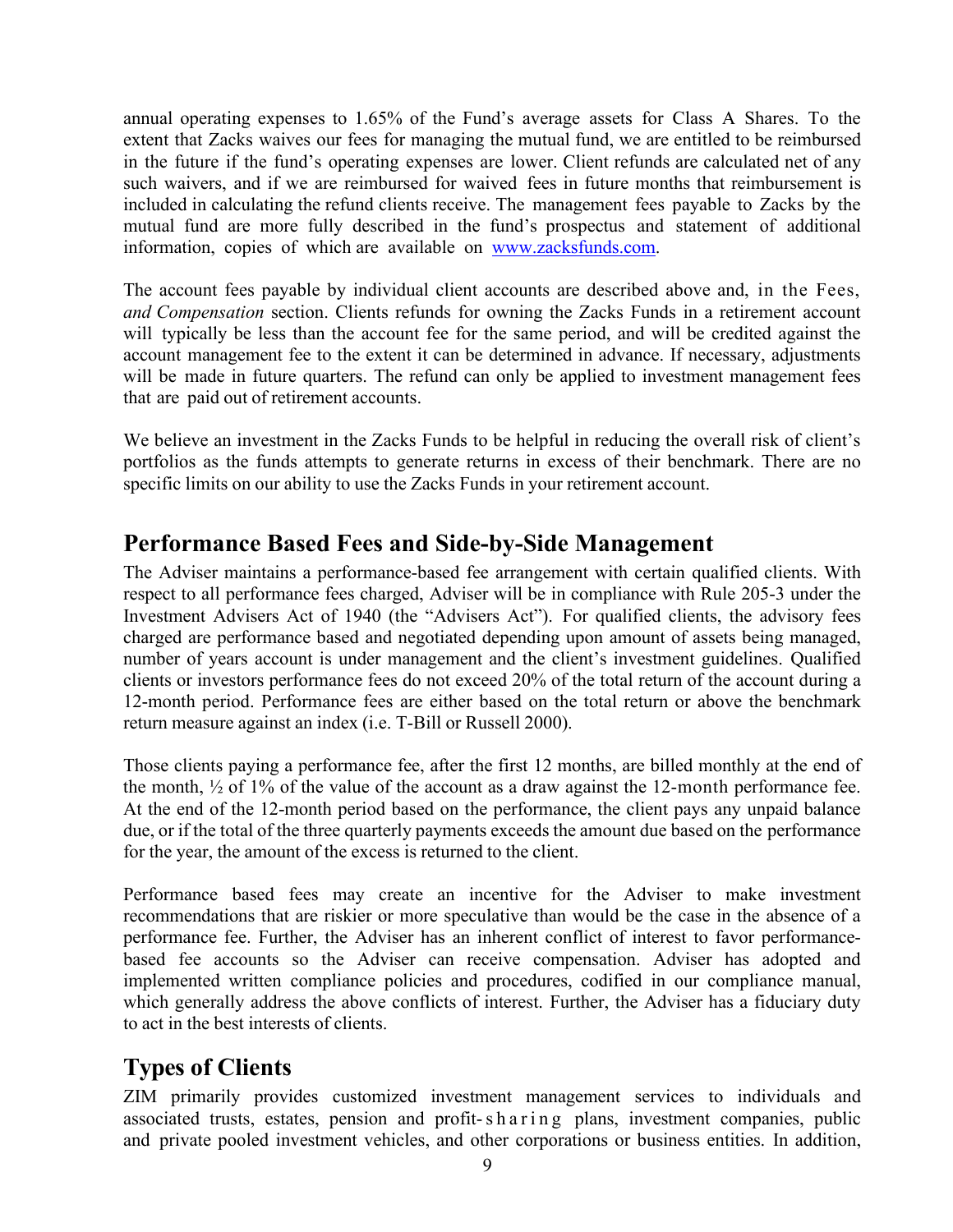ZIM offers its strategies to a limited number of third- party brokerage firms, registered investment advisors and independent broker-dealers. ZIM calls this our Wholesaling business. In this business, ZIM is marketing its investment strategies directly to the institutions and their respective sales groups, who market for prospective participants.

Generally, each client that is charged a performance-based fee must represent and warrant that either (a) the value of the client's account initially is at least \$1,000,000 or (b) the client's net worth, which may include assets held jointly with a spouse, is more than \$2 million (or \$2.1 million for new contractual relationships, effective August 15, 2016). However, Adviser may accept clients with smaller accounts and/or lower net worth, but such clients will not be charged a performance-based fee.

To open a Wealth Management Program account, a client must place equity assets with a value of at least \$500,000. For individual fixed-income securities accounts, a client must place assets with a value of at least \$500,000. However, Adviser may accept clients with smaller accounts.

The minimum to open a Zacks Advantage account is \$5,000.

Interests in the partnerships are sold exclusively to qualified clients and accredited investors. Clients who are eligible to invest in the partnerships may be solicited to invest.

# <span id="page-9-0"></span>**Methods of Analysis, Investment Strategies and Risk of Loss**

# *Methods of Analysis*

ZIM typically manages its investment strategies through the application of a hybrid research process, which uses both quantitative and qualitative criteria. ZIM uses proprietary models to quantitatively assess the attractiveness of a large universe of stocks based primarily on an analysis of changing patterns of multiple fundamental factors. The Adviser utilizes data from ZIR as a tool in managing portfolios. ZIM receives data from ZIR contemporaneously with subscribers to ZIR data. The Adviser provides wealth management services which utilizes an asset allocation model that employs the various strategies described below.

These methods of analysis are not applied in the Zacks Advantage program, given that it is primarily an automated asset allocation and rebalancing program.

### *Investment Strategies*

The Zacks Quantitative Strategy is designed to utilize the effectiveness of the Zacks proprietary stock ranking system (the Zacks Performance Rank), a quantitative stock ranking model based on earnings estimate revisions and earnings surprises. The Quantitative Strategy purchases between 125 and 260 stocks the majority of which have an attractive Zacks Rank at the time of rebalance. The strategy is rebalanced periodically and generates more turnover than other strategies offered. The portfolio manager of the strategy has the ability to override the quantitative model and purchase lower ranked Zacks stocks as desired at any point in time. Additionally, the portfolio manager may change the rebalance frequency and bring the strategy to cash for defensive purposes. The objective of the Quantitative Strategy is to outperform the S&P 500 Index over a full market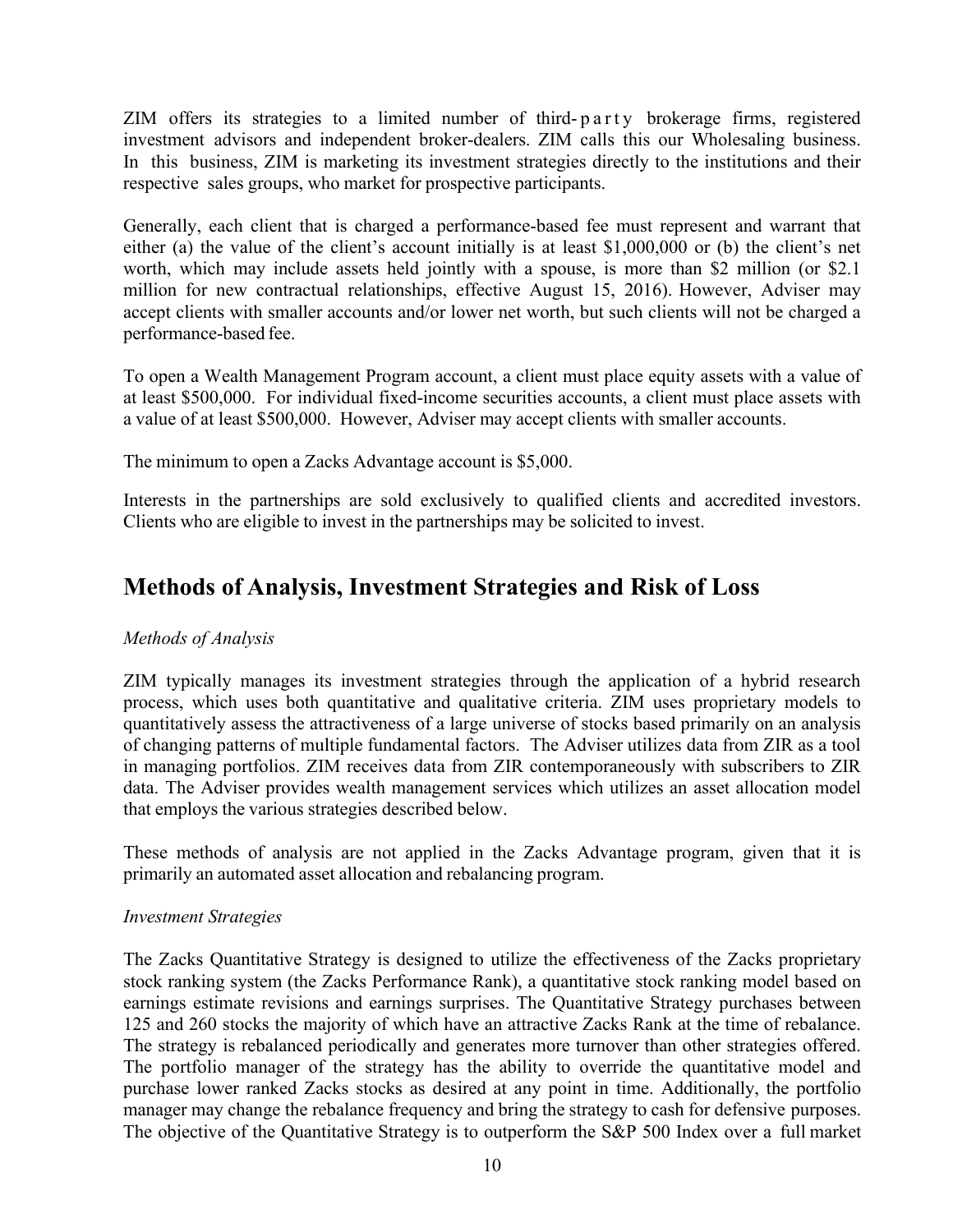cycle.

The Zacks Focus Growth Strategy invests in a diversified group of stocks that Zacks believes will outperform the market over the next twelve months. The strategy primarily invests in growthoriented stocks with a large cap bias. The Focus Growth Strategy makes use of a proprietary multi-factor model. The Strategy contains 50 to 100 stocks and is diversified across multiple sectors. The strategy makes use of an optimizer. The Benchmark for the strategy is the Russell 1000 Growth Index.

The Zacks International Equity Strategy is invested in markets outside the U.S.A. and diversifies across nations to lower the overall risk and gain the benefit of an asset class with historically low correlations to the U.S. equity markets. The Strategy's tactical allocation provides exposure to both developed and emerging market nations, allowing for risk-controlled growth. The Strategy utilizes a number of country-specific ETFs to capture growth in foreign nations. The manager of the strategy may bring the strategy to cash or reduce emerging market exposure for defensive purposes.

The Zacks All-Cap Core Strategy consists of between 50 to 200 stocks that are selected based on a combination of qualitative decisions and a multi-factor model. The objective of the Zacks All-Cap Core Strategy is to provide risk-adjusted returns and diversification benefits relative to either the S&P 500 index or the Russell 3000 index. The Zacks Rank Strategy is diversified across sectors and market caps. The strategy may hold ETFs if desired by the portfolio manager.

The Zacks Dividend Strategy is designed to produce tax efficient returns from both capital appreciation and dividends. The strategy holds between 50 and 100 stocks believed to represent good fundamental value as determined by a proprietary multi-factor value model which includes dividend yield. The benchmark for the Strategy is the Russell 1000 Value Index. The strategy makes use of an optimizer.

The Zacks Fixed-Income Strategy is employed as a component in the allocation efforts for client accounts. The objective is to outperform the Barclays U.S. Aggregate Bond Index on a short, mid and long- term basis. A portfolio manager manages the Fixed Income strategy using a mix of corporate and government bonds through the purchase and sale of various Fixed-Income Exchange Traded Funds (ETF's).

The Zacks Energy Strategy selects positions within the energy sector that have favorable risk reward characteristics and reasonable P/E multiples relative to prior cycles.

The Zacks Preferred Income Strategy incorporates a blend of traditional preferred securities, trust preferred and third-party trust preferred securities which provide a high level of current income. The Preferred Income Strategy allows investors to capture yield and generate income. The strategy is managed qualitatively by a portfolio manager.

The Zacks All-Cap Core Fund's (CZOIX) primary objective is capital appreciation and secondarily it is to provide shareholders with income through dividends. The Fund is designed to be a "core" fund that seeks to combine both value and growth characteristics. Under normal circumstances, the Fund invests primarily in equity securities of U.S. issuers.

The Zacks Small Cap Core Fund's (ZSCIX) primary objective is capital appreciation. Under normal circumstances, the Fund will invest at least 80% of its net assets (including amounts borrowed for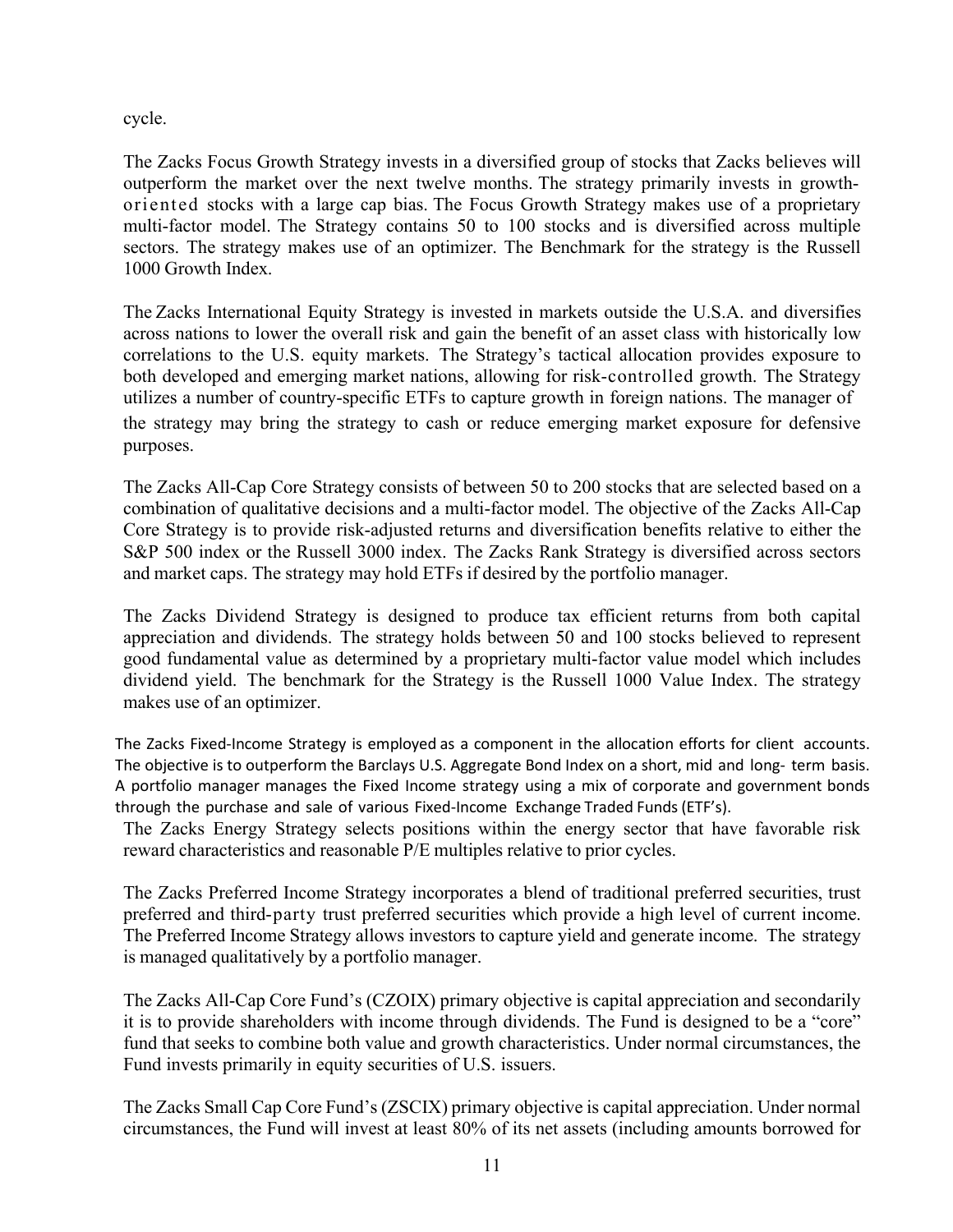investment purposes) in a diversified portfolio of equity securities of small capitalization companies, with an emphasis on equity securities of U.S. issuers.

The Zacks Dividend Fund's (ZDIIX) primary objective is capital appreciation and dividend income. Under normal market conditions, the Fund will invest at least 80% of its net assets plus borrowings for investment purposes in equity securities of dividend paying companies organized or headquartered in the United States.

The Small-Cap Core Strategy objective is capital appreciation. It primarily invests in equity securities of small capitalization companies and seeks to outperform the Russell 2000 Index over the long term. Diversified portfolio of growth and/or value stocks receiving upward analyst estimate revisions is constructed using quantitative risk controls.

The Mid-Cap Strategy objective is capital appreciation. It primarily invests in equity securities of medium market capitalization companies and seeks to outperform the Russell Mid cap Index over the long term. Diversified portfolio of growth and/or value stocks receiving upward analyst estimate revisions is constructed using quantitative risk controls.

Zacks Premier Select strategy objective is to outperform the Russell 3000 in companies with productive and positive earnings estimate revisions. The strategy utilizes the Zacks Performance Rank combined with a gross-probability factor.

The Zacks Global Tactical Strategy seeks to strategically invest in various asset classes. Zacks utilizes a quantitative model that seeks to identify asset classes poised to outperform, and avoid those poised to underperform. The goal of this approach isto limit drawdowns and generate returns in most market environments.

The Zacks Small-Cap Value strategy utilizes a propriety multi-factor model to screen stocks on quality and valuation. Each company within the investment universe is ranked relatively to their peers in each sector before an optimization process is applied to construct a portfolio. Portfolio managers analyze and monitor recommended lists of investments before implementation. The whole process follows a disciplined procedure which seeks to outperform the Russell 2000 Value Index with appropriate risk management.

The Zacks Small-Cap Growth strategy's universe for stock selection is the Russell 2000 Growth Index. The strategy utilizes a propriety multi-factor model, focused on quality and sustainable earnings growth. Each company within the universe is ranked based on the multi-factor model. A weighted average Z-score is assigned to each individual stock. An optimizer is then utilized to construct a portfolio. Finally, portfolio managers conduct a qualitative review before trade execution.

The Zacks Advantage program uses asset allocations and ETF selection parameters determined by SIP. ZIM uses these SIP parameters to create customized investment strategies for clients that participate in the program. Each strategy consists of a diversified portfolio of Charles Schwab sponsored ETFs combined with SIP's sweep program which automatically deposits, or "sweeps," free credit balances to deposit accounts at Charles Schwab Bank. Each investment strategy is designed to be consistent with the client's investment objectives and risk tolerance. ZIM then uses the platform to monitor a client's portfolio daily and to automatically rebalance as needed to keep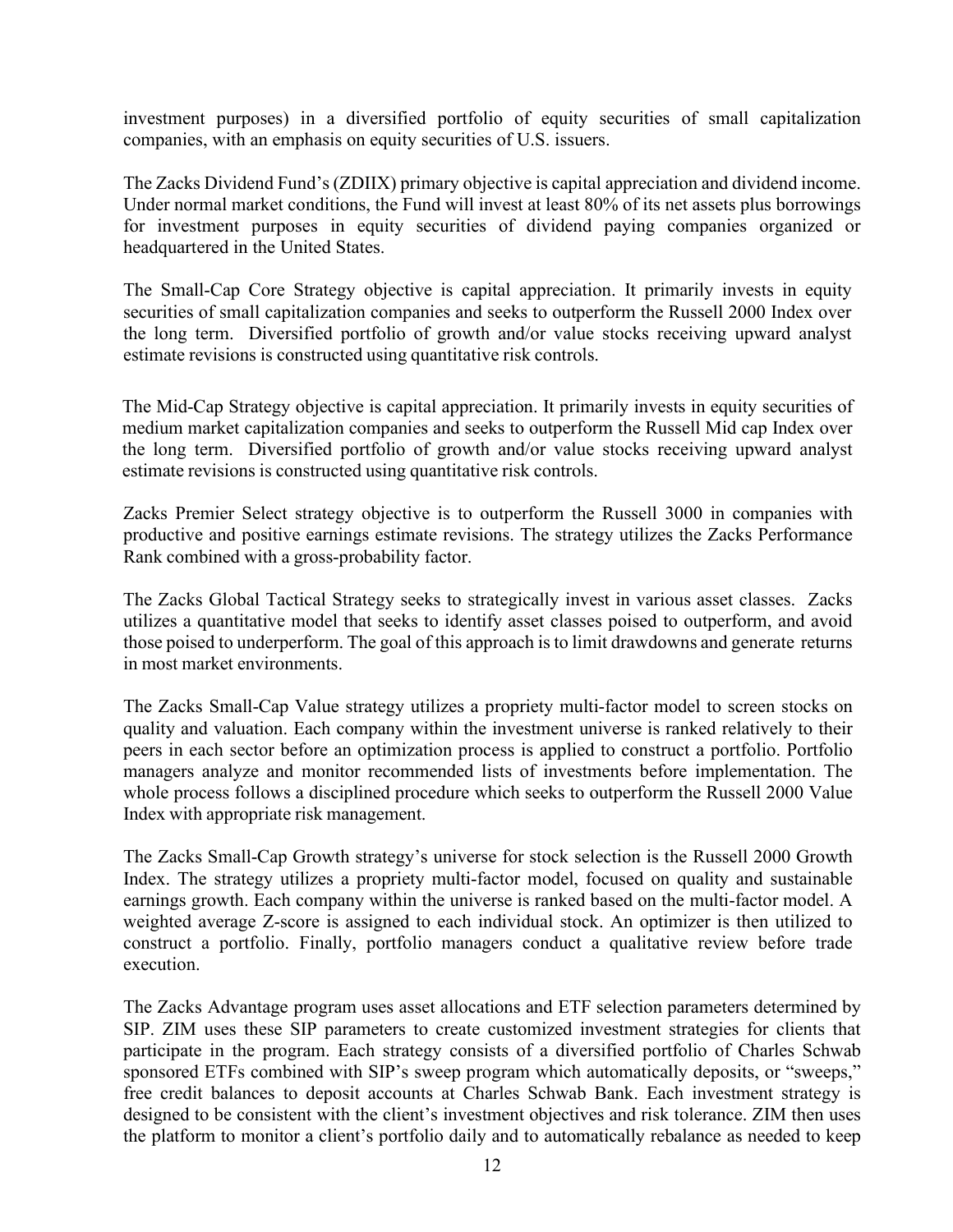a client's portfolio consistent with their selected risk profile. Subject to additional requirements, certain clients may direct ZIM to employ a tax-loss harvesting strategy in managing taxable accounts. This means that once the tax-loss harvesting threshold is met, ZIM will sell ETFs in the client's account at a loss to offset potential capital gains, although the type and amount of capital gains will not be monitored by ZIM for this purpose.

Please see the *Other Financial Industry Activities and Affiliations* for a description of private fund investment strategies.

# *Risks*

All investing involves a risk of loss that clients should be prepared to bear. Identifying undervalued securities and other assets is difficult, and there are no assurances that Adviser's strategies for clients will succeed. Adviser cannot give any guarantee that it will achieve client investment objectives or that a client will receive a return on their investment. Other potentially material risks may include:

- *Equity Risk -* The risk that the value of the securities held by clients may fall due to general market and economic conditions, perceptions regarding the industries in which the issuers of securities held by clients participate, or factors relating to specific companies in which the Fund invests.
- *Risks of Mid-Cap and Small-Cap Companies -* The securities of small- or mid-cap companies may be subject to more abrupt or erratic market movements and may have lower trading volumes or more erratic trading than securities of larger-sized companies or the market averages in general.
- *General Economic and Market Conditions* The success of the Firm's activities will be affected by general economic and market conditions, such as interest rates, availability of credit, inflation rates, economic uncertainty, changes in laws, trade barriers, currency exchange controls, energy prices, commodity prices, national and international political circumstances (including government intervention in financial markets, wars, terrorist acts or security operations), natural disasters and regional, national and global health crises (for example the global outbreak of the coronavirus disease 2019 (COVID-19) in 2020). These factors may affect the level and volatility of securities prices and the liquidity of the Clients' investments. Volatility or illiquidity could impair the Clients' profitability or result in losses. The Firm's Clients may maintain substantial trading positions that can be adversely affected by the level of volatility in the financial markets.
- *Foreign Investment Risk* Investments in non-U.S. issuers may involve unique risks compared to investing in securities of U.S. issuers. Adverse political, economic or social developments could undermine the value of a client's investments or prevent the client from realizing the full value of investments.
- *Short Selling* ZIM may include short selling in certain clients' portfolios. Short selling involves selling a security that the client does not own. The client borrows the security that is sold short in hopes of purchasing the security at a later price to repay the lender of the security. If a security that is sold short rises in price, the short seller will lose money. Because there is no limit on how much a security's price may rise, securities sold short are subject to unlimited risk of loss. Therefore, short selling could result in losses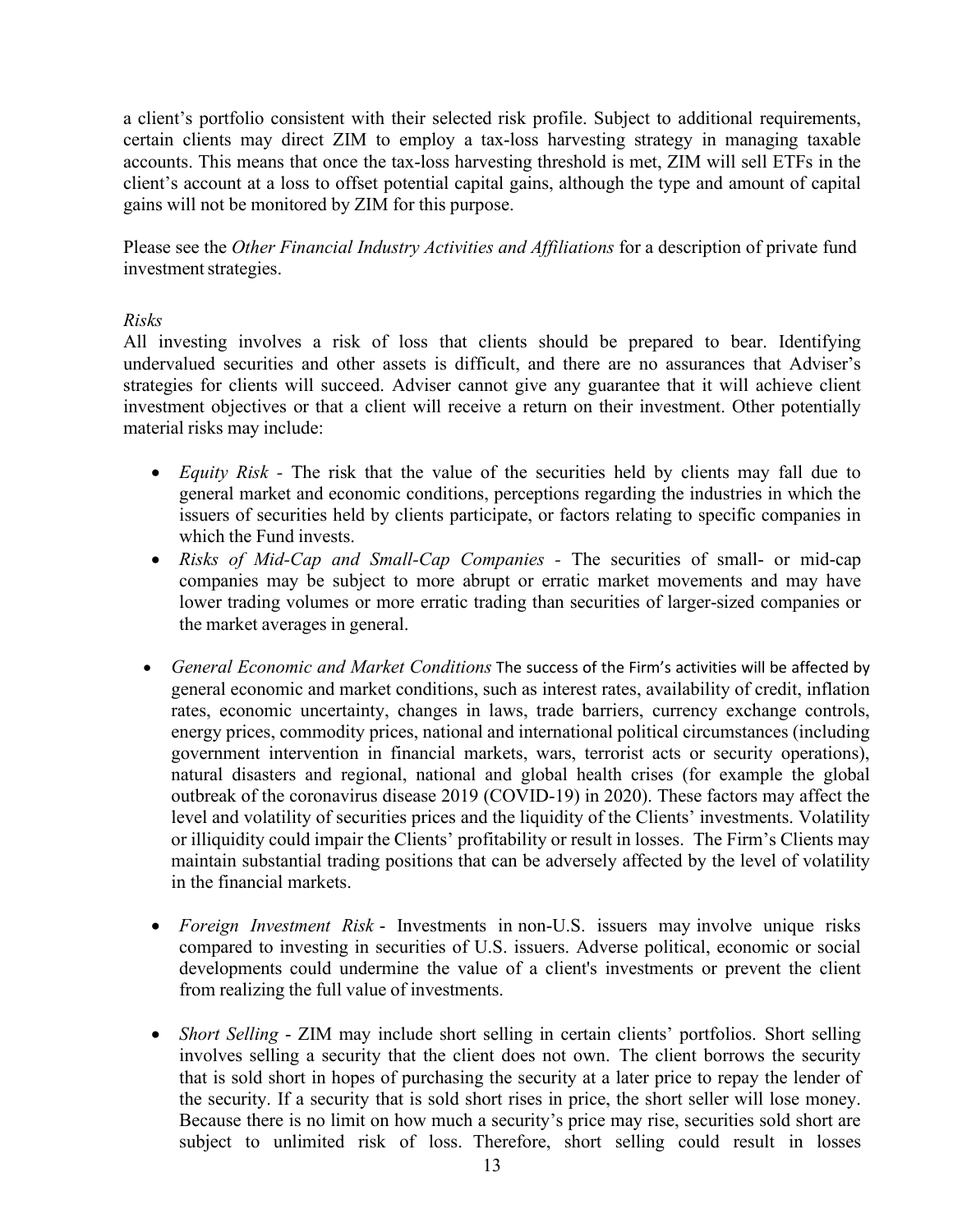significantly higher than the original investment.

- *Frequent trading of securities increases costs -* The turnover rate within certain investment strategies may be significant, potentially involving negative tax implications and substantial brokerage commissions and fees.
- *Zacks Advantage* This program offered through SWIA as sponsor is a robo-adviser program that relies on questionnaires completed by the client, and algorithms to provide investment advice. Potential limitations and material risks associated with the program include limited human involvement, reliance on clients to provide updated objective and risk information (particularly as the effectiveness of the SWIA algorithms is dependent on the accuracy of the information provided by the client), and potential errors in the algorithm program that could go undetected. Additional risks associated with the program are also disclosed in SWIA's Disclosure Brochure/Appendix 1.
- *Tax* Clients should consult with their personal tax advisors regarding the tax consequences of investing, and promptly provide in writing any relevant instructions to ZIM (e.g., upon termination, do not sell securities). Securities transactions ZIM may implement for new and liquidating accounts, and clients of Zacks Advantage, may create tax liabilities. Clients should obtain tax advice, which (notwithstanding any tax harvesting component of Zacks Advantage) is advice outside the scope of the services ZIM provides, and may be necessary to minimize the impact of tax liabilities a client could incur.
- *Cybersecurity Risk* ZIM and its service providers are subject to risks associated with a breach in cybersecurity. Cybersecurity is a generic term used to describe the technology, processes and practices designed to protect networks, systems, computers, programs and data from both intentional cyber-attacks and hacking by other computer users as well as unintentional damage or interruption that, in either case, can result in damage and disruption to hardware and software systems, loss or corruption of data, and/or misappropriation of confidential information. For example, information and technology systems are vulnerable to damage or interruption from computer viruses, network failures, computer and telecommunication failures, infiltration by unauthorized persons and security breaches, usage errors by their respective professionals, power outages and catastrophic events such as fires, tornadoes, floods, hurricanes and earthquakes. Such damage or interruptions to information technology systems could cause losses to Clients by interfering with the processing of transactions. A cybersecurity breach could expose both the Clients and ZIM (which, in certain circumstances, will be entitled to indemnity from the Clients) to substantial costs (including, without limitation, those associated with forensic analysis of the origin and scope of the breach, increased and upgraded cybersecurity, identity theft, unauthorized use of proprietary information, litigation, adverse investor reaction, the dissemination of confidential and proprietary information and reputational damage), civil liability as well as regulatory inquiry and/or action. In addition, any such breach could cause substantial withdrawals from a Fund. Clients and investors could also be exposed to losses resulting from unauthorized use of personal information. The Firm permits, and in response to the spread of COVID-19 has at times required, personnel to work remotely. As a result of working remotely, such personnel rely more heavily on external sources for information and technology systems for their business-related communications and information sharing, which results in ZIM being more exposed to potential cybersecurity incidents and cyberattacks. While the Firm has implemented various measures to manage risks associated with cybersecurity breaches, including establishing business continuity plans and systems designed to prevent cyber-attacks, there are inherent limitations in such plans and systems, including the possibility that certain risks have not been identified. Similar types of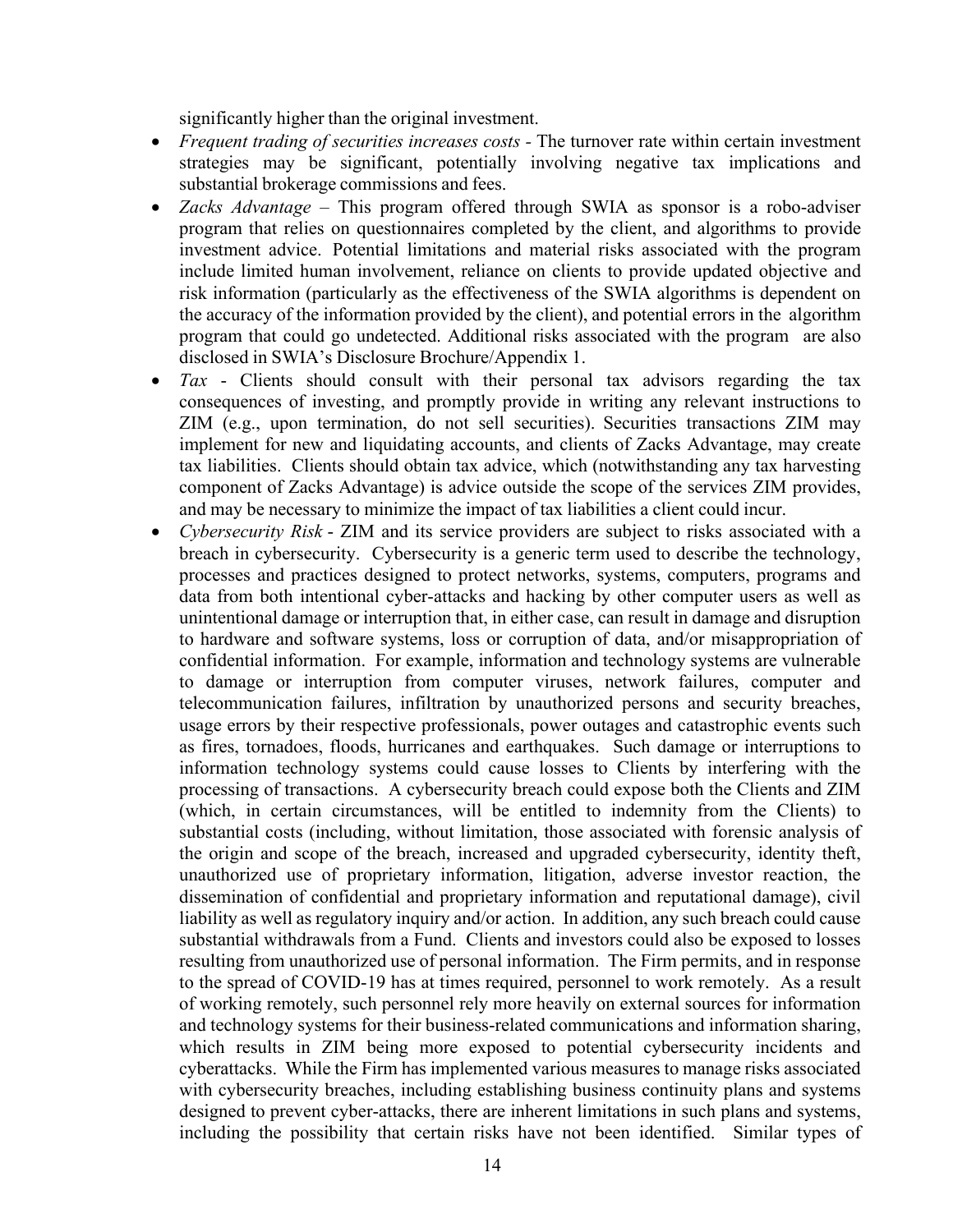cybersecurity risks also are present for issuers of securities in which the Clients invest and service providers utilized by ZIM and its Clients, which could affect their business and financial performance, resulting in material adverse consequences for such issuers and/or service providers.

# <span id="page-14-0"></span>**Disciplinary Information**

ZIM and its employees have not been involved in any legal or disciplinary events in the past 10 years that would be material to a client's evaluation of the company or its personnel.

# <span id="page-14-1"></span>**Other Financial Industry Activities and Affiliations**

# *LBMZ Securities, Inc.*

ZIM is affiliated with LBMZ Securities, Inc., a broker-dealer that is registered with FINRA. Messrs. Greg Murphy and Frank Lanza are management persons that are registered representatives of LBMZ Securities, Inc. ZIM does not utilize LBMZ Securities, Inc. for any of its clients trading activity in individual stocks or bonds.

# *Zacks Investment Research*

As previously mentioned, ZIR wholly owns ZIM. ZIR is a provider of market data services over the Internet and other media. ZIR engages in various ecommerce activities, including the sale of full-text brokerage research reports, investment newsletters and other investment publications over its web site and the web sites of its investor network. The Adviser utilizes data from ZIR as a tool in managing portfolios. Mr. Len Zacks spends the majority of his time carrying out his duties for ZIR. Len provides executive management along with direction and oversight for ZIM.

### *Limited Partnerships*

ZIR, the parent company of Adviser, among other business activities, serves as General Partner of, Zacks Strategies II, Limited Partnership ("ZSII"), and Zacks Panther Fund LP ("ZPF"). Adviser assists the partnerships in making investment decisions for the partnerships and receives compensation for its services from the partnerships.

ZLP seeks to achieve total investment return for its partners principally through active trading of large cap common stocks. Stocks are selected for investment based upon the Zacks Indicator, a proprietary fundamental model monitoring earnings estimate revisions and deviations between projected and actual reported quarterly earnings. Stocks may be bought or sold short to take advantage of expected price fluctuations due to estimate revisions and differences between projected and actual earnings of the companies.

ZSII seeks to achieve total investment return for its partners principally through active trading of common stocks issued by companies that appear on the Russell 3000 Index (i.e., large, mid and small cap stocks) and/or the Russell 2000 Index (i.e., small cap stocks). Depending on the partnership class, ZSII uses either a market neutral strategy or a long strategy. Stocks are selected for investment based upon the Zacks Indicator, a proprietary fundamental model monitoring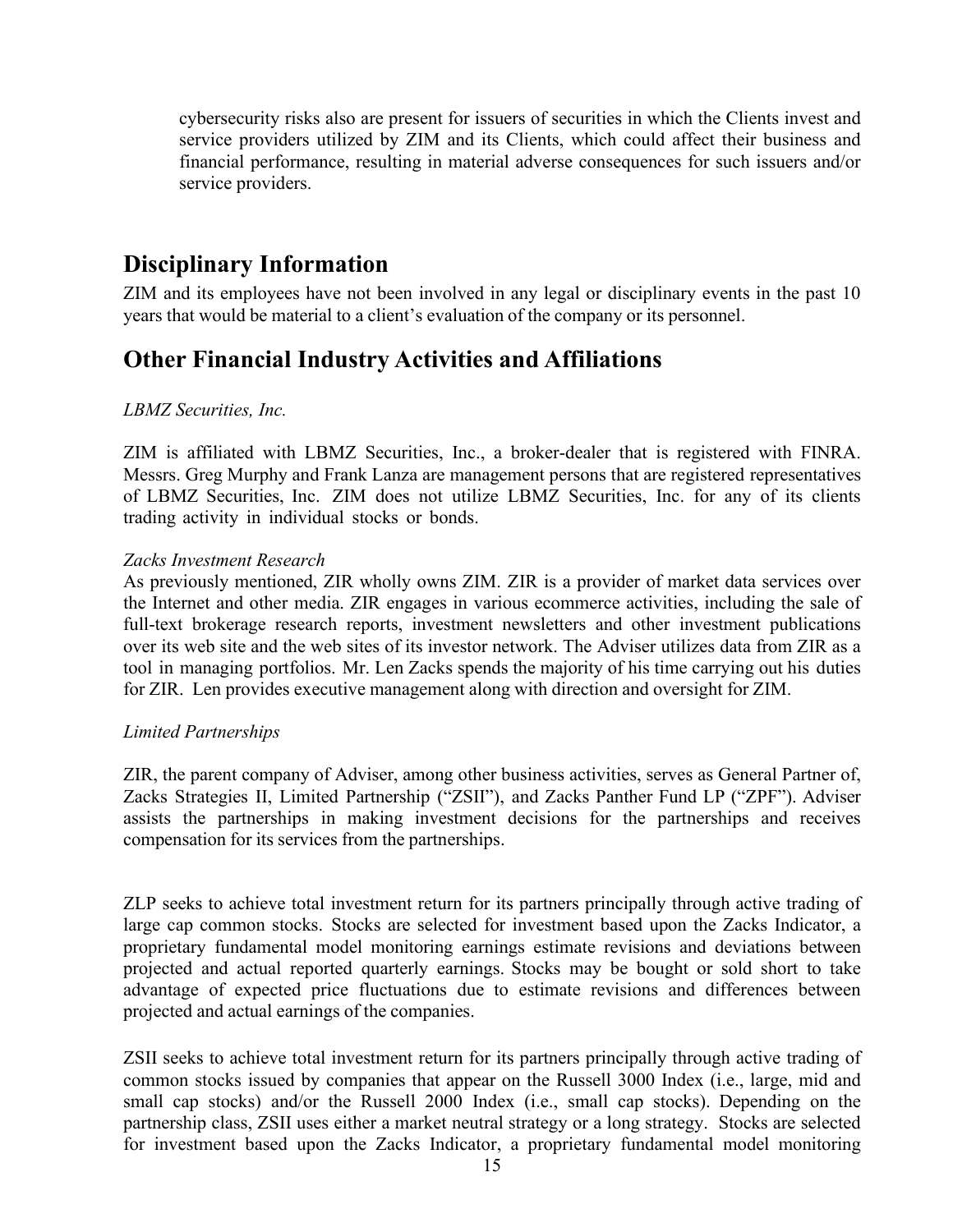earnings estimate revisions and deviations between projected and actual reported quarterly earnings. Stocks may be bought or sold short to take advantage of expected price fluctuations due to estimate revisions and differences between projected and actual earnings of the companies.

ZPF seeks to consistently achieve risk-adjusted returns in excess of the U.S. equity securities markets. The principal trading approaches implemented by the Investment Manager generally will include equity long/short, in addition to arbitrage strategies, which may include, without limitation, merger arbitrage, event-driven arbitrage, capital structure arbitrage and options arbitrage. When reviewing a qualified advisory client's investment objectives, Adviser may recommend an investment in ZLP and ZSII, or a transfer of capital from an individually managed account into one or both of the partnerships. At that time, Adviser explains in writing and discusses with the client the differences in the investment process and risk profile between an individually managed account and the partnerships.

Possible changes in fees and expenses are explained and the client is furnished with a copy of the Offering Memorandum of the partnership being recommended by Adviser. Adviser may purchase securities for clients that are also purchased for the Zacks Limited Partnership and/or the Zacks Strategies II, Limited Partnership. Certain individuals and/or entities (i.e. ZIR) related to Adviser may be limited partners in one or both partnerships. ZIM has a conflict of interest to favor the Private Funds over other client accounts since ZIM has the ability to earn incentive fees and ZIR has an ownership interest in the Private Funds. For additional disclosures with respect to performance- based fees, please refer to the *Performance Based Fees and Side-by-Side Management* section above.

Please refer to the *Client Referrals and Other Compensation* sections for additional disclosures about ZIM's affiliates.

# <span id="page-15-0"></span>**Code of Ethics, Participation or Interest in Client Transactions and Personal Trading**

# CODE OF ETHICS

Adviser has adopted a Code of Ethics (the "Code") in accordance with the Advisers Act, which includes written procedures governing the conduct of Adviser, certain officers and managers, as well as other advisory persons, investment personnel and access persons of Adviser. To mitigate risks and potential conflicts involving personal trades, the Adviser's Code includes a personal securities and insider trading policies and procedures. The Adviser's Code requires, among other things, that employees:

- Act with integrity, competence, diligence, respect, and in an ethical manner with the public, clients, prospective clients, employers, employees, colleagues in the investment profession, and other participants in the global capital markets;
- Place the integrity of the investment profession, the interests of clients, and the interests of Zacks above one's own personal interests;
- Adhere to the fundamental standard that you should not take inappropriate advantage of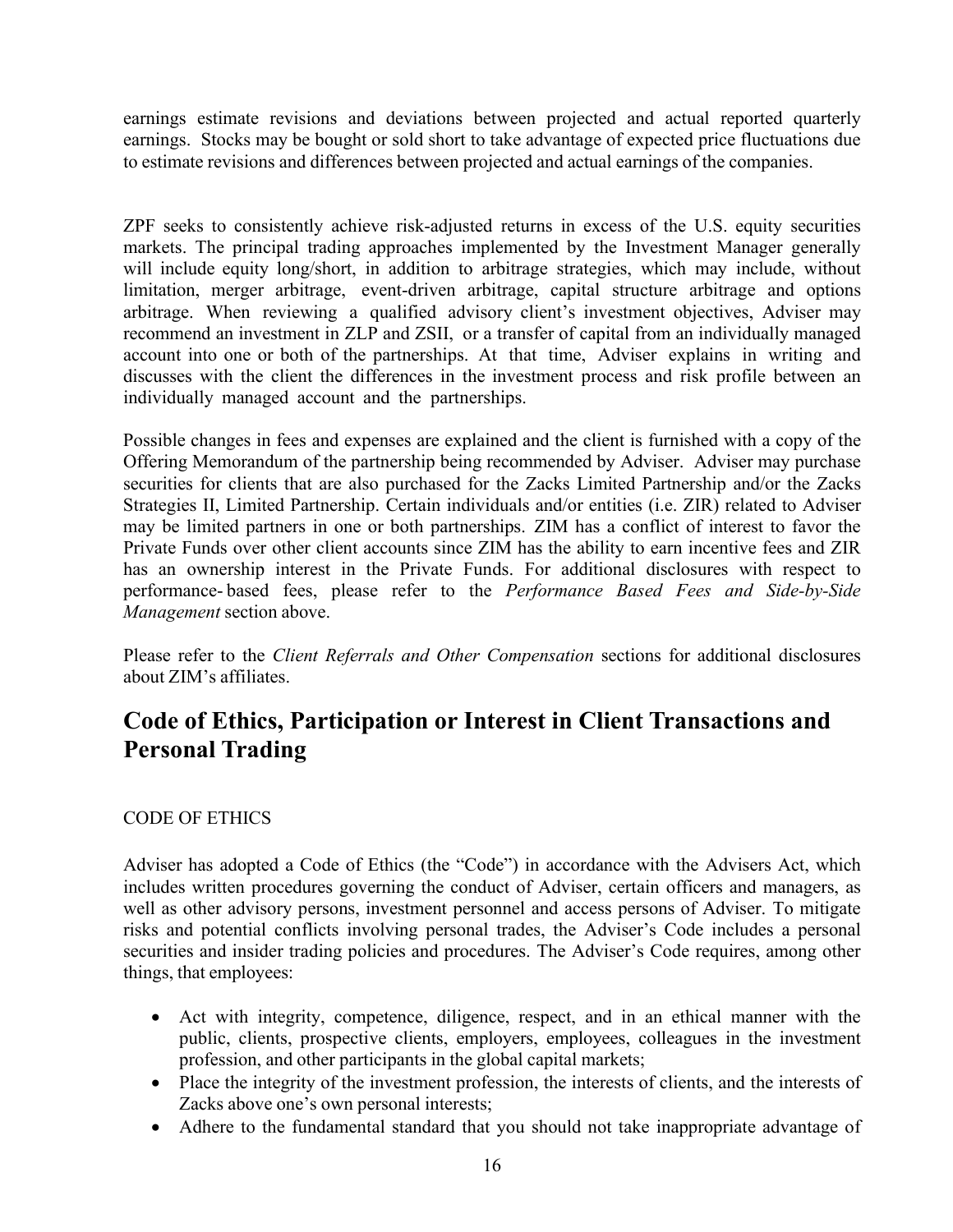your position;

- Mitigate any actual or potential conflict of interest;
- Conduct all personal securities transactions in a manner consistent with this policy;
- Use reasonable care and exercise independent professional judgment when conducting investment analysis, making investment recommendations, taking investment actions, and engaging in other professional activities;
- Practice and encourage others to practice in a professional and ethical manner that will reflect credit on yourself and the profession; Promote the integrity of, and uphold the rules governing, capital markets;
- Maintain and improve your professional competence and strive to maintain and improve the competence of other investment professionals.
- Comply with applicable provisions of the federal securities laws.

The Adviser's Code requires access persons to: 1) pre-clear certain personal securities transactions, 2) report personal securities transactions on at least a quarterly basis, and 3) provide the Adviser with a detailed summary of certain holdings (both initially upon commencement of employment and annually thereafter) over which such access persons have a direct or indirect beneficial interest. ZIM prohibits access persons from trading in individual stocks. Trades in government securities, open ended mutual funds and certain ETFs are permitted; also, transactions in "grandfathered" securities (prior to August 1, 2009) and other extraordinary trading in individual stocks are permitted with the prior written approval of the CCO, who actively monitors these limited trades.

In addition to the foregoing, the Code also imposes certain reporting obligations upon access persons. The Code and applicable securities transactions are monitored by Adviser's Chief Compliance Officer. Upon request, a copy of the Code will be provided to any (prospective) client or investor.

Certain of ZIM's separately managed account clients may invest a portion of their assets in a mutual fund(s) sub-advised by ZIM in order to obtain exposure to specific investment strategies offered by the Adviser. This presents a conflict of interest since ZIM collects two layers of management fees; a management fee for the separate account and a management fee for the mutual fund. ZIM has adopted and implemented written compliance policies and procedures, codified in our compliance manual, which are designed to mitigate ZIM's risks and conflicts. Further, ZIM has a fiduciary duty to act in the best interests of clients.

Please refer to the *Other Financial Industry Activities and Affiliations* and *Client Referrals and Other Compensation* sections for additional disclosures about ZIM's affiliates.

# <span id="page-16-0"></span>**Brokerage Practices**

Subject to the conditions for managing accounts, Institutional clients may designate any brokerdealer through whom the client's transactions are to be executed.

Adviser may execute brokerage transactions through brokers or dealers who also provide it with statistical, research and other information or services that enhance its investment research and portfolio management capability generally, including FOLIO, Schwab, Fidelity, and Goldman Sachs, among others. Research received from brokers or dealers may be proprietary or from a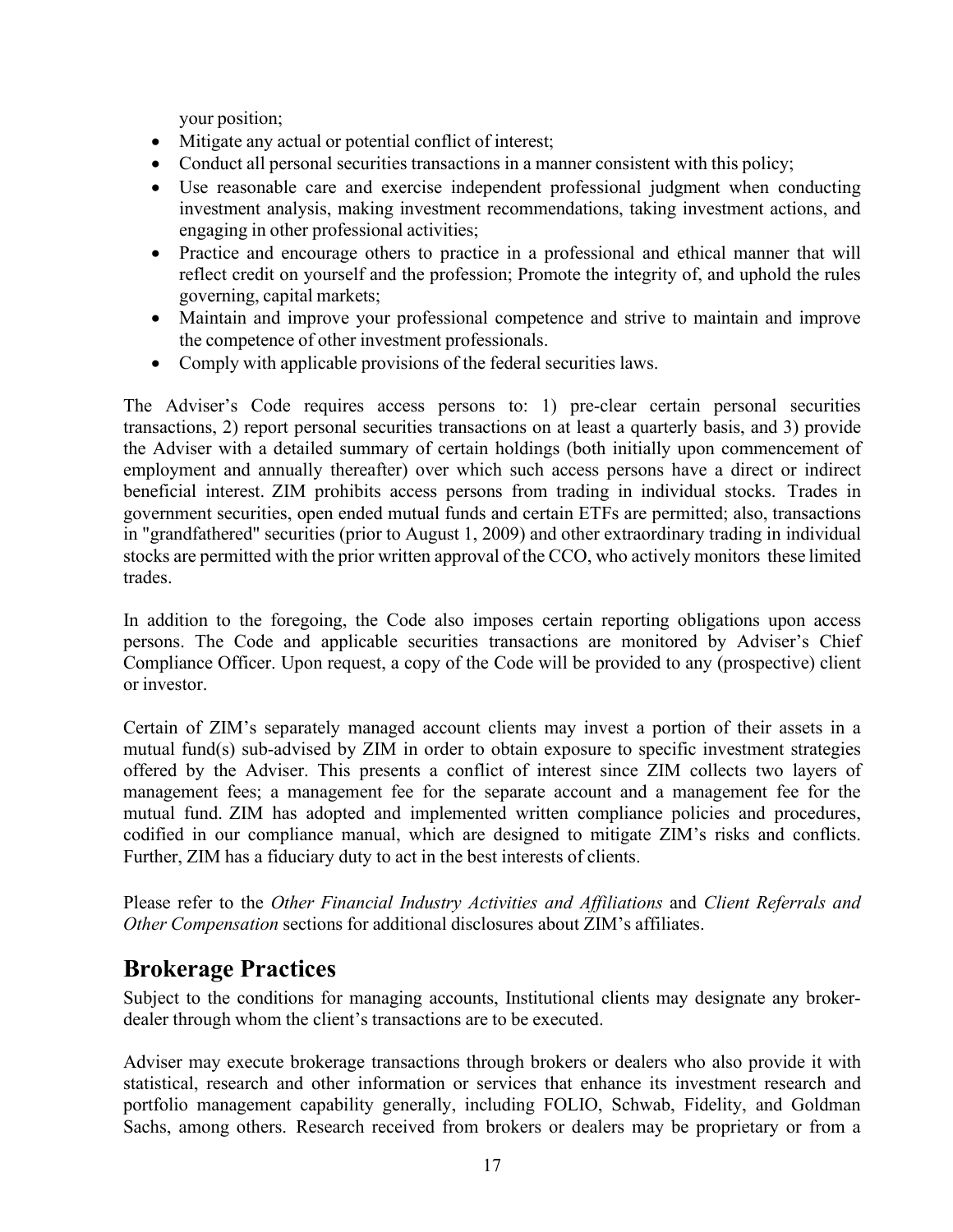third-party. However, no brokerage transactions shall be executed directly or indirectly through LBMZ Securities, Inc., an affiliated broker-dealer for retail clients. Further, ZIM does not enter into formal "soft dollar" arrangements with brokerage firms with respect to research or any other products or services. The commission paid to any broker may be in excess of the commission another broker would charge for the same transaction. Such research and other services, moreover, may be available to Adviser on a cash basis. When ZIM uses *client* brokerage commissions (directly or indirectly) to obtain research or other products or services, it receives a benefit because ZIM does not have to produce or pay for the research, products or services. Further, an adviser may inherently have an incentive to select or recommend a broker-dealer based on the adviser's interest in receiving research or other products or services, rather than on *clients*' interest in receiving most favorable execution. Research and brokerage services furnished by brokers or dealers will generally be used in connection with all client accounts, although not all such services may be used in connection with any particular account that paid commissions to the brokers providing such services. In an effort to mitigate ZIM's risks and conflicts, and to comply with federal regulations, ZIM periodically conducts reviews of its ability to seek best execution. Further, ZIM periodically determines in good faith whether the amount of the commission is reasonable in relation to the value of the broker and research services provided by the broker, viewed in terms of either that particular transaction or its overall responsibilities to all of its clients, including consideration of relative equitable treatment of all its clients.

Adviser's policy is to allocate, place, and execute clients' securities transactions in a fair and equitable manner. Adviser has a policy of aggregating trades for client accounts in the same security if or when it is possible to do so. Aggregated orders may include transactions for registered investment companies, employee benefit plans and private investment vehicles (e.g. limited partnerships or limited liability companies) in which Adviser's principals or employees are among the investors. To ensure the fair aggregation and allocation of securities purchased for all client accounts, accounts in which principals or employees have a beneficial interest are not given favorable treatment. All clients receive the average execution price for each bunched order. For client accounts that use BTIG/Goldman Sachs as their prime broker-dealer, the accounts receive a pro rata allocation of the total transaction cost. Instances in which client securities orders will not be aggregated include, but are not limited to, the following: legal, regulatory, cash availability, client-directed brokerage, different investment platforms (e.g., wrap accounts are generally aggregated by platform, wrap accounts are not aggregated with Retail Wealth Management accounts), or other administrative reasons. The primary cost associated when ZIM is unable to aggregate orders is that clients may receive differing execution prices for securities transactions. In situations where a bunched order is only partially filled by the executing brokerdealer, Adviser allocates the order to all participating accounts on a pro rata basis.

To the extent a client directs brokerage transactions to a particular or preferred broker or dealer, there may be limitations on Adviser's ability to negotiate commissions, obtain volume discounts, aggregate client orders and obtain execution of transactions as efficiently as possible and at the best price. Under these circumstances a disparity of commission charges may exist between the commissions charged to Adviser's other clients.

Transactions for each strategy may be completed independently. As such, there may be circumstances under which Adviser deems it appropriate to cause one of its advisory clients to sell a security and another of its advisory clients to purchase the security on the same day. Further, at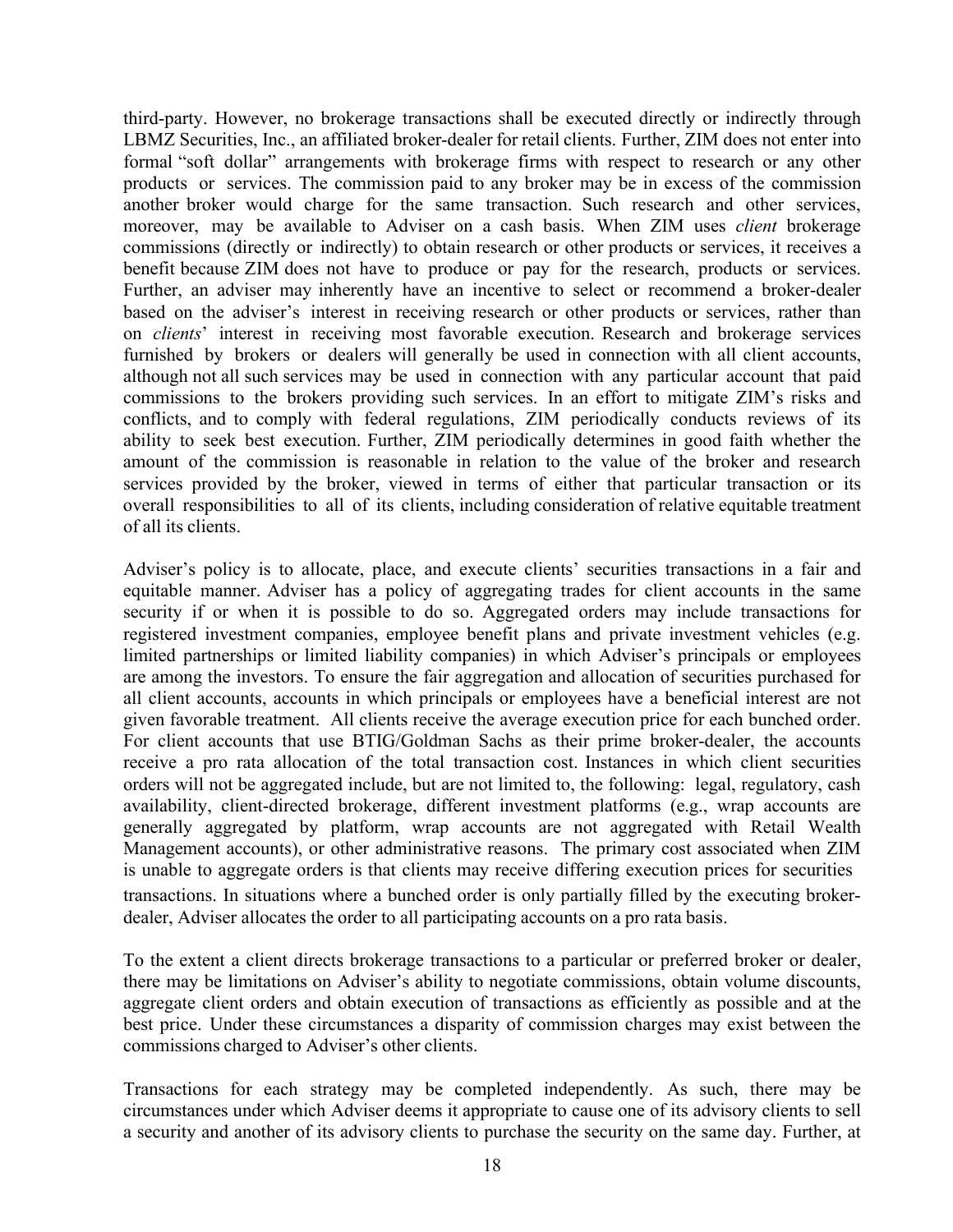times, a security may be held in more than one strategy. For example, an energy stock may be held in the Zacks Energy Strategy and Zacks Rank Strategy.

ZIM Wrap Program Clients - ZIM may recommend that clients establish brokerage accounts with the Schwab Advisor Services division of Schwab, a registered broker-dealer, member SIPC, to maintain custody of clients' assets. With respect to ZIM Wrap Programs at Fidelity and Folio, ZIM may recommend that clients establish brokerage accounts with Fidelity and Folio's respective broker-dealer to maintain custody of client assets. The final decision to custody assets with Schwab, Folio, or Fidelity and direct brokerage to Schwab, Folio, or Fidelity is at the discretion of the Advisor's clients, including those accounts under ERISA or IRA rules and regulations, in which case the client is acting as either the plan sponsor or IRA accountholder. ZIM is independently owned and operated and not affiliated with Schwab, Folio, or Fidelity. Schwab, Folio, and Fidelity provide ZIM with access to its institutional trading and custody services, which are typically not available to Schwab retail investors. These services generally are available to independent investment advisors on an unsolicited basis. Schwab, Folio, and Fidelity's services may include brokerage services that are related to the execution of securities transactions, custody, research, including that in the form of advice, analyses and reports, and access to mutual funds and other investments that are otherwise generally available only to institutional investors or would require a significantly higher minimum initial investment.

Schwab, Fidelity, and Folio also make available to ZIM other products and services that benefit ZIM but may not benefit its clients' accounts. These benefits may include national, regional or ZIM specific educational events organized and/or sponsored by Schwab Institutional or Fidelity. Other potential benefits may include occasional business entertainment of personnel of ZIM personnel, including meals, invitations to sporting events, including golf tournaments, and other forms of entertainment, some of which may accompany educational opportunities. Other of these products and services assist ZIM in managing and administering clients' accounts. These include software and other technology (and related technological training) that provide access to client account data (such as trade confirmations and account statements), facilitate trade execution (and allocation of aggregated trade orders for multiple client accounts), provide research, pricing information and other market data, facilitate payment of ZIM's fees from its clients' accounts, and assist with back-office training and support functions, recordkeeping and client reporting. Many of these services generally may be used to service all or some substantial number of ZIM's accounts, including accounts not maintained at Schwab Institutional, Fidelity, or Folio. Schwab Institutional and Fidelity also makes available to ZIM other services intended to help ZIM manage and further develop its consulting, publications and conferences on practice management, information technology, business succession, regulatory compliance, employee benefits providers, human capital consultants, insurance and marketing. While, as a fiduciary, ZIM endeavors to act in its clients' best interests, ZIM's recommendation that clients maintain their assets in accounts at Schwab, Fidelity, or Folio may be based in part on the benefit to ZIM of the availability of some of the foregoing products and services and other arrangements and not solely on the nature, cost or quality of custody and brokerage services provided by Schwab, Fidelity, or Folio, which creates a conflict of interest. ZIM Wrap Program clients may also refer to: 1) directed brokerage disclosures above in this *Brokerage Practices* section; 2) the *Services, Fees and Compensation* section below in Appendix 1 of Form ADV Part 2A, and; 3) the client's advisory agreement with ZIM for more information about the ZIM Wrap Programs, the limitations of directing brokerage, and mitigating conflicts of interest.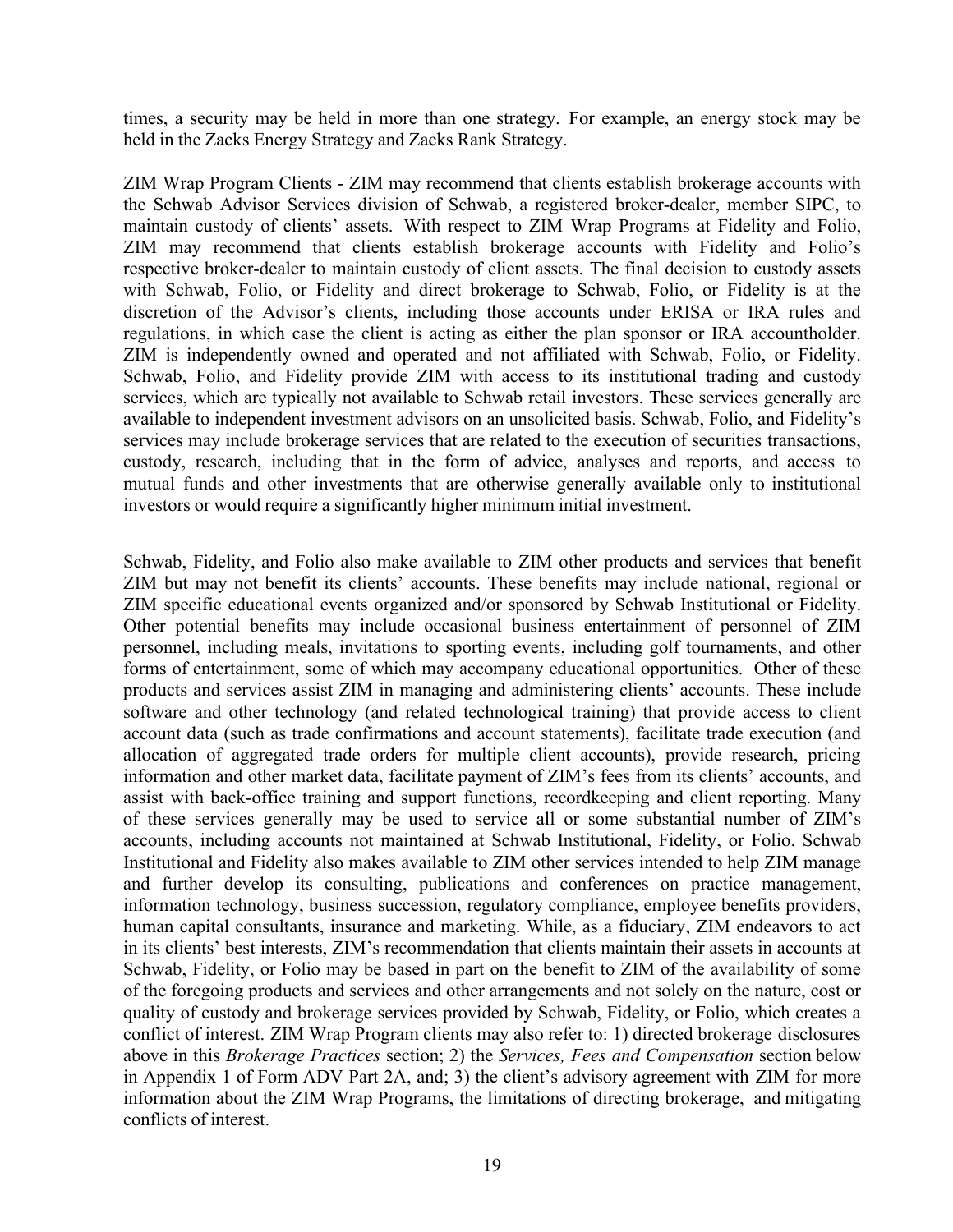Securities transactions at Folio have differences from Fidelity and Schwab. In contrast to Fidelity and Schwab, Folio, as a broker typically purchases large blocks of shares according to a common model and then fractionalizes the trades and deposits shares in clients' accounts. This different approach by Folio allows for (1) fractional share accounting, which may result in less slippage of performance compared to the model accounts; (2) potentially better transaction costs due to the internal crossing that occurs during the windows of trading employed by Folio; and (3) trading in the ZIM's Quantitative Strategy which is unable to be traded in the other wrap programs due to the number of positions (approximately 300) in the Quantitative Strategy. Folio has limitations, which may negatively impact a client's brokerage transactions and account. First, the trades on Folio may be only made during two daily windows, which restrict trading opportunities and may result in less attractive prices than the continuous trading day transactions afforded on Schwab, Fidelity, or other broker platforms. On any given day, the actual prices obtained for a given securities transaction through the Folio process may be higher, or lower, than the prices obtained through trading on the Schwab or Fidelity platforms, in large part dependent upon the exact timing of the respective transactions and the aggregated volume of trades. Please see ZIM's Appendix 1 for additional information about Folio, Fidelity, and Schwab.

# <span id="page-19-0"></span>**Review of Accounts**

Each client account is monitored on an ongoing basis by the client's IC or RVP (i.e., a ZIM Investment Consultant). ZIM Investment Consultants generally review clients' accounts on a quarterly basis. During each quarterly review, the ZIM Investment Consultant should determine if any circumstances in the client's life requires their allocation to be changed. Circumstances that would trigger a reevaluation of a client's portfolio may include, but are not limited to: retirement, loss of employment, change in income, marriage, birth of a child or a child entering college. If circumstance arises that prompts an allocation review, the ZIM Investment Consultant submits that account to a member of the Investment Committee to consider a change in the allocation.

The securities broker-dealer, through whom a client's transactions are executed, sends or delivers in written electronic format, to the client a confirmation of each transaction. The broker-dealer also sends the client a written monthly statement of the account showing all transactions during the month and the month-end position in either physically printed or electronic format. ZIM sends written client quarterly performance reports approximately a month after the quarter end.

# <span id="page-19-1"></span>**Client Referrals and Other Compensation**

Adviser and/or affiliated entities have relationships with investment products that Adviser may place client assets into and receive additional compensation. 1) The Zacks All-Cap Core Fund (Ticker Symbol: CZOVX) is advised by Zacks Investment Management and Zacks Investment Management will receive additional compensation, including management fees, and may receive other compensation for any assets placed into this Fund. 2) The Invesco Zacks Multi-Asset Income ETF (Ticker Symbol: CVY) is based upon an index that an affiliate of Zacks Investment Management, Inc. has constructed and licensed for use by Invesco. Our affiliate, Zacks Investment Research, Inc., receives compensation from Invesco pursuant to the license agreement between Invesco and Zacks Investment Research, Inc. 3) The Invesco Zacks Mid-Cap Core ETF (Ticker Symbol: CZA) is based upon an index that an affiliate of Zacks Investment Management, Inc. has constructed and licensed for use by Invesco. 4) The Zacks Income Advantage Strategy UIT Series 46-49 (Ticker Symbols: CCZIUX, CCZIVX, CCZIWX, CCZIYX) are based upon a strategy that an affiliate of Zacks Investment Management, Inc. has constructed and licensed for use by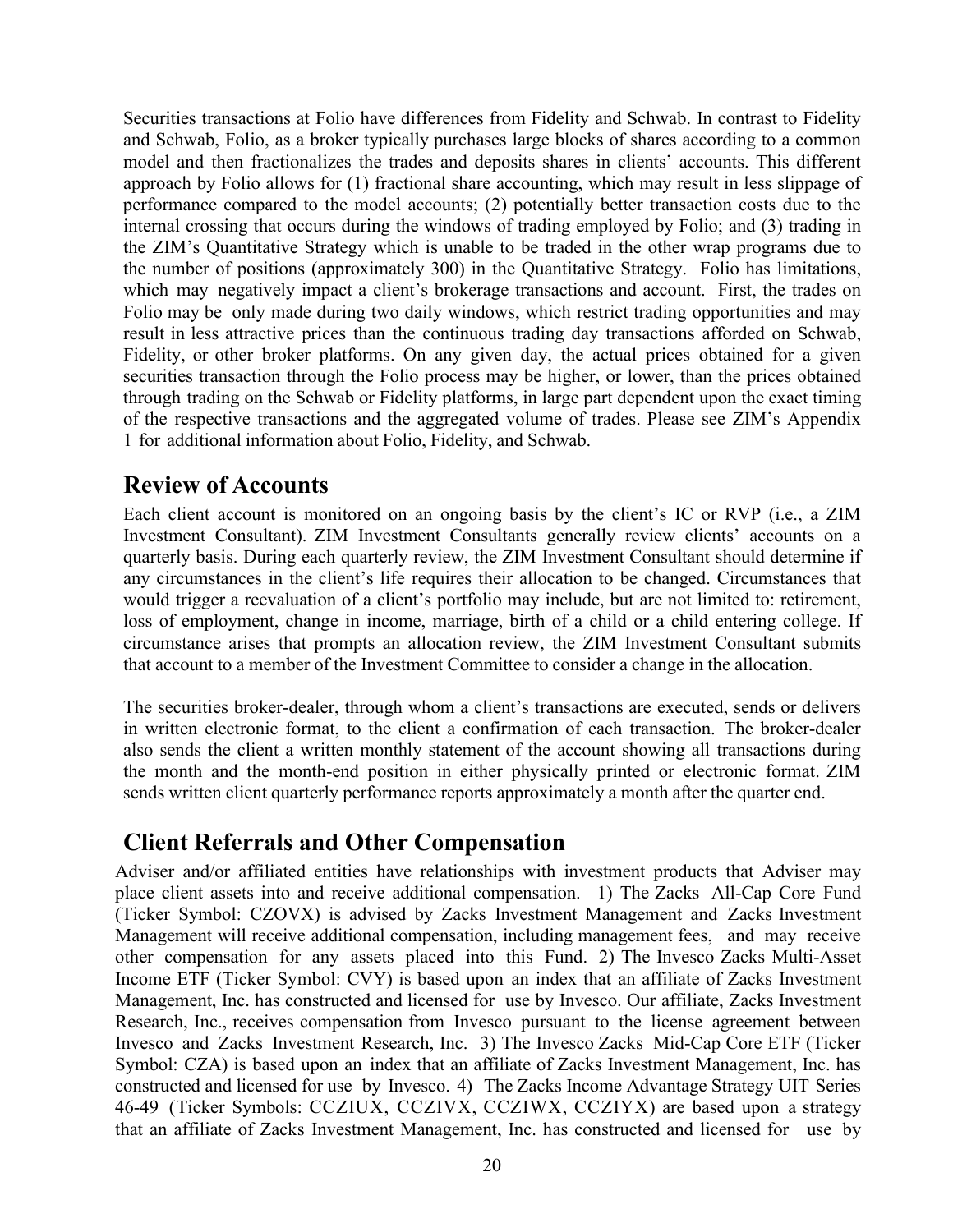Guggenheim. 5) The Zacks GARP Composite 35 Series 20-23 (Ticker Symbols: (SMGPTX, SMGPUX, SMGPUX, SMGPVX, SMGPWX) is based upon an index that Zacks Investment Management, Inc. has constructed and licensed for use by Hennion and Walsh/Smart Trust. Zacks Investment Management, Inc., receives compensation from Smart Trust pursuant to the license agreement between Smart Trust and Zacks Investment Management, Inc. 6) The Zacks Small Cap-Core Fund (Ticker Symbols: ZSCCX, ZSCIX) is advised by Zacks Investment Management and Zacks Investment Management will receive additional compensation, including management fees, and may receive other compensation for any assets placed into this Fund. 7) The Zacks Dividend Fund (Ticker Symbols: ZDIVX, ZDIIX) is advised by Zacks Investment Management and Zacks Investment Management will receive additional compensation, including management fees, and may receive other compensation for any assets placed into this Fund. 8) Krane Shares New China ETF (KFYP) is based upon an index that Zacks Investment Management, Inc. has constructed and licensed for use by Krane Shares. Zacks Investment Management, Inc., receives compensation from Krane Shares pursuant to the license agreement between Krane Shares and Zacks Investment Management, Inc. 9) DWS Investment Management Americas, Inc. license Zacks Global Water Index, that a division of Zacks Investment Management has constructed. Zacks Investment Management, Inc., receives compensation from DWS Investment to the license agreement between DWS Investment Management and Zacks Investment Management.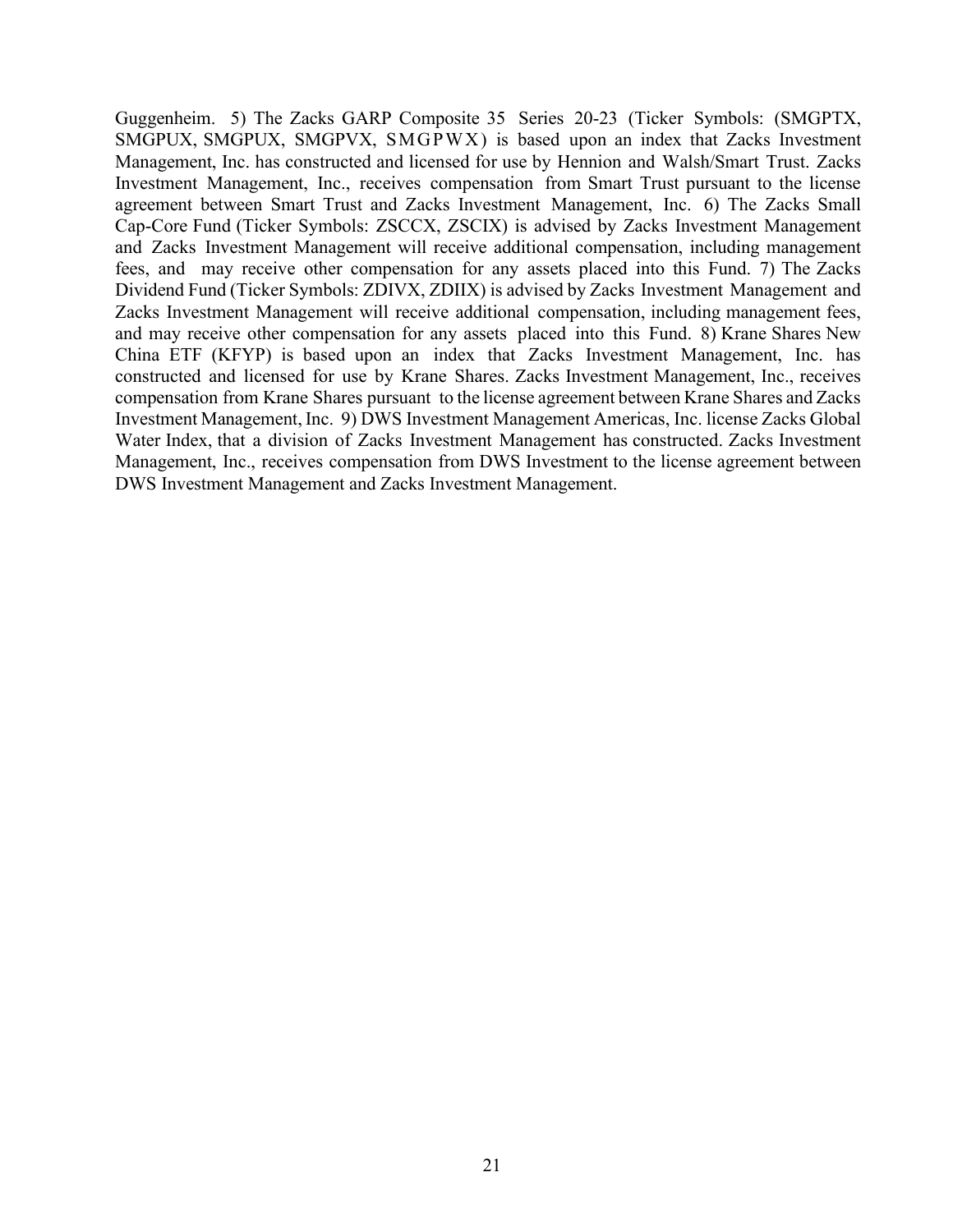As a result, in certain instances there may be layering of fees where Zacks Investment Management or its affiliates receive additional compensation; clients must be aware that there are cheaper alternatives available. Clients have an option to purchase investment products (i.e. mutual funds) we recommend through other brokers or agents not affiliated with ZIM. ZIM and ZIR employees have a conflict of interest to recommend affiliated investment products over unaffiliated products in cases where additional compensation is received by ZIM, employees, and/or Zacks' affiliates. ZIM has adopted and implemented written compliance policies and procedures, codified in our compliance manual, which are designed to mitigate ZIM's risks and conflicts. Further, ZIM has a fiduciary duty to act in the best interests of clients.

Zacks Investment Management, Inc. may refer clients or prospects to professional service providers, such as CPA's, attorneys, tax experts, or others who pay a fee to Zacks Investment Management. Zacks Investment Management, Inc. may enter into compensation arrangements with solicitors for new business. Any soliciting arrangements will comply with Rule 206(4)-3 under the Investment Advisers Act of 1940 pursuant to which persons introducing new client accounts to Zacks Investment Management, Inc. may receive a portion of the advisory fee generated by the account for a period of time that varies on a case-by-case basis.

ZIM Investment Consultants may receive a portion of a client's management fees per the consultant's arrangement with the Adviser or its affiliate.

*Participation in Fidelity Wealth Advisor Solutions®*. Zacks Investment Management, Inc. participates in the Fidelity Wealth Advisor Solutions® Program (the "WAS Program"), through which Zacks Investment Management, Inc. receives referrals from Fidelity Personal and Workplace Advisors LLC (FPWA), a registered investment adviser and Fidelity Investments company. Zacks Investment Management, Inc. is independent and not affiliated with FPWA or any Fidelity Investments company. FPWA does not supervise or control Zacks Investment Management, Inc., and FPWA has no responsibility or oversight for Advisor's provision of investment management or other advisory services.

Under the WAS Program, FPWA acts as a solicitor for Zacks Investment Management, Inc., and Zacks Investment Management, Inc. pays referral fees to FPWA for each referral received based on Advisor's assets under management attributable to each client referred by FPWA or members of each client's household. The WAS Program is designed to help investors find an independent investment advisor, and any referral from FPWA to Zacks Investment Management, Inc. does not constitute a recommendation or endorsement by FPWA of Advisor's particular investment management services or strategies. More specifically, Zacks Investment Management, Inc. pays the following amounts to FPWA for referrals: the sum of (i) an annual percentage of 0.10% of any and all assets in client accounts where such assets are identified as "fixed income" assets by FPWA and (ii) an annual percentage of 0.25% of all other assets held in client accounts. In addition, Zacks Investment Management, Inc. has agreed to pay FPWA a minimum annual fee amount in connection with its participation in the WAS Program. These referral fees are paid by Zacks Investment Management, Inc. and not the client.

To receive referrals from the WAS Program, Zacks Investment Management, Inc. must meet certain minimum participation criteria, but Advisor may have been selected for participation in the WAS Program as a result of its other business relationships with FPWA and its affiliates, including Fidelity Brokerage Services, LLC ("FBS"). As a result of its participation in the WAS Program,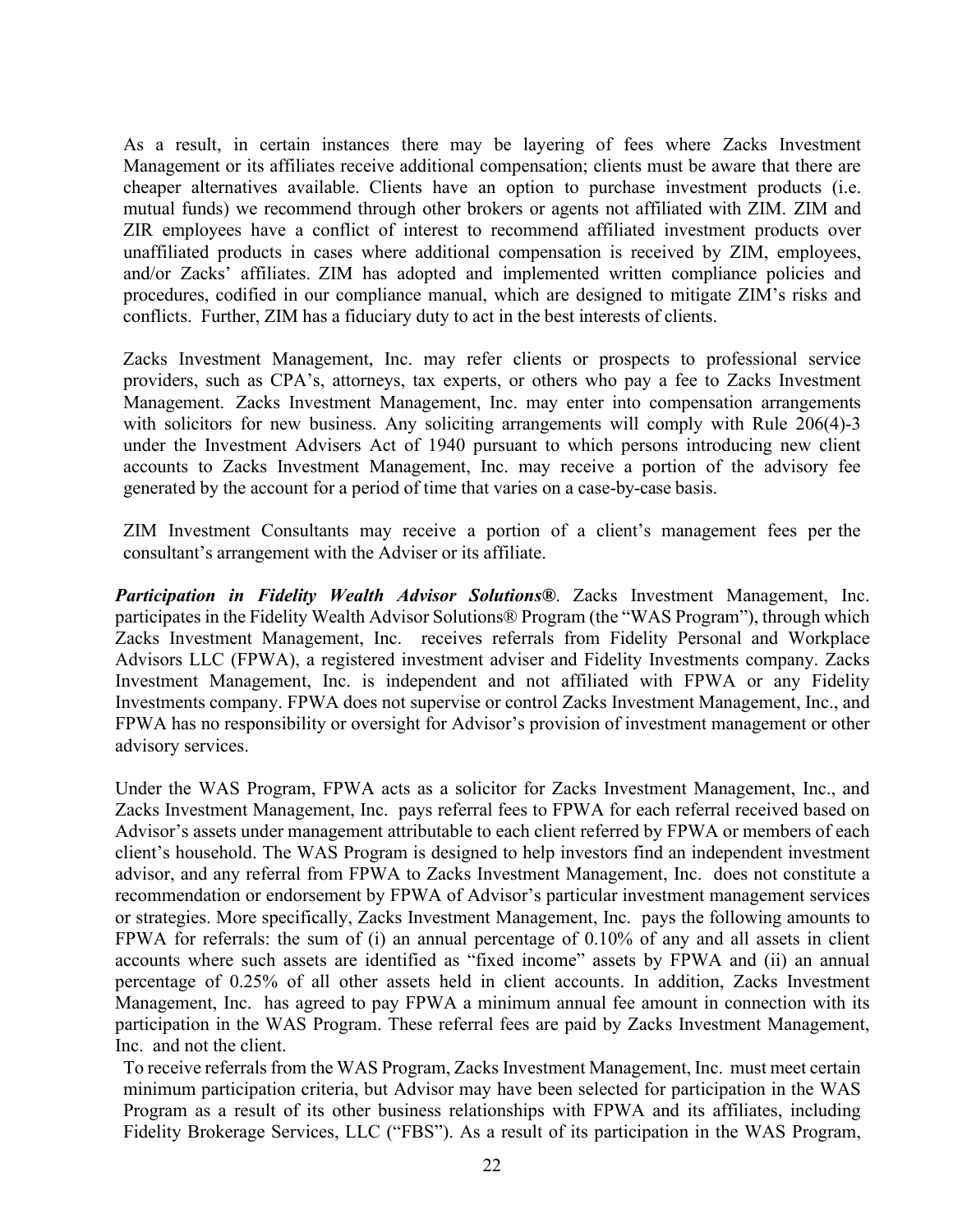Zacks Investment Management, Inc. may have a potential conflict of interest with respect to its decision to use certain affiliates of FPWA, including FBS, for execution, custody and clearing for certain client accounts, and Advisor may have a potential incentive to suggest the use of FBS and its affiliates to its advisory clients, whether or not those clients were referred to Zacks Investment Management, Inc. as part of the WAS Program. Under an agreement with FPWA, Zacks Investment Management, Inc. has agreed that Advisor will not charge clients more than the standard range of advisory fees disclosed in its Form ADV 2A Brochure to cover solicitation fees paid to FPWA as part of the WAS Program. Pursuant to these arrangements, Zacks Investment Management, Inc. has agreed not to solicit clients to transfer their brokerage accounts from affiliates of FPWA or establish brokerage accounts at other custodians for referred clients other than when Advisor's fiduciary duties would so require, and Advisor has agreed to pay FPWA a one-time fee equal to 0.75% of the assets in a client account that is transferred from FPWA's affiliates to another custodian; therefore, Zacks Investment Management, Inc. may have an incentive to suggest that referred clients and their household members maintain custody of their accounts with affiliates of FPWA. However, participation in the WAS Program does not limit Advisor's duty to select brokers on the basis of best execution.

# <span id="page-22-0"></span>**Custody**

All client assets are held in custody by unaffiliated broker/dealers or banks. Under Rule 206(4)-2 under the Advisers Act, we are deemed to have custody of your assets if you authorize us to instruct the custodian to deduct our advisory fees directly from your account. For such accounts, account custodians send statements directly to the account owners on at least a quarterly basis. Clients should carefully review these statements, and should compare these statements to any account information provided by ZIM.

ZIM may have access to the Partnerships' assets since ZIR serves as the General Partner of the Partnerships. Limited partners of the Partnerships will not receive statements from the custodian. Instead, each Partnership is subject to an annual audit and the audited financial statements are distributed to each limited partner. The audited financial statements will be prepared in accordance with generally accepted accounting principles and distributed within 120 days of the Partnership's fiscal year end.

# <span id="page-22-1"></span>**Investment Discretion**

For the majority of client accounts, ZIM has accepted full discretionary authority (as documented in investment management agreements) to sell, purchase, exchange, trade in or generally to invest and reinvest all assets at any time held in a client's account. ZIM is not limited in this authority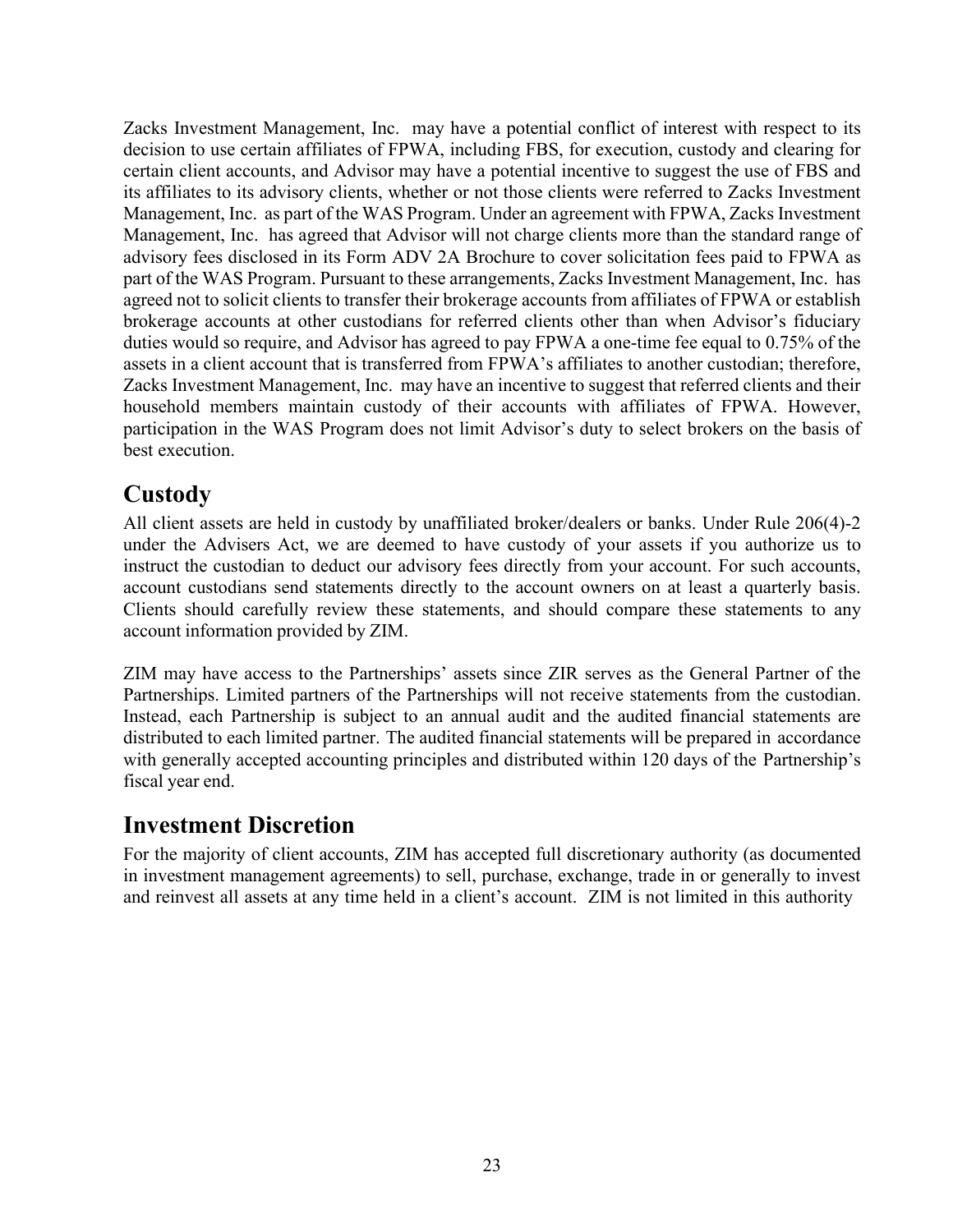except to the extent the investment management agreement and/or client has established specific guidelines and/or prohibitions with respect to its investment account and specific securities.

# <span id="page-23-0"></span>**Voting Client Securities**

ZIM often has voting power with respect to securities in client accounts. ZIM has adopted a proxy voting policy and procedures (the "Proxy Policy") with respect to the voting of proxies received for client accounts for which ZIM has proxy voting authority. Advisor utilizes Broadridge for the execution and recordkeeping of ZIM's proxy voting.

Under the Proxy Policy, ZIM monitors corporate events and votes the proxies in a manner that it deems consistent with the best interests of its clients. The Proxy Policy provides for the process by which proxy voting decisions are made, the identification and handling of material conflicts of interest, disclosing the Proxy Policy to clients, maintaining appropriate books and records relating to proxies, and proxy voting guidelines for common proxy proposals.

As a general rule, ZIM will vote all proxies relating to a particular proposal the same way for all client accounts holding the security in accordance with the proxy voting guidelines set forth in the Proxy Policy, unless a client specifically instructs ZIM in writing to vote such client's securities otherwise. One such instruction example requires ZIM to vote against all matters that might negatively impact rights or benefits for members of organized labor (i.e. Taft Hartley). In ZLS, ZSII, and ZLP, ZIM splits up proxy voting guidelines according to the percentage of ownership held by Taft Hartley investors and all other investors. For example, if Taft-Hartley investors make up 20% of a fund, ZIM anticipates voting 20% of proxies according to Taft-Hartley instructions, and the remaining 80% of proxies according to the Adviser's guidelines in the Proxy Policy.

For separately managed accounts with FOLIOfn, the client will reserve and retain the right to vote by proxy securities held in the Account; ZIM does not vote proxies for these accounts. Clients custodied at FOLIOfn are provided electronic access through a FOLIOfn website that allows clients to view and vote proxies. If a client has questions about a particular solicitation, the Client may contact Frank Lanza at 312-265-9359.

Notwithstanding anything in the Proxy Policy, ZIM places priority on investment returns over corporate governance correctness. Accordingly, when economic considerations or extraordinary circumstances warrant, ZIM may make exceptions to the proxy voting guidelines or, as ZIM deems to be in the best interests of clients, intentionally refrain from voting a proxy or sell the security.

Clients may, without charge, request a copy of the Proxy Policy or information about how ZIM voted proxies relating to securities held in their accounts by contacting Mari Cervantes by e-mail at [mcervantes@zacks.com,](mailto:mcervantes@zacks.com) by facsimile at 312-265-9537, or by mail c/o Zacks Investment Management, Inc., 227 West Monroe Street, Suite 4350, Chicago, Illinois 60606.

# <span id="page-23-1"></span>**Financial Information**

ZIM is not required to include a balance sheet for its most recent fiscal year, is not aware of any financial condition reasonably likely to impair its ability to meet contractual commitments to clients, and has not been the subject of a bankruptcy petition at any time during the past ten years.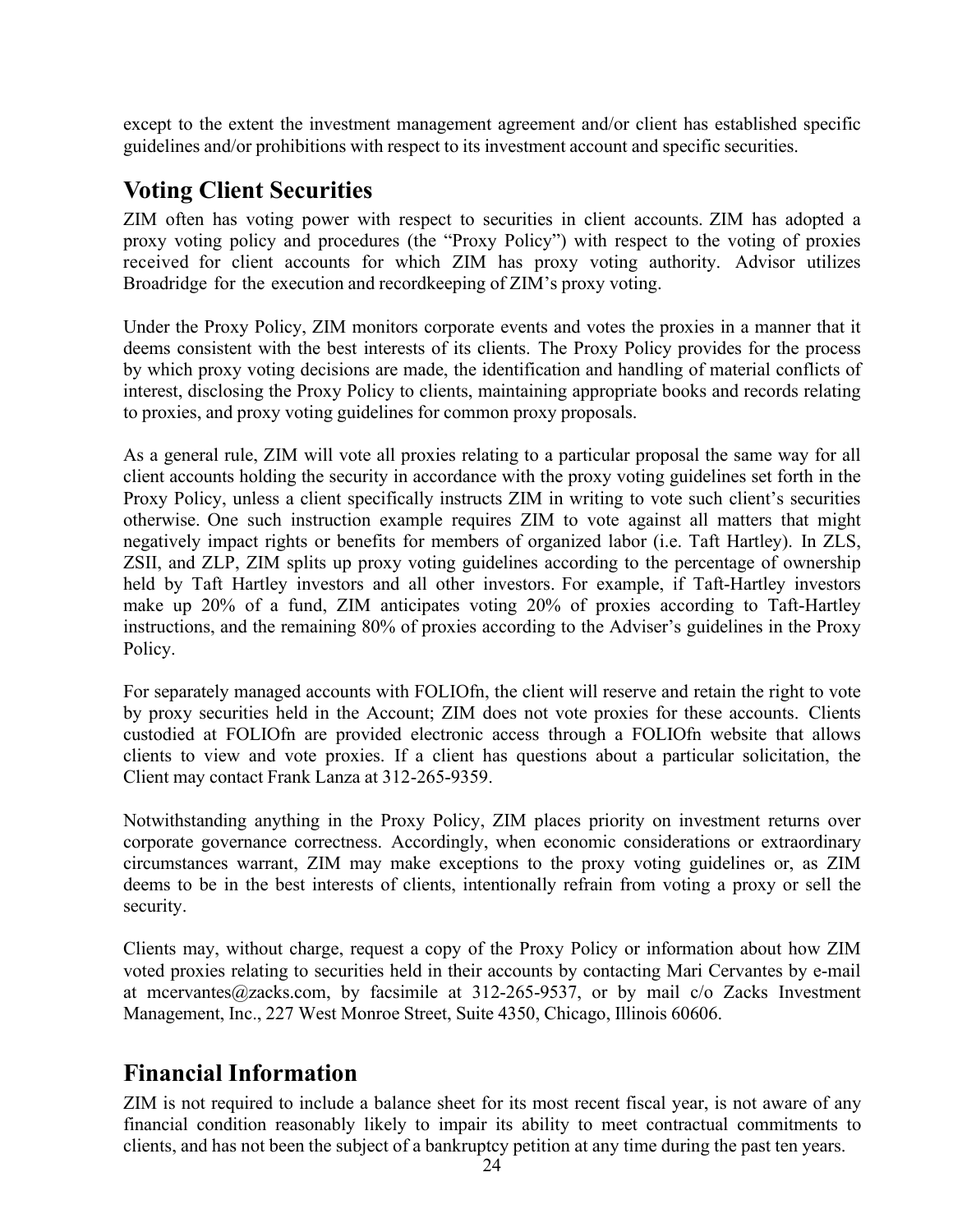# <span id="page-24-0"></span>**PRIVACY NOTICE**

Zacks Investment Management, Inc. is committed to protecting the confidentiality and security of the nonpublic personal information we collect about you to provide you with investment advisory services. This Privacy Notice describes certain steps we have taken to ensure the privacy of information of individuals protected by Regulation S-P, issued by the United States Securities and Exchange Commission. Our privacy policies and practices are designed to protect individuals who use our services primarily for personal, family, or household purposes.

**What Information Do We Collect?** —We limit the collection and use of information to the minimum we require to provide service to your account. Such service includes maintaining your account with us, processing transactions and administering our business. We collect the following kinds of information about you: identifying information (such as name, address and social security number), application information (such as net worth or annual net income), and transaction information (such as securities positions, account performance, and account fees). Identifying and application information is obtained directly from you or your financial advisor or broker when you apply for an account. Transaction information is tracked by us in the process of administering your account.

**What Information Do We Disclose?** —We do not sell your nonpublic personal information to anyone and we do not disclose such information to anyone except as permitted or required by law. We may disclose any information we collect to third parties permitted by law as needed to service your account, such as custodians, brokers, accountants, attorneys, or other professionals and regulatory or law enforcement agencies. Even if you are no longer a client, our privacy policies and practices will continue to apply to you.

**How Do We Protect Information?** —Our employees are required to protect the confidentiality of your information and to comply with our privacy policies and practices. They may access information only when there is an appropriate reason to do so, such as to administer our services. Employees who violate our privacy policies and practices are subject to disciplinary process. We maintain physical, electronic and procedural safeguards to protect your nonpublic personal information.

**Revised Privacy Policies and Practices.** We reserve the right to revise our privacy policies and practices, but we will not disclose your personal nonpublic information, except as required or permitted by law, without giving you an opportunity to direct us not to disclose such information.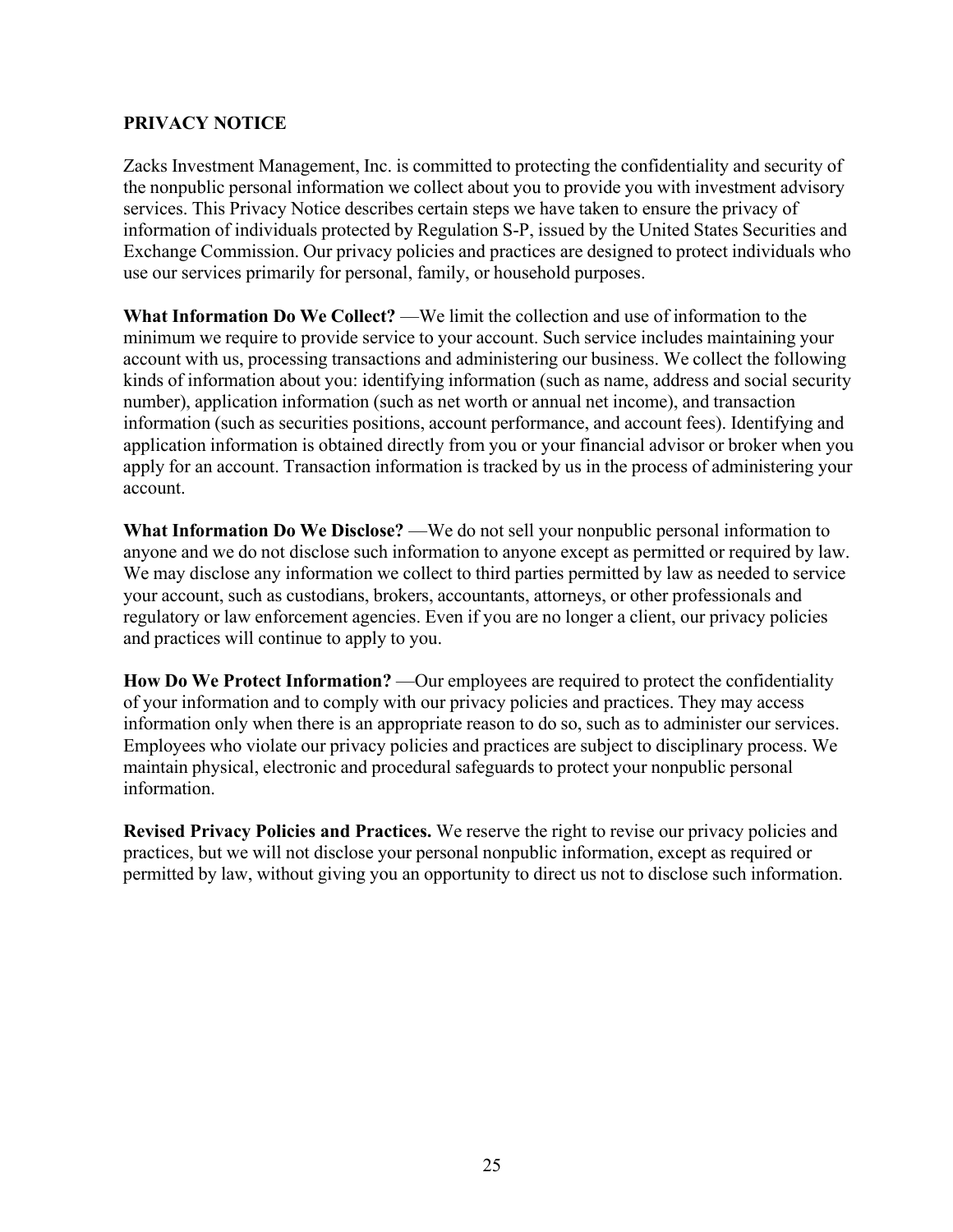### **Zacks Investment Management, Inc. ERISA 408(b)(2) Fee Disclosure Notice**

Zacks Investment Management, Inc. is providing you with this notice in compliance with the Department of Labor regulations under section 408(b)(2) of the Employee Retirement Income Security Act of 1974, as amended, (ERISA), to disclose information about the services we provide and the compensation we receive for such services. This statement is intended to be read in conjunction with our Form ADV Part 2A (available at http://www.adviserinfo.sec.gov) and the 408(b)(2) fee disclosure notice for Zacks clients, and your client agreement.

# **Description of Services**

A general description of the investment advisory and other services that we provide can be found under the subsection entitled ―Advisory Business in Form ADV Part 2A.

### **Service Provider's Status**

Zacks Investment Management provides services as a registered investment adviser under the Investment Advisers Act of 1940, and as a fiduciary under ERISA section 3(21). For further information please see your client agreement.

### **Compensation**

### **Direct Compensation –**

For a description of the fee, we receive from clients can be found in the applicable client agreement and Zacks ADV 2A.

### **Indirect Compensation –**

We receive the following types of indirect compensation in connection with the services we provide through the programs:

- **Soft dollars:** None
- **Affiliated products:** None
- **Gifts and gratuities:** None

### *Compensation Paid Among Related Parties:* None

*Compensation for Termination of Your Account:* We do not receive a termination fee or apply a penalty when your account's enrollment in the Program is terminated.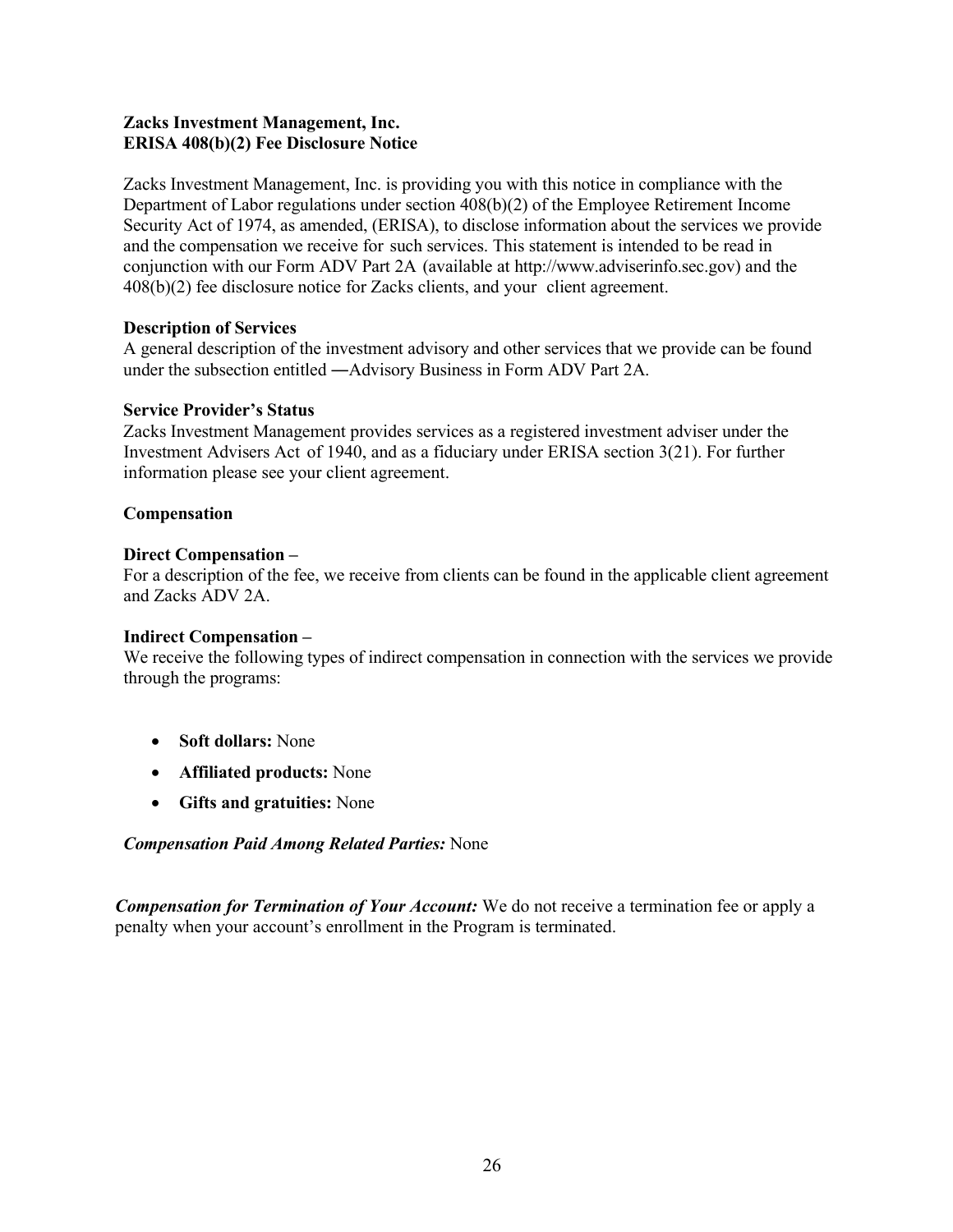### **Zacks Investment Management, Inc. ERISA 408(b)(2) Fee Disclosure Notice for CitiGroup Unified Managed Account ("UMA") and CitiGroup Programs**

Zacks Investment Management, Inc. are providing you with this notice in compliance with the Department of Labor regulations under section 408(b)(2) of the Employee Retirement Income Security Act of 1974, as amended, (ERISA), to disclose information about the services we provide through the UMA programs, as applicable, (each, a program) and the compensation we receive for such services. This statement is intended to be read in conjunction with our Form ADV Part 2A (available at http://www.adviserinfo.sec.gov) and the 408(b)(2) fee disclosure notice of Citigroup, and your client agreement, and applicable program Form ADV brochure.

### **Description of Services**

A general description of the investment advisory and other services that we provide through each program can be found under the subsection entitled ―Description of Advisory Business. For more information regarding the services and the styles we offer, please review the Wrap Programs in our Form ADV Part 2A.

#### **Service Provider's Status**

Zacks Investment Management provides services as a registered investment adviser under the Investment Advisers Act of 1940, and as a fiduciary under ERISA section 3(21). For further information please see your client agreement.

### **Compensation**

#### **Direct Compensation –**

We do not receive direct compensation from your plan for the services we provide through each program. Our fee is paid by CitiGroup, or an affiliate thereof. For information about direct compensation Citigroup receives in connection with the programs, please see CitiGroup's 408(b)(2) fee disclosure notice for the applicable program.

#### **Indirect Compensation –**

We receive the following types of indirect compensation in connection with the services we provide through the programs:

### **Our fee:**

For a description of the fee, we receive from CitiGroup in connection with the services we provide through the programs, please refer to the applicable CitiGroup client agreement and the applicable program brochure. For our fees payable under the UMA program, please refer to the section ―Your Account Fee in the UMA client agreement, the section ―Account Fees in the UMA brochure, and the ―Supplement to the Brochure part of the UMA brochure. For our fees payable under the UMA program, please refer to the section ―Fees in the client agreement and the section ―UMA Fee in the UMA brochure.

- **Soft dollars:** None
- **Affiliated products:** None
- **Gifts and gratuities:** None

### *Compensation Paid Among Related Parties:* None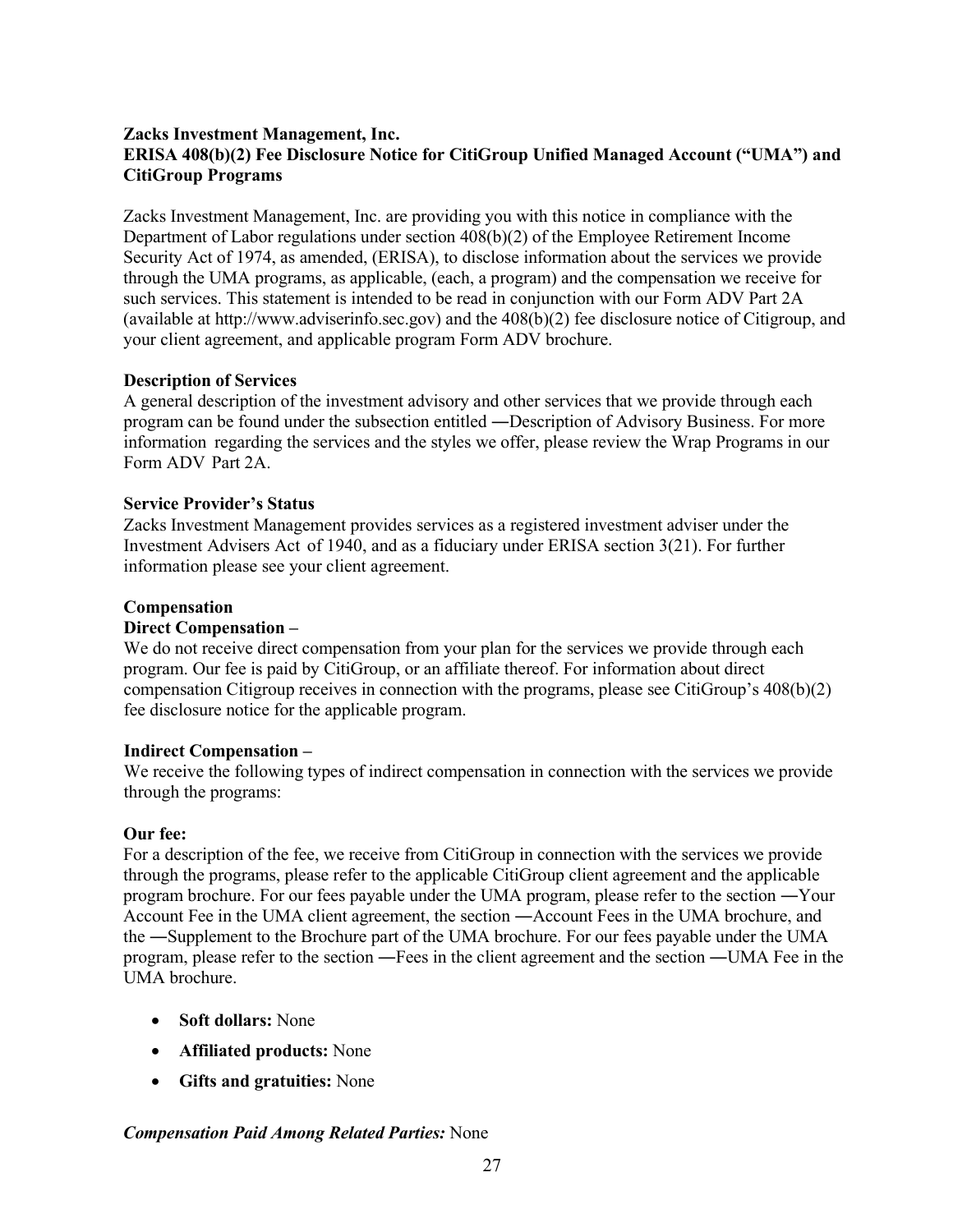*Compensation for Termination of Your Account:* We do not receive a termination fee or apply a penalty when your account's enrollment in the Program is terminated.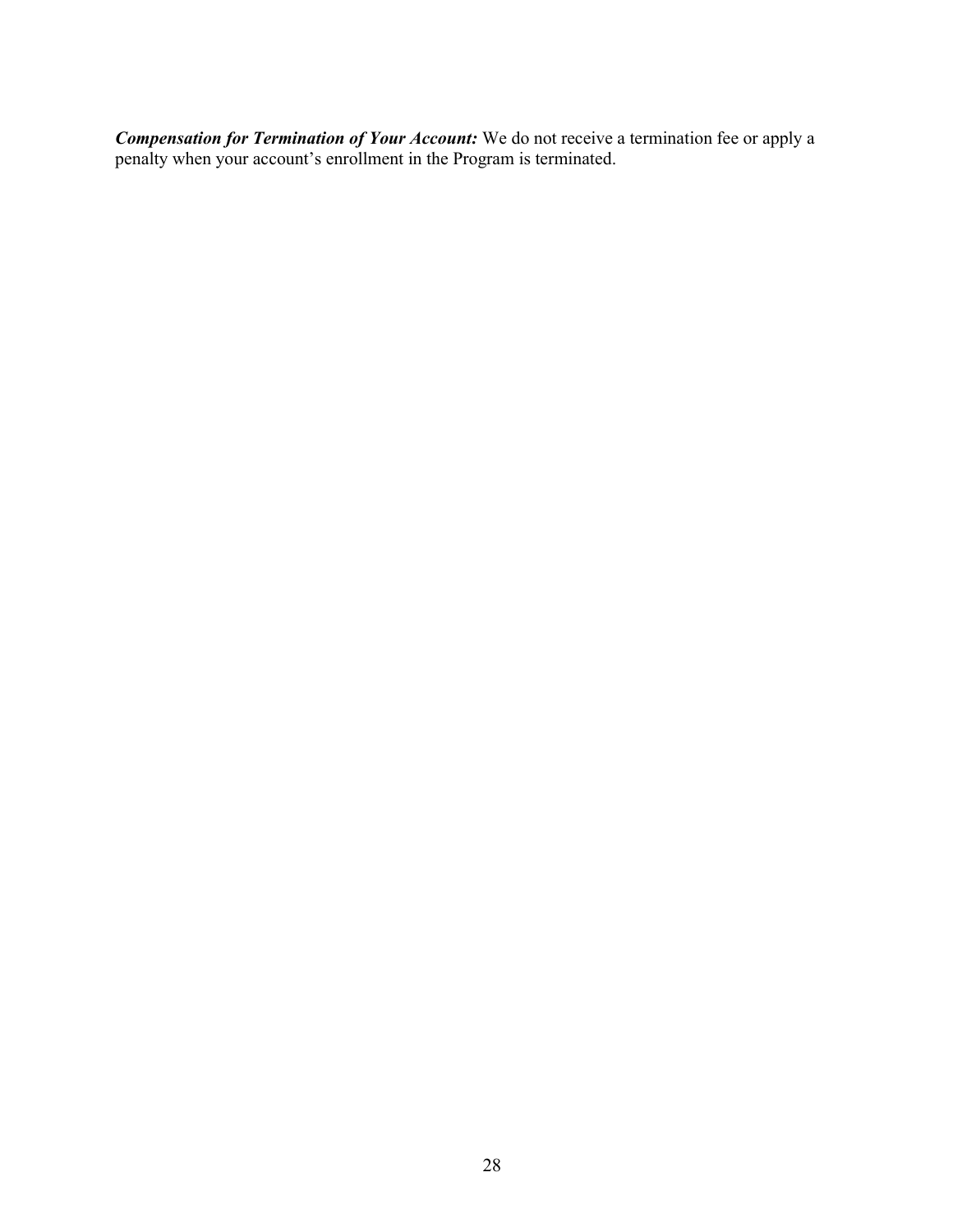# **ZacksInvestment Management ERISA 408(b)(2) Fee Disclosure Notice for the Merrill Lynch Investment**

# **Advisory Program**

Zacks Investment Management ("we"/"us"/"our") are providing you with this notice in compliance with the Department of Labor regulations under section  $408(b)(2)$  of the Employee Retirement Income Security Act of 1974, as amended, ("ERISA"), to disclose information about the services we provide through the Program, and the compensation we receive for such services. This statement is intended to be read in conjunction with our Form ADV Part 2A (available at http://www.adviserinfo.sec.gov) and the 408(b)(2) fee disclosure notice of Merrill Lynch, Pierce, Fenner & Smith Incorporated and Managed Account Advisors LLC (collectively, "Merrill Lynch"), the applicable client agreement, and the Program Form ADV brochure ("Program Brochure").

# **Description of Services**

A general description of the investment advisory and other services that we provide through the Program can be found under the section entitled "Detailed Description of Services", and the subsection(s) relating to strategies including Style Manager strategies, and related sections in the Program Brochure regarding services to be provided by Style Managers, as well as the style profiles applicable to the strategy in which your plan participates. For more information regarding the services and the styles we offer, please review the Advisory Business section in our Form ADV Part 2.

### **Service Provider's Status**

Zacks Investment Management provides services as a registered investment adviser under the Investment Advisers Act of 1940, and as a fiduciary under ERISA section 3(21). For further information, please see your client agreement.

# **Compensation**

# *Direct Compensation –*

We do not receive direct compensation from your plan for the services we provide through the Program. Our fee is paid by Merrill Lynch, or an affiliate thereof. For information about direct compensation Merrill Lynch receives in connection with the Program, please see Merrill Lynch's 408(b)(2) fee disclosure notice for the Program.

### *Indirect Compensation –*

We receive the following types of indirect compensation in connection with the services we provide through the Program:

• **Our fee:**

For a description of the fee we receive from Merrill Lynch in connection with the services we provide through the Program, please refer to the "Your Fees and Expenses" or similar section in the Program client agreement and the "Program Fees" or similar section in the Program Brochure:

Other Fees:

- **Soft dollars:** None
- **Affiliated products:** None
- **Gifts and gratuities:** None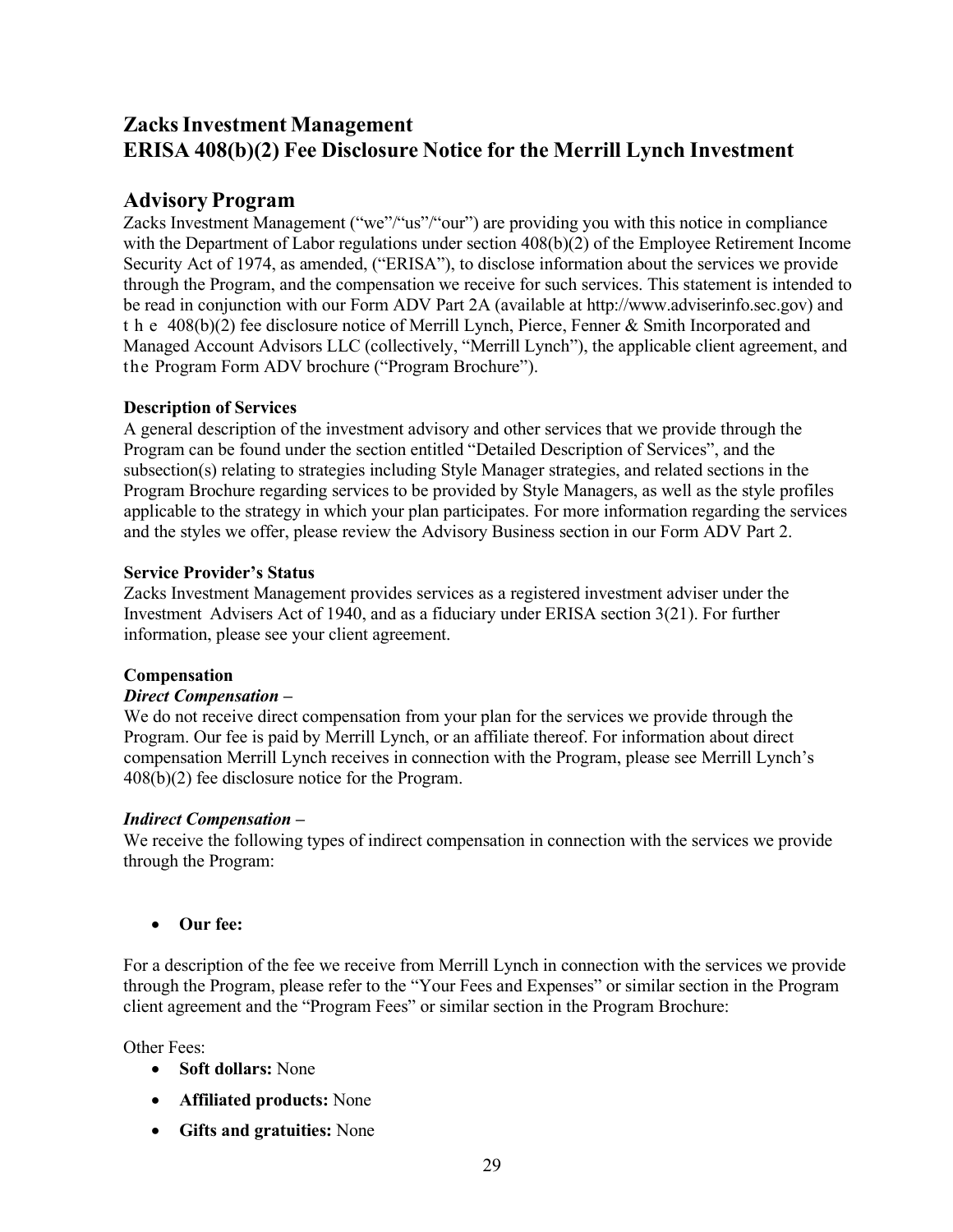# *Compensation Paid Among Related Parties:* None

*Compensation for Termination of Your Account:* We do not receive a termination fee or apply a penalty when your account's enrollment in the Program is terminated.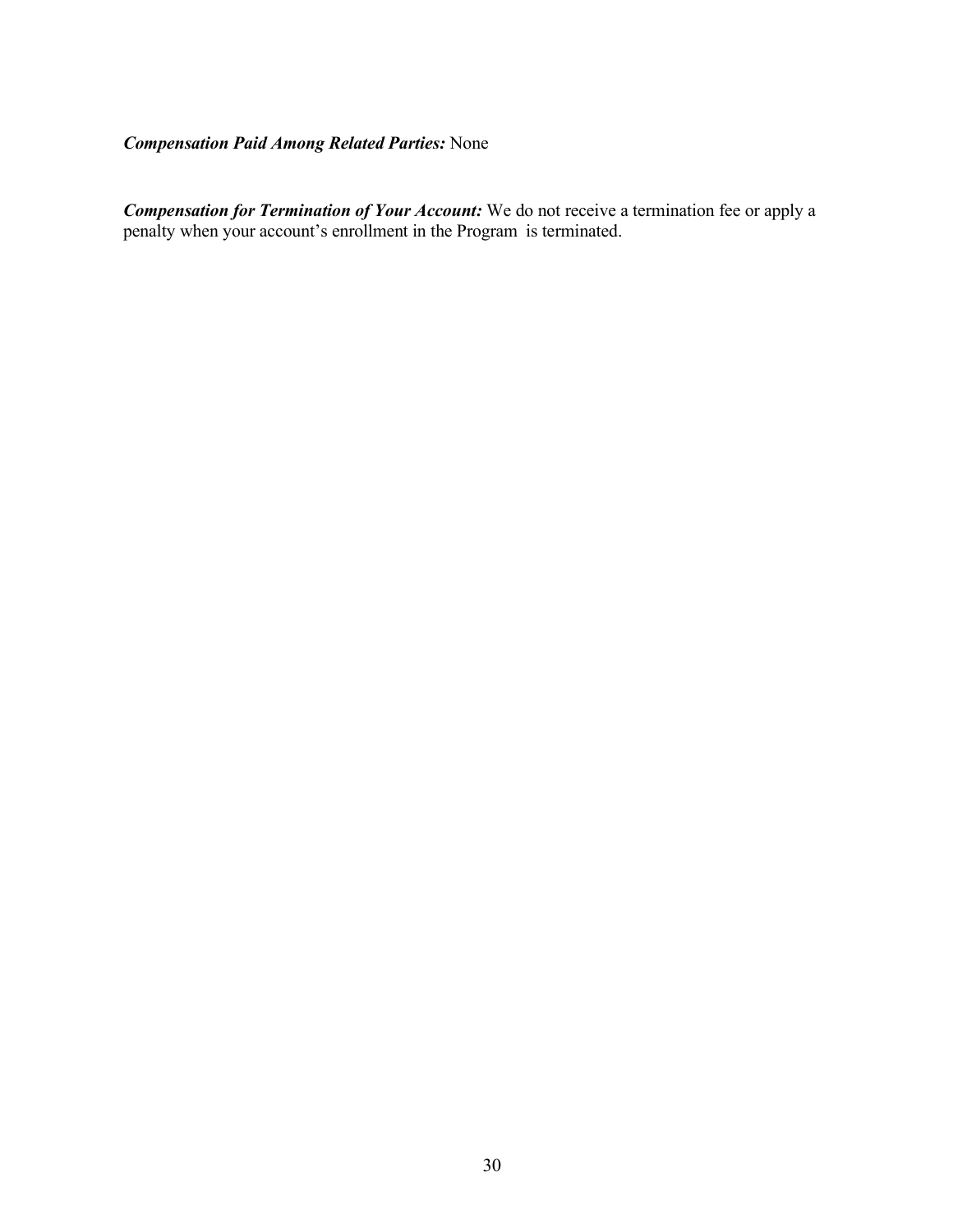# Zacks Investment Management, Inc. Part 2A of Form ADV – Appendix 1 The Wrap Fee Program Brochure

227 W. Monroe, Suite 4350 Chicago, IL 60606 <http://www.zacksim.com/>

Updated: May 2021

This wrap fee program brochure provides information about the qualifications and business practices of Zacks Investment Management, Inc. ("ZIM" or the "Adviser"). If you have any questions about the contents of this brochure, please contact us at 312-265-9359. The information in this brochure has not been approved or verified by the United States Securities and Exchange Commission or by any state securities authority.

Additional information about ZIM is also available on the SEC's website at: [www.adviserinfo.sec.gov.](http://www.adviserinfo.sec.gov/)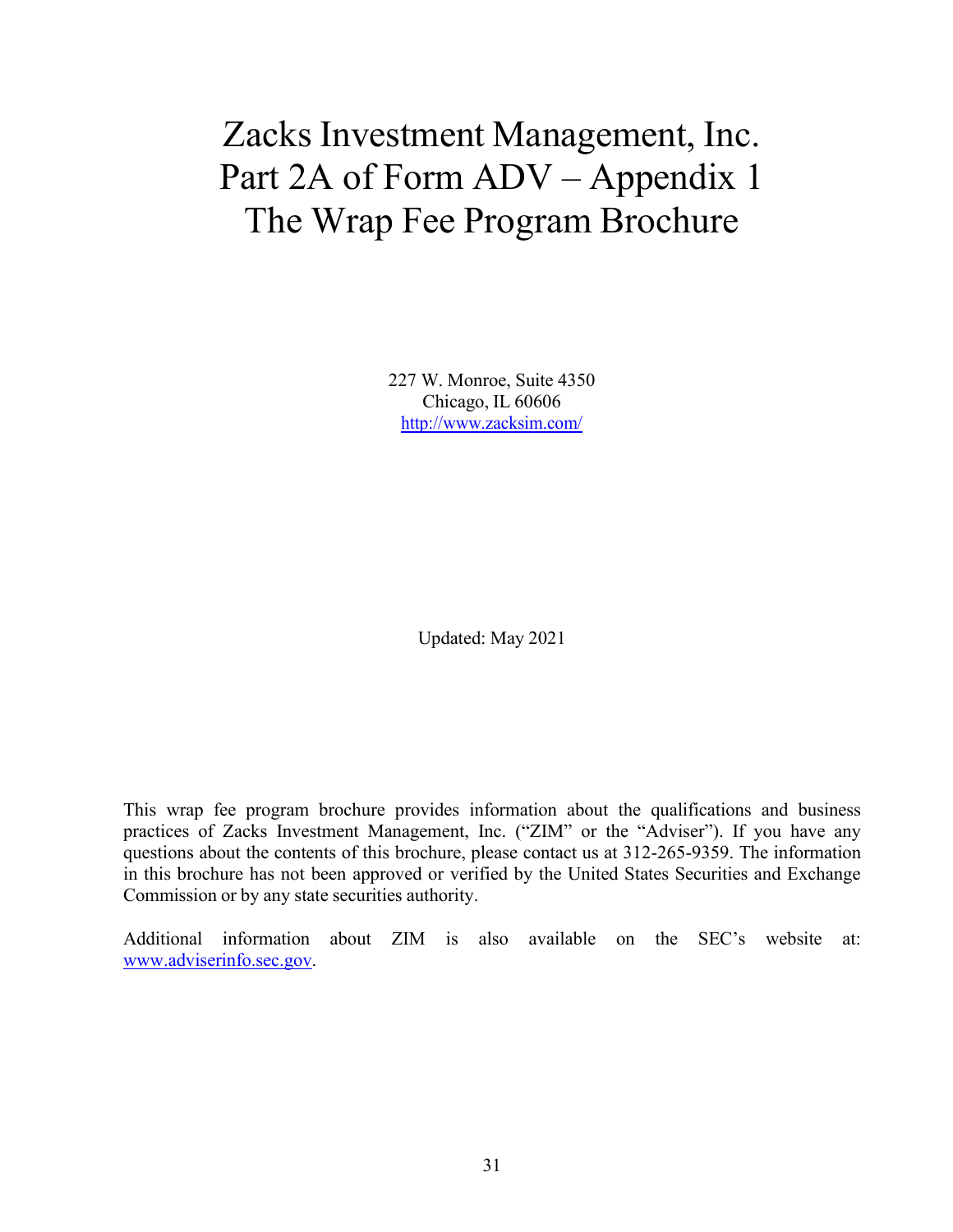# **Material Changes**

The following material changes have been incorporated into this brochure since the last annual amendment filed in May 2020:

• ZIM updated disclosures throughout the document concerning the Folio program and Investment Consultant compensation.

• ZIM updated disclosures for LBMZ Securities, Inc. throughout the Brochure to reflect current business practices with LBMZ.

# **Table of Contents**

# **Services, Fees and Compensation**

ZIM has entered into written business agreements with Charles Schwab & Co. ("Schwab"), FOLIOfn ("Folio"), and National Financial Services, LLC ("Fidelity"). Through these relationships, Schwab, Folio, and Fidelity provide trading and custody services to ZIM Retail Wealth Management Program clients that direct brokerage and custody services to them, and ZIM provides advisory services to clients (individually a "ZIM Wrap Program" and collectively the "ZIM Wrap Programs"). With limited exceptions described below, clients in a ZIM Wrap Program pay one "wrapped" fee for services provided, which may result in the ZIM Wrap Program meeting the technical definition of a wrap fee program. As a result of the ZIM Wrap Programs meeting the technical definition of a wrap fee program, and because ZIM may be viewed as administering the ZIM Wrap Program, ZIM has completed and filed this Appendix 1.

Clients in each of the ZIM Wrap Programs sign an advisory agreement with ZIM, and in the agreement the client directs custody of the account and brokerage transactions to Schwab, Folio, or Fidelity. Clients in the ZIM Wrap Program pay one "wrapped" advisory fee to ZIM based on the assets under management. This fee covers ZIM's advisory services, and also covers custody, execution, clearing, and other services provided by Schwab, Folio, and Fidelity (please refer to Item 12 in Form ADV Part 2A above for additional disclosures about brokerage and trading). Further, the fee covers trade order management and client reporting services provided by Portfolio Pathway ("Portfolio Pathway "). However, in lieu of ZIM Wrap Program clients directly paying Schwab, Folio, Fidelity or Portfolio Pathway, ZIM pays these entities fees using a portion of the advisory fee received from clients in the ZIM Wrap Program. Pursuant to agreements signed with ZIM, Schwab, Folio, Fidelity, and Portfolio Pathway receive a fixed percentage of client assets under management in the program, and ZIM receives approximately seventy-five to ninety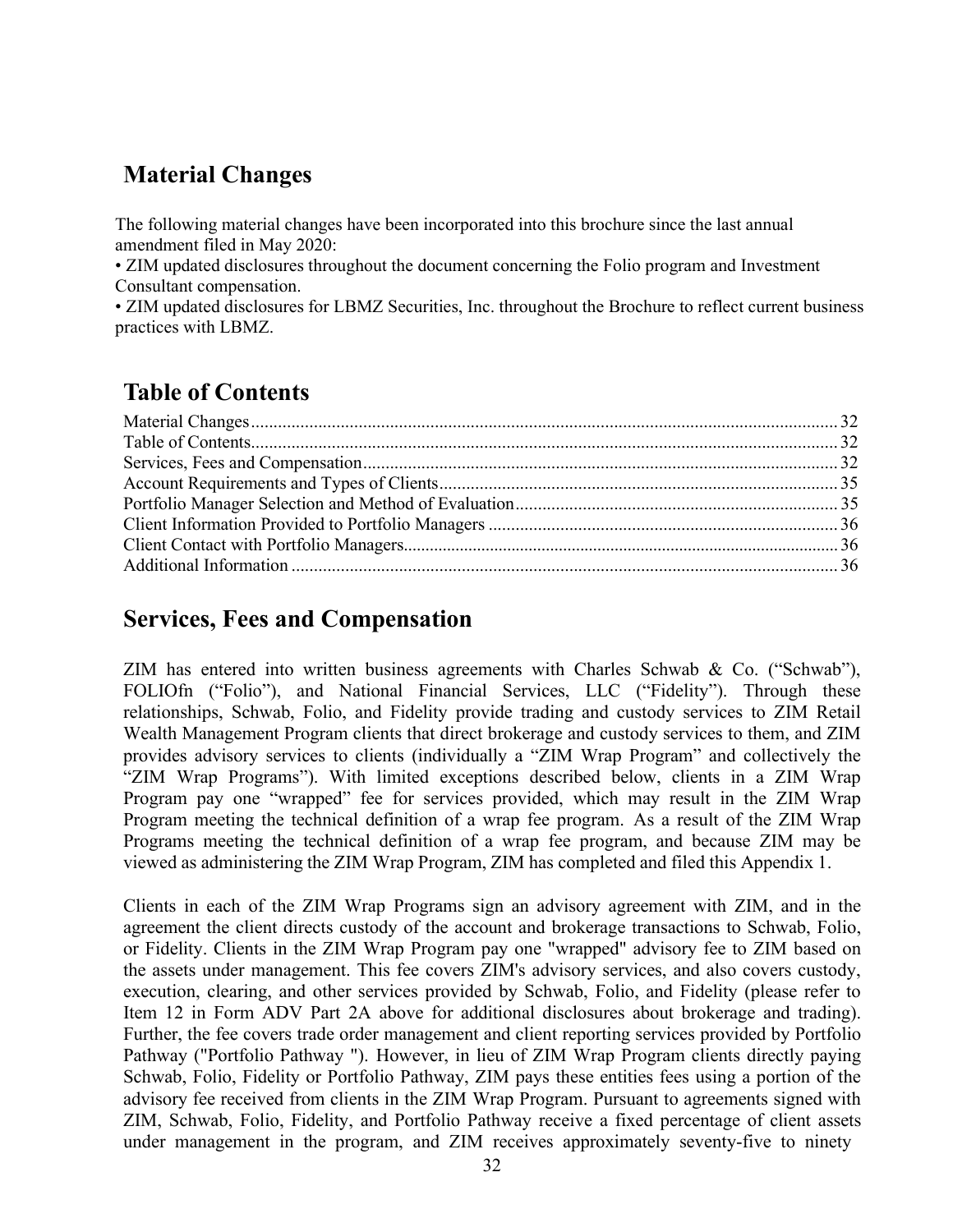percent of the total advisory fees paid. While ZIM views the ZIM Wrap Programs to be comparable to directed brokerage relationships, the compensation structure described above appears to classify each of the ZIM Wrap Programs as a "wrap fee program", which the glossary to Form ADV defines as "an advisory program under which a specified fee or fees are not based directly upon transactions in a client's account is charged for investment advisory services (which may include portfolio management or advice concerning the selection of other investment advisers) and the execution of client transactions." ZIM will provide all portfolio management services for clients that engage ZIM as an advisor and direct ZIM to custody assets and execute transactions at Schwab, Folio, and Fidelity. The ZIM Wrap Programs may cost the client more or less than purchasing such services separately, depending on various factors, including the amount of trading activity in a client's account(s), the transaction costs of trading, custodial costs, and client reporting costs. In the event that ZIM is required to pay to Schwab, Folio, and Fidelity, the transaction/execution costs associated with client securities transactions, a disincentive to trade securities may be presented. Clients should refer to Item 12 in Form ADV Part 2A (which is attached) for additional disclosures with respect to the ZIM Wrap Programs and the limitations of directing brokerage.

Clients in a ZIM Wrap Program will pay advisory fees according to the schedule below. All clients with Retail Wealth Management Program accounts that have been opened as of February 26, 2004 pay the following annual Assets Under Management Fees, which are deducted quarterly in advance or arrears depending on a client's agreement, based on the average assets under management in the client's account at the end of each calendar quarter. The fees for a limited number of individual accounts may differ from this schedule.

- 1.8% if assets under management are less than \$200,000
- 1.6% if assets under management are between \$200,000 and \$400,000
- 1.4% if assets under management are between \$400,000 and \$600,000
- 1.2% if assets under management are between \$600,000 and \$1,000,000
- 1.0% if assets under management are between \$1,000,000 and \$3,000,000
- 0.8% if assets under management are over \$3,000,000

All clients with Retail Wealth Management Program accounts that are opened effective February 27, 2004 and later pay the following annual Assets Under Management Fees, which are payable quarterly in advance based on the market value of the client's account on the last business day of the previous calendar quarter.

- 1.80% if assets under management are up to \$500,000
- 1.65% if assets under management are between \$500,000 and \$1,000,000
- 1.50% if assets under management are between \$1,000,000 and \$1,500,000
- 1.45% if assets under management are between \$1,500,000 and \$2,000,000
- 1.35% if assets under management are between \$2,000,000 and \$2,500,000
- 1.30% if assets under management are between \$2,500,000 and \$3,000,000
- 1.25% if assets under management are between \$3,000,000 and \$3,500,000 1.20% if assets under management are between \$3,500,000 and \$4,000,000
- 1.15% if assets under management are between \$4,000,000 and \$4,500,000
- 1.10% if assets under management are between \$4,500,000 and \$5,000,000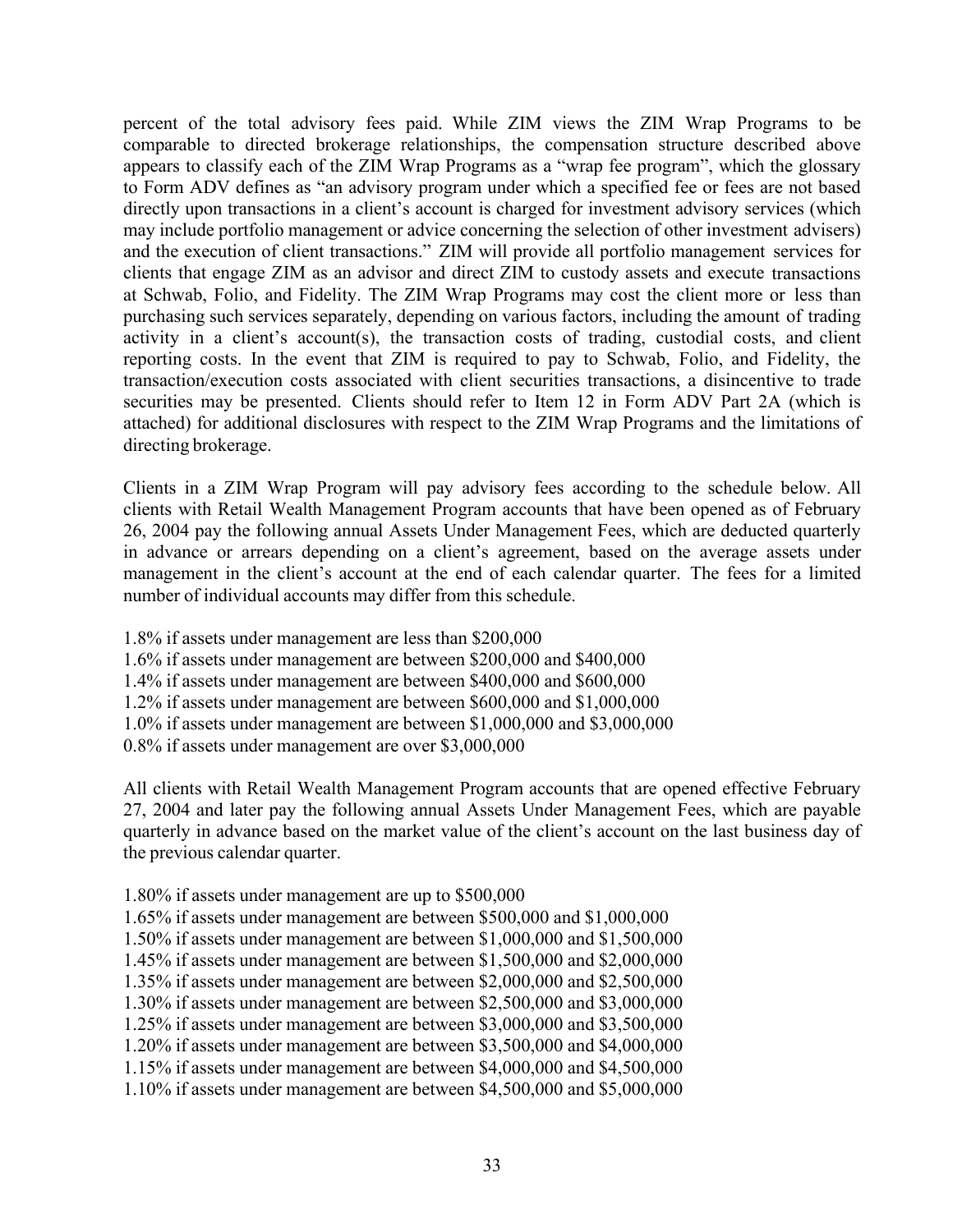1.05% if assets under management are between \$5,000,000 and \$10,000,000 1.00% if assets under management are greater than \$10,000,000

As disclosed in Item 5 of Form ADV Part 2A, clients in the Folio program may pay ZIM an annual, fixed, non-refundable account administration fee of \$495 per client account, for an account with over \$50,000. For accounts between \$20,000 and \$50,000 in assets, the fee is \$295 per client account; for client accounts under \$20,000, the fee is zero. If ZIM initiates non-window trades in its Folio account, incurs margin debt, or executes other selected transactions, the client may be charged a fee by Folio. Clients that have their assets held at Folio are entitled to have up to twenty different strategies in their account. If the client holds more than ten portfolios, the client pays a non-refundable fee of \$50 per year to Folio for each additional account. Clients should be aware that cheaper alternatives are available.

Fees in the ZIM Wrap Programs may be negotiable, subject to ZIM's discretion and approval. To the extent that ZIM Wrap Program client accounts are invested in mutual funds or exchangetraded funds ("ETFs"), these funds charge a separate layer of management, trading, and administrative expenses. ZIM Wrap Program clients invested in mutual funds or ETFs should refer to the applicable fund's prospectus for a description of the fees and expenses of the fund. In certain instances (i.e. investment in an affiliated mutual fund or ETF) there may be layering of fees where ZIM or its affiliates receive additional compensation; clients must be aware that there are cheaper alternatives available. Clients can purchase affiliated or unaffiliated investment products (i.e. mutual funds) we recommend through other brokers, agents, or programs not affiliated with ZIM. ZIM and ZIR (employees) have a conflict of interest to recommend affiliated investment products over unaffiliated products in cases where additional compensation is received by ZIM, employees, and/or Zacks' affiliates. ZIM has adopted and implemented written compliance policies and procedures, codified in our compliance manual, which are designed to mitigate ZIM's risks and conflicts. Further, ZIM has a fiduciary duty to act in the best interests of clients.

Investment Consultants and Regional Vice Presidents ("RVPs") employed by ZIM (each a "ZIM Investment Consultant" and collectively "ZIM Investment Consultants") may receive a portion of a ZIM Wrap Program client's advisory fee, per the ZIM Investment Consultant's arrangement with ZIM. ZIM Investment Consultants may also receive compensation for ZIM Wrap Program client investments in mutual funds or ETFs (sub)advised by ZIM. The amount of compensation may be more than ZIM Investment Consultants would receive if a client participated in a different program or paid separately for investment advice, brokerage, and other services. Therefore, ZIM Investment Consultants have a financial incentive and conflict of interest to suggest a ZIM Wrap Fee Program, affiliated mutual funds and/or ETFs, and/or when clients use Folio compared to other custodians/broker-dealers in which the ZIM Investment Consultant would not receive additional compensation.

# **Account Requirements and Types of Clients**

To open an account in a ZIM Wrap Program, a client must place assets with a value of at least \$500,000. However, at ZIM's discretion, it may accept clients with smaller accounts. Please see the *Services, Fees and Compensation* section above to review the fee schedule.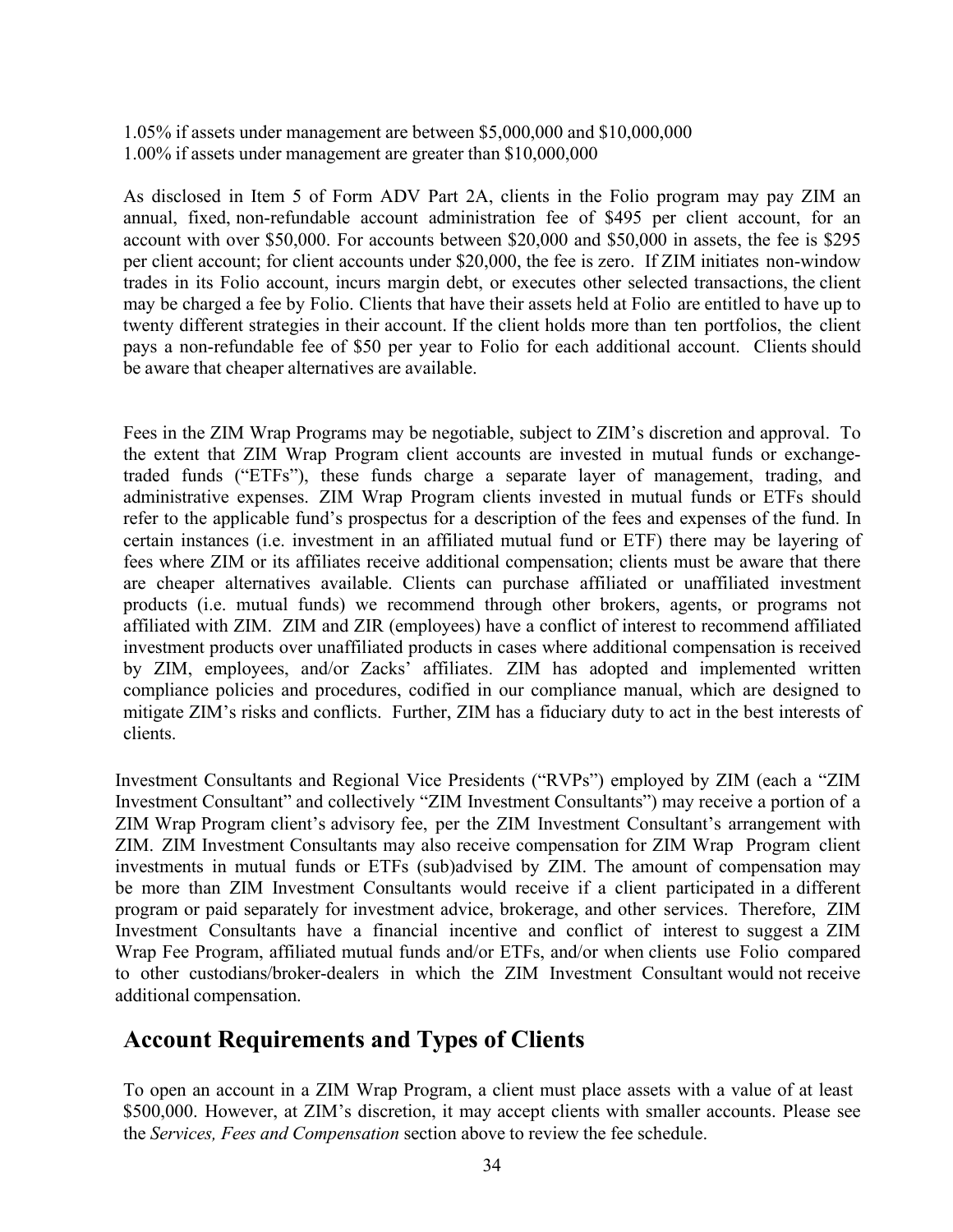With respect to the ZIM Wrap Programs, ZIM generally provides customized investment management services to individuals and associated trusts, estates, pension and profit- sharing plans, retirement accounts and other corporations or business entities.

# **Portfolio Manager Selection and Method of Evaluation**

ZIM is the only portfolio manager offered in each of the ZIM Wrap Programs. ZIM does not select, recommend, and allocate ZIM Wrap Program assets to third-party managers to manage as a separate account. Therefore, ZIM does not utilize specific performance calculation or presentation standards as a tool in measuring third-party portfolio managers for use on a ZIM Wrap Program platform. ZIM Wrap Program clients sign an advisory agreement with ZIM, and ZIM retains discretionary authority to invest ZIM Wrap Program client assets. ZIM is engaged by ZIM Wrap Program clients to manage assets according to a specific investment strategy (or strategies) based on the client's investment objectives, mandates, and risk tolerances and the philosophy, process, and investment performance of the strategy. ZIM Wrap Program clients may impose reasonable mandates or restrictions, such as positions limits or avoiding certain securities or types of securities. ZIM Wrap Program clients will be primarily invested using an asset allocation approach to investments that includes the following ZIM investment strategies: "Zacks Dividend Strategy", "Zacks All-Cap Core Strategy", "Zacks Quantitative Strategy", "Zacks International Equity Strategy" "Zacks International Equity Strategy - Developed Markets", "Zacks International Equity Strategy - Emerging Markets", "Zacks Fixed-Income Strategy", "Zacks Focus Growth", "ZMLP Strategy", "Zacks Energy Strategy", "Zacks Preferred Income Strategy", "Zacks Small-Cap Core Strategy", "Zacks Mid-Cap Core Strategy", "Zacks Premier Select", "Zacks Small-Cap Growth Strategy", "Zacks Small-Cap Value Strategy", "Zacks All-Cap Core Fund", "Zacks Dividend Fund" and "Zacks Small-Cap Core Fund",. Please note that ZIM's Quantitative Strategy may only be implemented in the Folio program due to the very large number of securities positions in that strategy. In carrying out our asset allocation strategies for ZIM Wrap Program clients, ZIM may invest ZIM Wrap Program client assets in a mutual fund or ETF, including affiliated ZIM mutual funds or ETFs (please refer to the *Services, Fees, and Compensation* section above for additional disclosures). Should ZIM invest ZIM Wrap Program client assets in an affiliated mutual fund, ZIM and ZIR employees have a conflict of interest to recommend affiliated investment products over unaffiliated products in cases where additional compensation is received by ZIM, employees, and/or Zacks' affiliates.

Since ZIM is the sole portfolio manager offered in the ZIM Wrap Programs, clients are advised to also review disclosures in ZIM's Form ADV Part 2A (which, in addition to this Appendix 1, is provided by ZIM to ZIM Wrap Program clients). For example, ZIM Wrap Program clients should refer to the following items in ZIM's Form ADV Part 2A:

- Item 4 (Advisory Business)
- Item 6 (Performance-Based Fees and Side-by-Side Management)
- Item 8.A (Methods of Analysis, Investment Strategies and Risk of Loss)
- Item 17 (Voting Client Securities)

# **Client Information Provided to Portfolio Managers**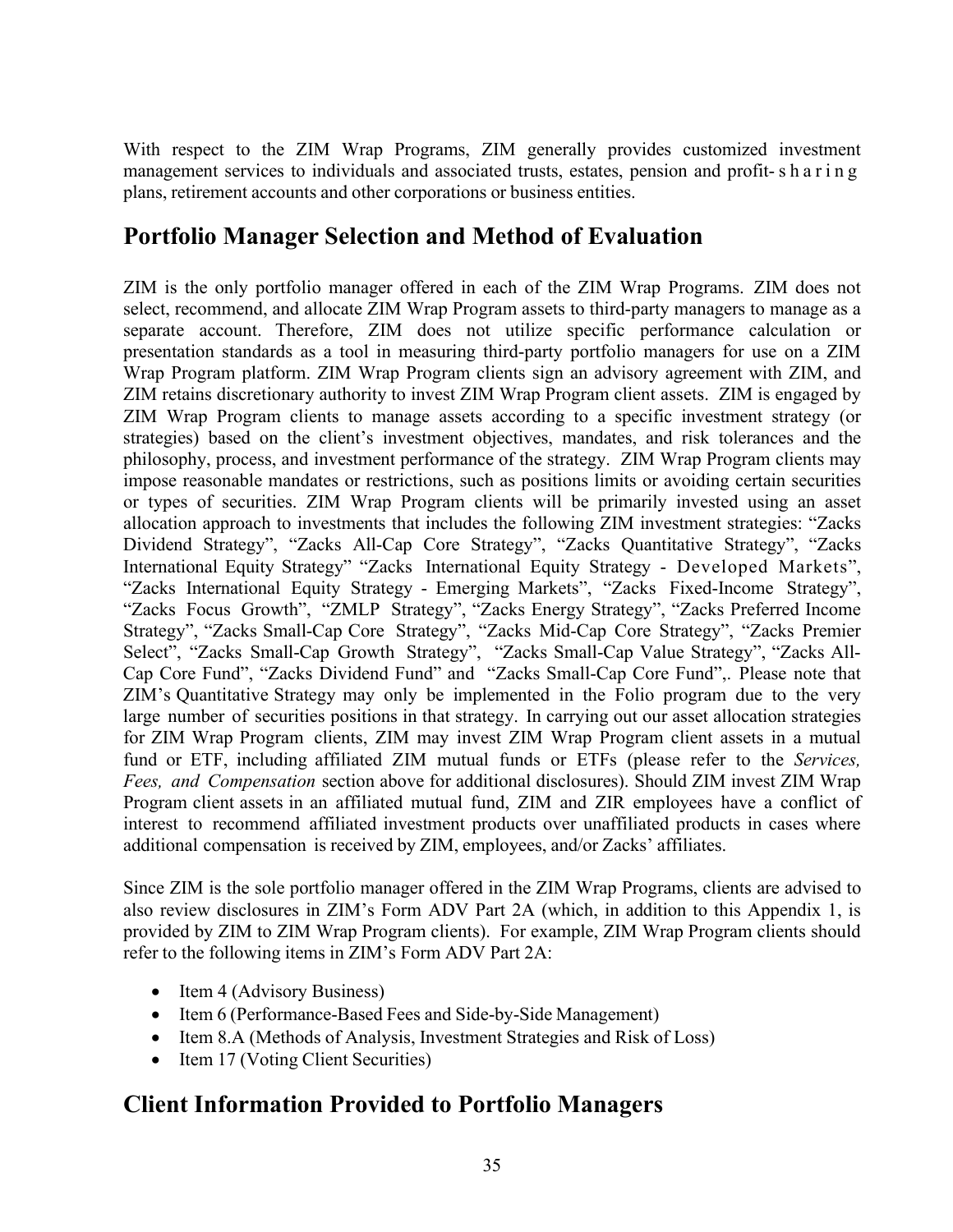As previously mentioned, ZIM is the only portfolio manager offered in each of the ZIM Wrap Programs. Therefore, ZIM does not share information with other portfolio managers in a manner that may be typical for most other wrap fee programs in the investment industry (i.e., there are no other portfolio managers on a "platform" in this program). However, should ZIM invest ZIM Wrap Program client assets in a mutual fund or ETF, ZIM may need to share certain current client information (i.e., account number, name, address) with the mutual fund or ETF manager, as necessary, in order for ZIM to transact in and maintain the investment on behalf of the client. In all cases, ZIM intends to comply with the written privacy policies and procedures we have adopted and implemented. For a summary of the information provided by ZIM Wrap Program clients, and how ZIM may share such information in order to manage a client's account, please refer to ZIM's Privacy Notice, a copy of which is located within ZIM's Form ADV Part 2A above. ZIM, as a general policy, provides ZIM Wrap Program clients with a copy of Form ADV Part 2A, in addition to providing this Appendix 1 of Form ADV Part 2A.

# **Client Contact with Portfolio Managers**

As previously mentioned, ZIM is the only portfolio manager offered in each of ZIM's Wrap Programs. ZIM clients that participate in a ZIM Wrap Program may contact and consult with ZIM staff by calling the telephone number on the cover of this Appendix 1. As ZIM is the only portfolio manager offered in each of the ZIM Wrap Programs, ZIM anticipates that ZIM Wrap Program clients will not be restricted from contacting or consulting with ZIM staff.

# **Additional Information**

For additional disclosures about ZIM and ZIM's advisory business relevant to ZIM Wrap Program clients, please refer to the following items in ZIM's Form ADV Part 2A (which, in addition to this Appendix 1, is provided to ZIM Wrap Program clients):

- Item 9 (Disciplinary Information)
- Item 10 (Other Financial Industry Activities and Affiliations)
- Item 11 (Code of Ethics, Participation or Interest in Client Transactions and Personal Trading)
- Item 12 (Brokerage Practices please refer to the ZIM Wrap Program section)
- Item  $13 -$  (Review of Accounts)
- Item 14 (Client Referrals and Other Compensation)
- Item 18 (Financial Information)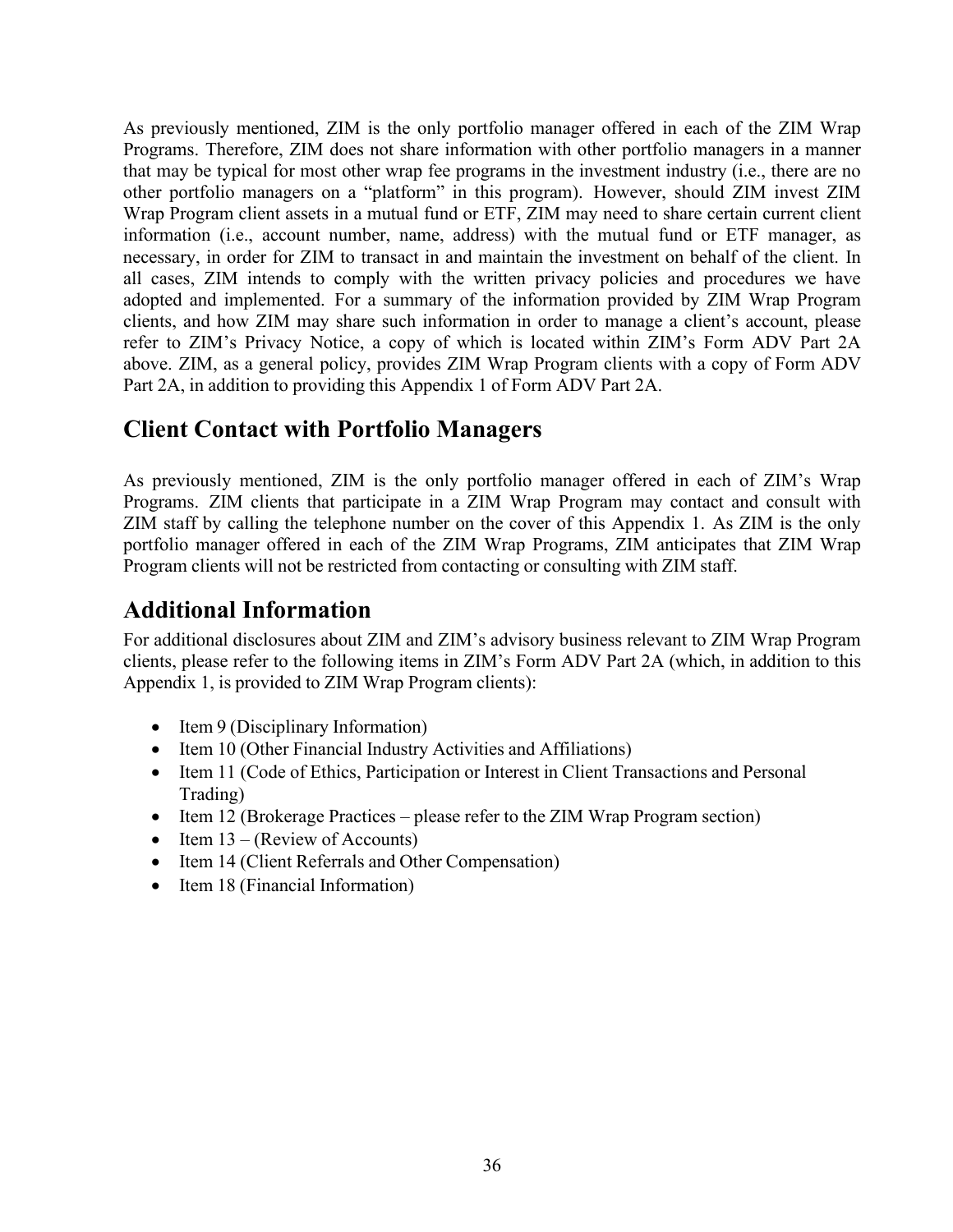# ZIM Investment Management, Inc. Part 2B of Form ADV The Brochure Supplement

227 W. Monroe, Suite 4350 Chicago, IL 60606 <http://www.zacksim.com/>

Updated: May 2021

This brochure supplement provides information about Mitchel Zacks, and Manish Jain. It supplements ZIM's accompanying Form ADV brochure. Please contact ZIM's Chief Compliance Officer, Frank Lanza, at 312-265-9359. If you have any questions about the Form ADV brochure or this supplement, or if you would like to request additional or updated copies of either document.

Additional information about Mitchel Zacks, Manish Jain, Prashanth Sankar, Atanu Ghosh, Tony Zhang, Metin Akyol, and/or Jane Ji is available on the SEC's website at [www.adviserinfo.sec.gov.](http://www.adviserinfo.sec.gov/)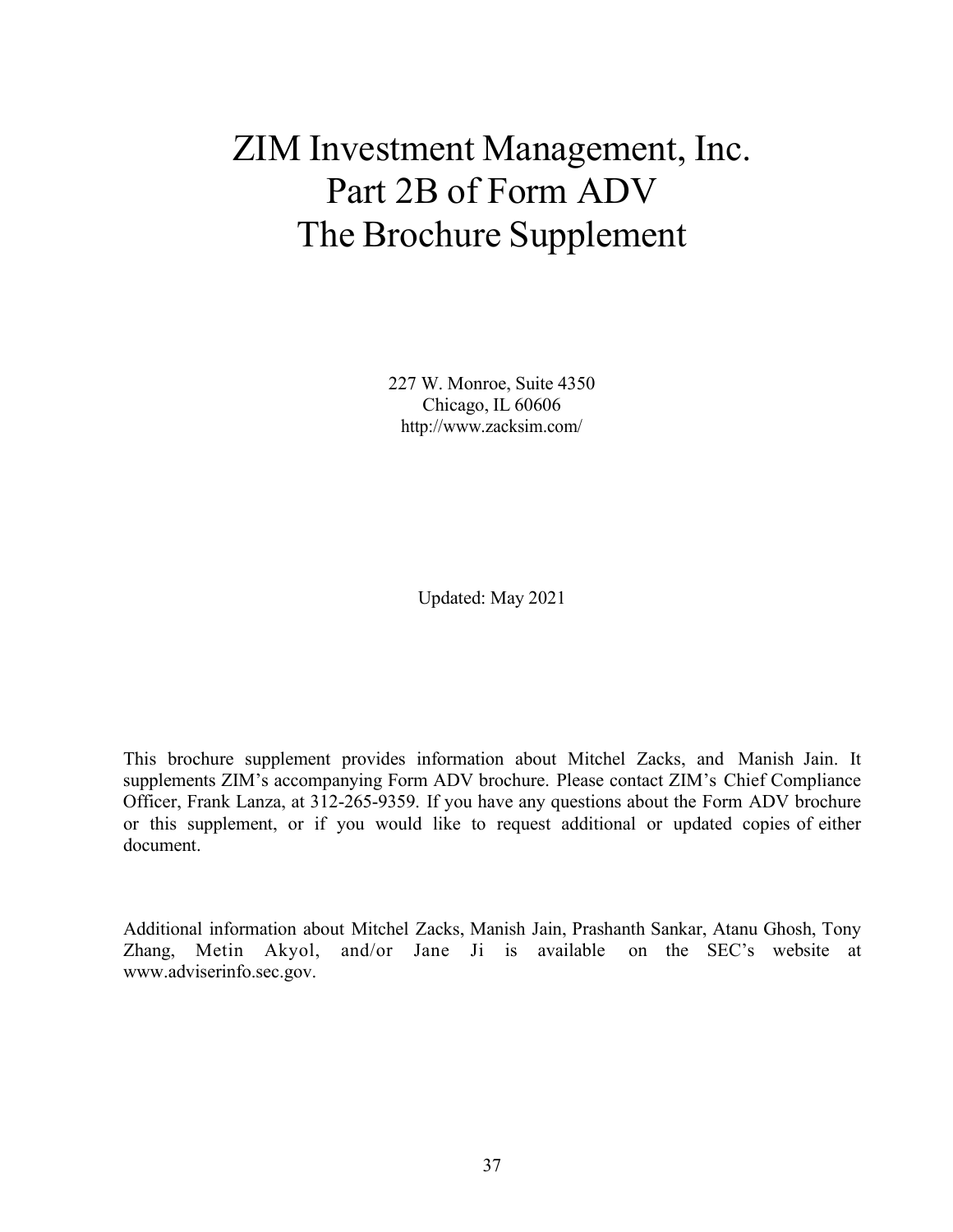# **Mitchel Zacks'Biographical Information**

|                 | <b>Educational Background and Business Experience</b>                                                                                                                    |
|-----------------|--------------------------------------------------------------------------------------------------------------------------------------------------------------------------|
|                 | Birth date: November 2, 1973                                                                                                                                             |
| Education:      | University of Chicago, M.B.A., 1999<br>Yale University, B.A., 1995                                                                                                       |
| <b>Business</b> |                                                                                                                                                                          |
|                 | Background: President & Portfolio Mgr., ZIM, 7/19-Present<br>Managing Director & Portfolio Mgr., ZIM, 11/96-7/19<br>Investment Banking Analyst, Lazard Freres, 1995-1996 |

# Disciplinary Information

Mr. Zacks has not been involved in any legal or disciplinary events that would be material to a client's evaluation of Mr. Zacks or of ZIM.

### Other Business Activities

Mr. Zacks is not engaged in any other investment related business, and does not receive compensation in connection with any business activity outside of ZIM.

# AdditionalCompensation

Mr. Zacks does not receive economic benefits from any person or entity other than ZIM in connection with the provision of investment advice to clients.

### Supervision

As Managing Director, maintains ultimate responsibility for the company's operations. Mr. Zacks' investment recommendations are supervised by ZIM's President and Senior Portfolio Mr. Zacks' activities are also overseen by the Chief Compliance Officer, Frank Lanza. Any of these individuals can be reached directly by calling the telephone number on the cover of this brochure supplement.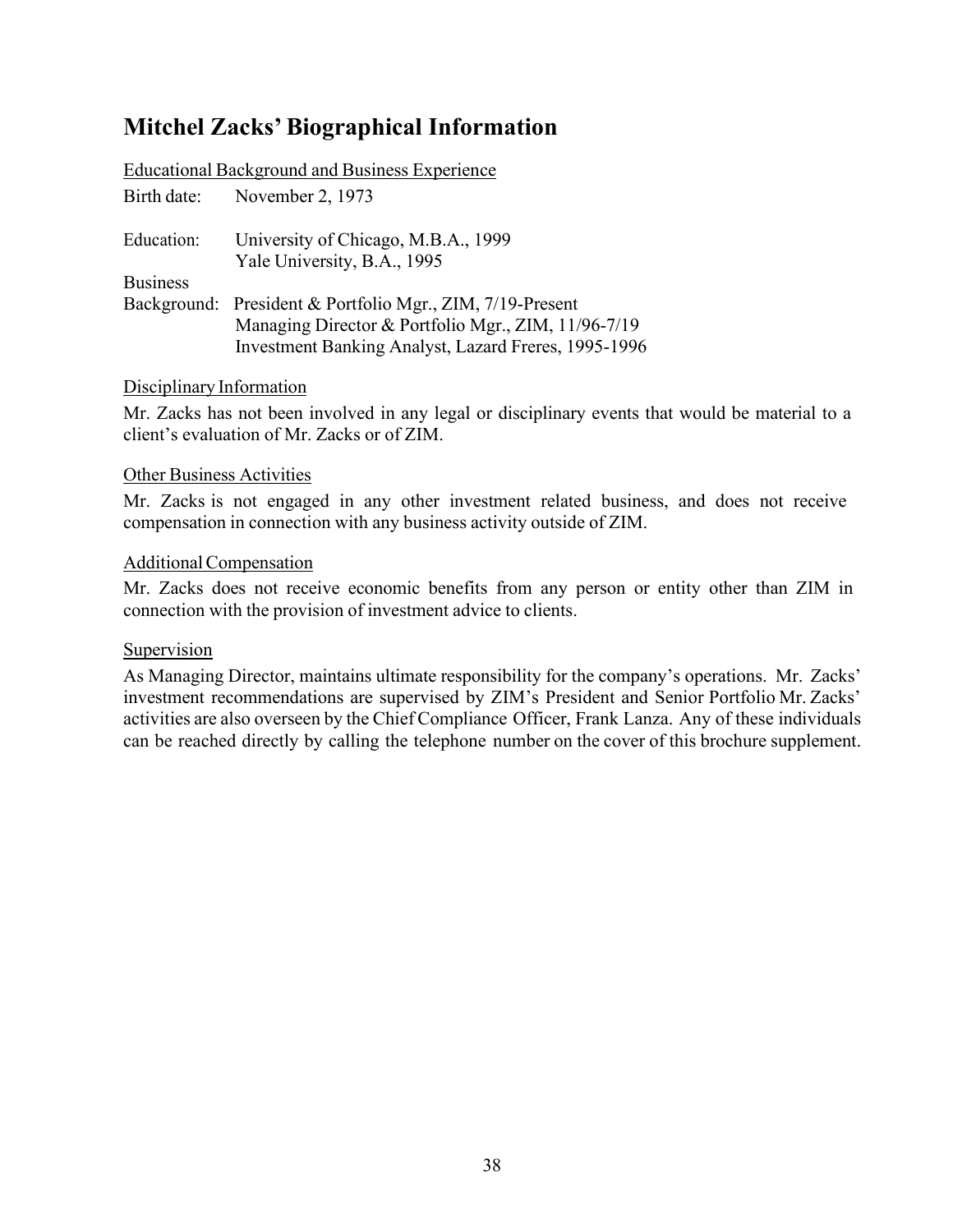# **Manish Jain's Biographical Information**

|                               | <b>Educational Background and Business Experience</b>                     |
|-------------------------------|---------------------------------------------------------------------------|
| Birth date:                   | July 14, 1972                                                             |
| Education:<br><b>Business</b> | Michigan State University, B.A., 1993                                     |
|                               | Background: Account Executive, Frankwell Management Services, 7/93-6/94   |
|                               | Financial Advisor, H&R Block 10/94-12/02                                  |
|                               | Portfolio Manager, Peoples Bank Trust Dept., 12/02-6/04                   |
|                               | Asst. VP Investment Management, Peoples Bank, 6/04-1/07                   |
|                               | Fixed Income Portfolio Manager, Zacks Investment Management, 2/07-Present |

# Disciplinary Information

Mr. Jain has not been involved in any legal or disciplinary events that would be material to a client's evaluation of Mr. Jain or of ZIM.

# Other Business Activities

Mr. Jain is not engaged in any other investment related business, and does not receive compensation in connection with any business activity outside of ZIM.

# AdditionalCompensation

Mr. Jain does not receive economic benefits from any person or entity other than ZIM in connection with the provision of investment advice to clients.

### Supervision

Mr. Jain's investment recommendations are supervised by ZIM's President and Senior Portfolio Mgr., Mitch Zacks. Mr. Jain's activities are also overseen by the Chief Compliance Officer, Frank Lanza. Any of these individuals can be reached by calling the telephone number on the cover of this brochure supplement.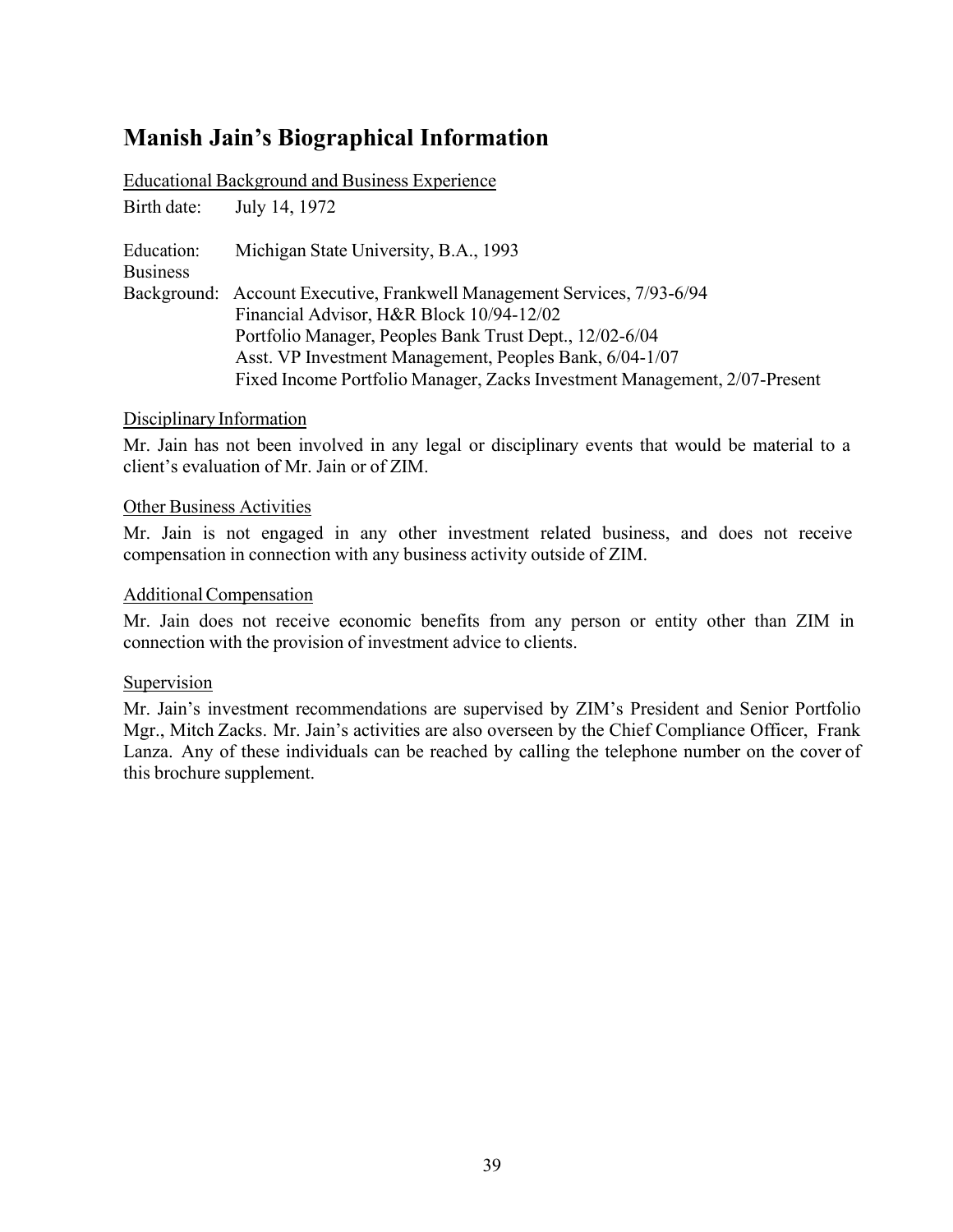# **Prasanth Sankar's Biographical Information**

# Educational Background and Business Experience

|                 | Birth date: May 30, 1975                                                                                                                                          |
|-----------------|-------------------------------------------------------------------------------------------------------------------------------------------------------------------|
| Education:      | Indian Institute of Technology, Kharagpur, MSc, Physics<br>University of Illinois at Urbana-Champaign, Ph.D., 2006 Theoretical and<br><b>Mathematical Physics</b> |
| <b>Business</b> |                                                                                                                                                                   |
|                 | Background: Quantitative Analyst & Portfolio Manager., ZIM, 1/07-Present                                                                                          |

#### Disciplinary Information

Mr. Sankar has not been involved in any legal or disciplinary events that would be material to a client's evaluation of Mr. Sankar or of ZIM.

### Other Business Activities

Mr. Sankar is not engaged in any other investment related business, and does not receive compensation in connection with any business activity outside of ZIM.

### Additional Compensation

Mr. Sankar does not receive economic benefits from any person or entity other than ZIM in connection with the provision of investment advice to clients.

### Supervision

Mr. Sankar's investment recommendations are supervised by ZIM's President and Senior Portfolio Mgr., Mitch Zacks. Mr. Sankar's activities are also overseen by the Chief Compliance Officer, Frank Lanza. Any of these individuals can be reached directly by calling the telephone number on the cover of this brochure supplement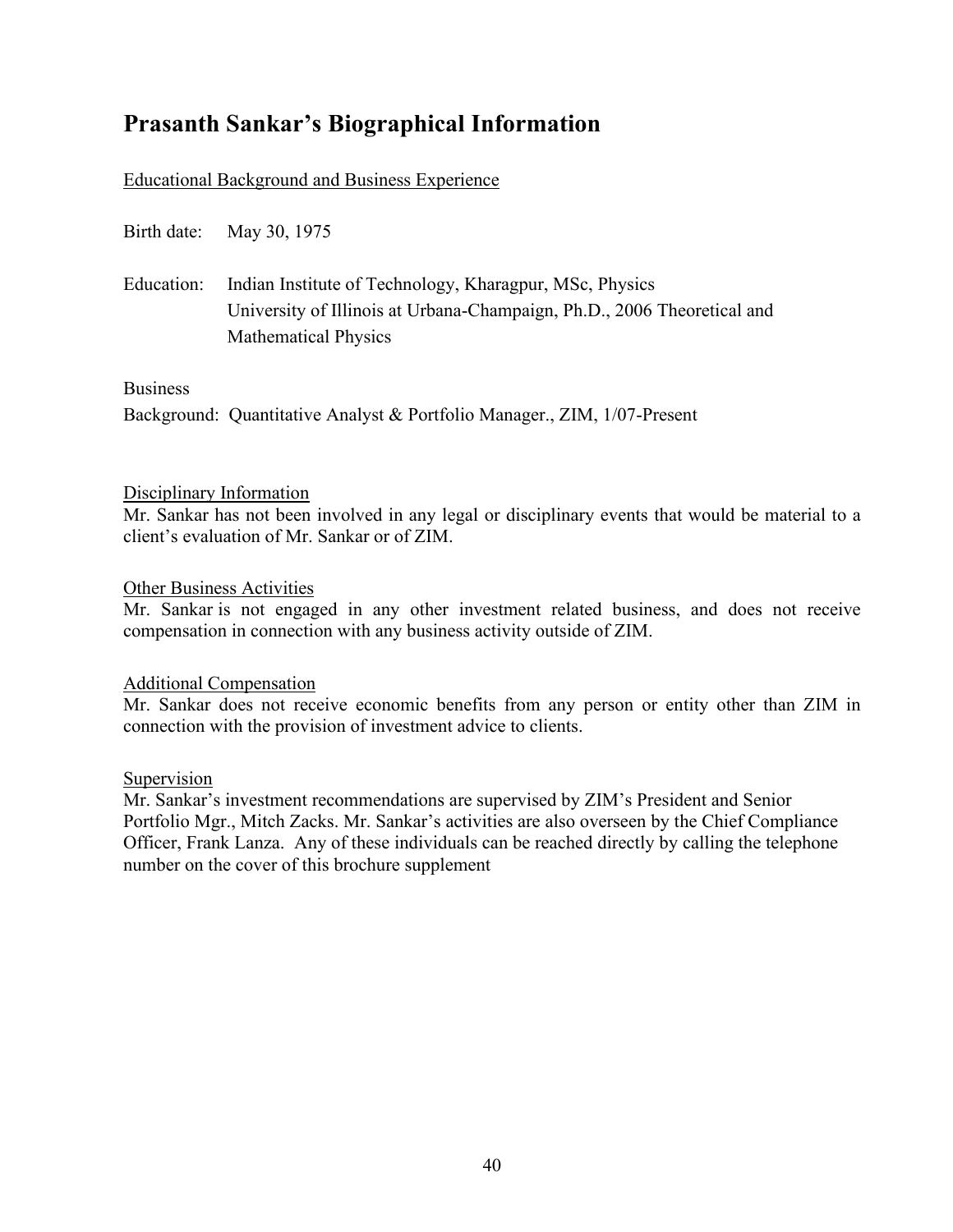# **Atanu Ghosh's Biographical Information**

#### Educational Background and Business Experience

| Birth date:     | January 2, 1972                                                                                                                |
|-----------------|--------------------------------------------------------------------------------------------------------------------------------|
| Education:      | Jadavpur University, B.C.S.E., 1995 Computer Science & Engineering<br>Washington University in St. Louis, M.B.A., 2005 Finance |
| <b>Business</b> |                                                                                                                                |
|                 | Background: Assistant System Analyst, Tata Consultancy Services, 8/1995-5/1998                                                 |
|                 | Astech Consultant, ACI Worldwide, 6/1998-8/2002                                                                                |
|                 | Lead Developer, Dynamic Computing Services, 9/2002-8/2003                                                                      |
|                 | Financial Analyst (Summer Intern), New City Ventures, LLC, 5/2004-8/2004                                                       |
|                 | Senior Research Analyst, Fiduciary Asset Management, 4/2005-8/2011                                                             |
|                 | Assistant Quantitative Equity Portfolio Manager, ZIM, 9/2011-Present                                                           |
|                 | Portfolio Manager, ZIM, 6/2013-Present                                                                                         |

Disciplinary Information

Mr. Ghosh has not been involved in any legal or disciplinary events that would be material to a client's evaluation of Mr. Ghosh or of ZIM.

#### Other Business Activities

Mr. Ghosh is not engaged in any other investment related business, and does not receive compensation in connection with any business activity outside of ZIM.

#### Additional Compensation

Mr. Ghosh does not receive economic benefits from any person or entity other than ZIM in connection with the provision of investment advice to clients.

#### Supervision

Mr. Ghosh's investment recommendations are supervised by ZIM's President and Senior Portfolio Mgr., Mitch Zacks. Mr. Ghosh's activities are also overseen by the Chief Compliance Officer, Frank Lanza. Any of these individuals can be reached by calling the telephone number on the cover of this brochure supplement.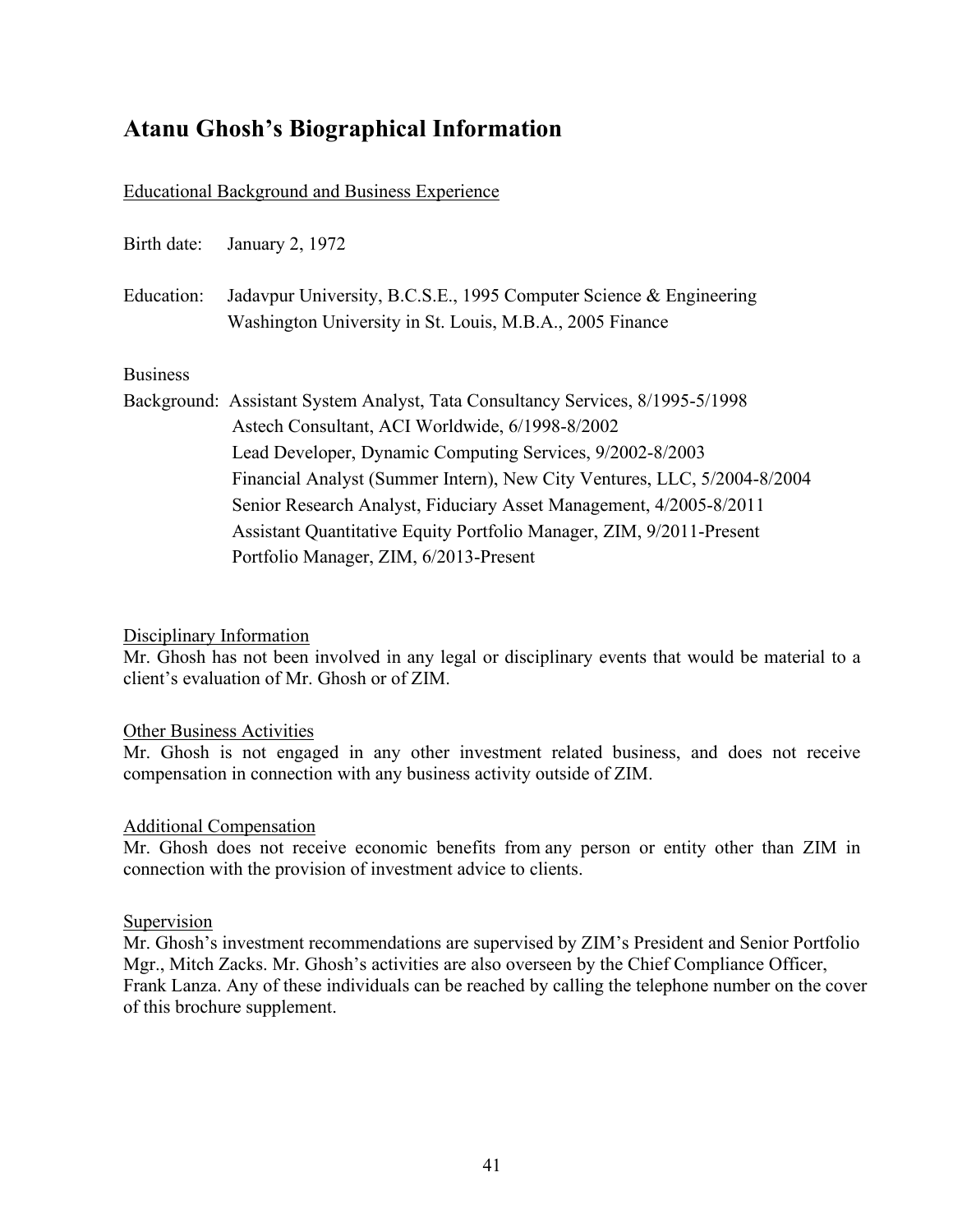# **Tony Zhang's Biographical Information**

# Educational Background and Business Experience

Birth date: November 19, 1977

Education: Fudan University, M.S., Microelectronics University of Minnesota-Twin Cities, Ph.D., 2008 Computer Engineering & Industrial Engineering The University of Chicago Booth School of Business, M.B.A., 2014 Finance, Analytic Finance & Entrepreneurship Harvard Business School, General Management Program, 2021 Management & **Operations** 

Background: Product Engineer, Intel, 10/2002-7/2003 Financial Analyst (Intern), Merrill Lynch, 1/2006-5/2006 Assistant Professor, University of Maryland Baltimore County, 12/2014-1/2019 Founder & CEO, LiveBeat Technology, 6/2018-Present Adjunct Faculty, University of Illinois at Urbana-Champaign, 1/19-Present Portfolio Manager/Quantitative Analyst, ZIM, 11/2013-Present

### Disciplinary Information

Mr. Zhang has not been involved in any legal or disciplinary events that would be material to a client's evaluation of Mr. Zhang or of ZIM.

#### Other Business Activities

Mr. Zhang is not engaged in any other investment related business, and does not receive compensation in connection with any business activity outside of ZIM.

#### Additional Compensation

Mr. Zhang does not receive economic benefits from any person or entity other than ZIM in connection with the provision of investment advice to clients.

#### Supervision

Mr. Zhang's investment recommendations are supervised by ZIM's President and Senior Portfolio Mgr., Mitch Zacks. Mr. Zhang's activities are also overseen by the Chief Compliance Officer, Frank Lanza. Any of these individuals can be reached by calling the telephone number on the cover of this brochure supplement.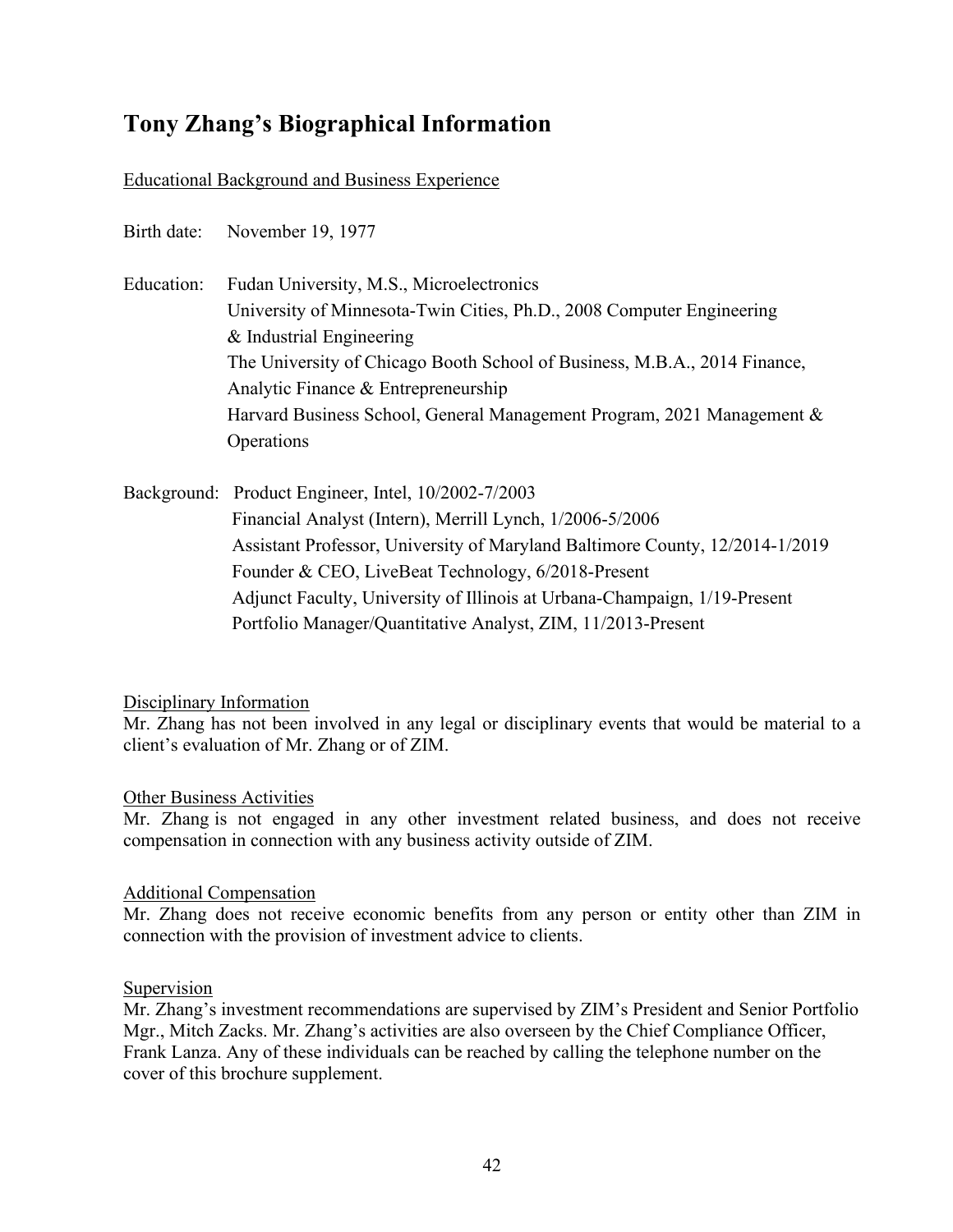# **Metin Akyol's Biographical Information**

# Educational Background and Business Experience

| Birth date: | August 21, 1983                                                                                                                               |
|-------------|-----------------------------------------------------------------------------------------------------------------------------------------------|
| Education:  | Goethe University, M.B.A., 2010 Economics<br>University of Technology Darmstadt, Ph.D., 2016 Economics                                        |
|             |                                                                                                                                               |
|             | Background: Research Assistant, Centre for European Economic Research, 1/2010-4/2010<br>Research Fellow, European Central Bank, 1/2011-7/2011 |
|             | Visiting Researcher, Fordham University, 9/2015-12/2015                                                                                       |
|             | Research Scientist, University of Technology, Darmstadt, 11/2011-11/2016<br>Adjunct Professor, Trinity Christian College, 8/2017-12/2019      |
|             | Curriculum Engineer (Part-Time), 2U, 12/2020-Present                                                                                          |
|             | Lead Instructor, Northwestern University School of Prf. Studies, 3/2020-Present                                                               |
|             | Data Scientist, ZIM, 4/2017-Present                                                                                                           |

### Disciplinary Information

Mr. Akyol has not been involved in any legal or disciplinary events that would be material to a client's evaluation of Mr. Akyol or of ZIM.

### Other Business Activities

Mr. Akyol is not engaged in any other investment related business, and does not receive compensation in connection with any business activity outside of ZIM.

### Additional Compensation

Mr. Akyol does not receive economic benefits from any person or entity other than ZIM in connection with the provision of investment advice to clients.

#### Supervision

Mr. Akyol's investment recommendations are supervised by ZIM's President and Senior Portfolio Mgr., Mitch Zacks. Mr. Akyol's activities are also overseen by the Chief Compliance Officer, Frank Lanza. Any of these individuals can be reached by calling the telephone number on the cover of this brochure supplement.